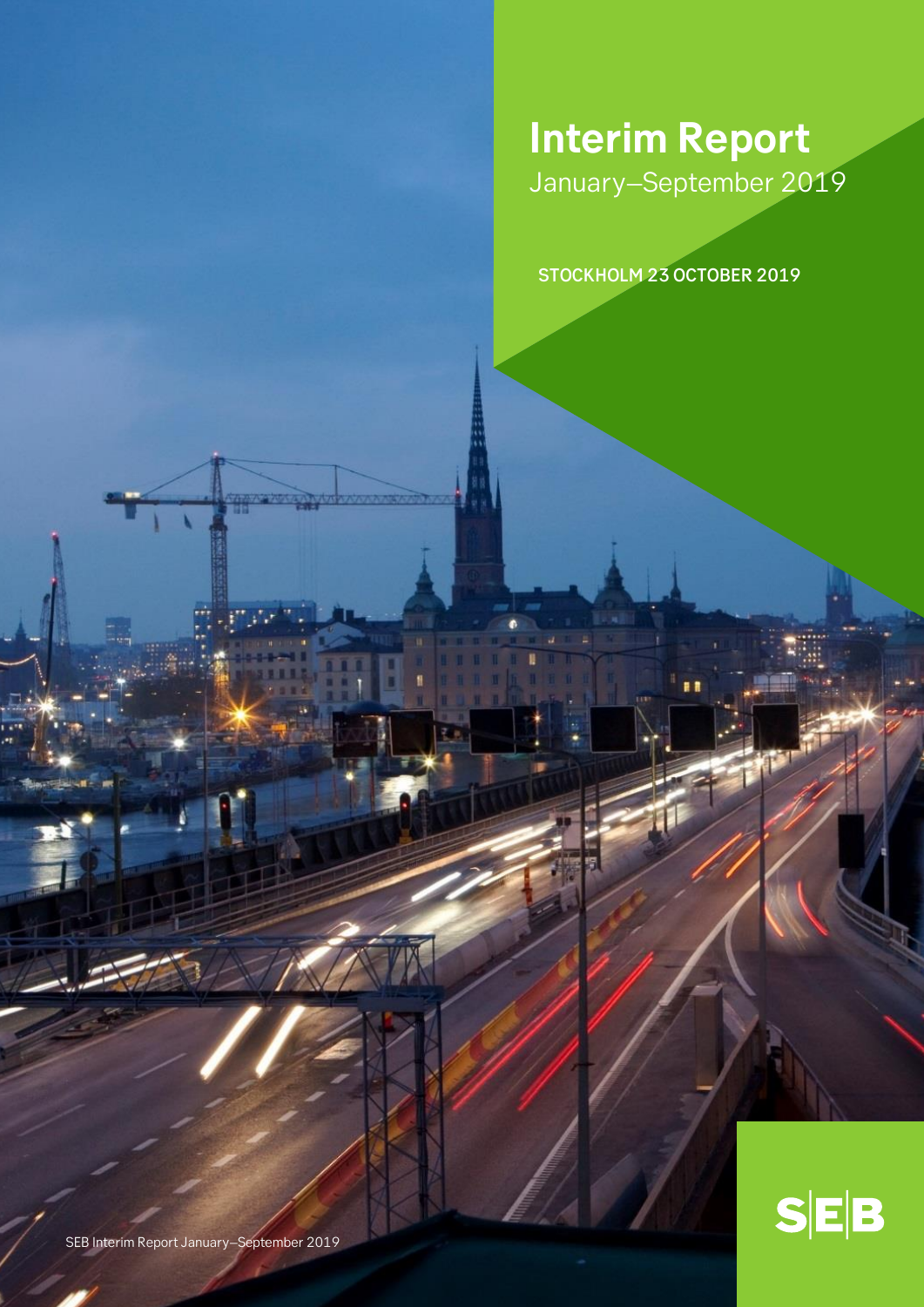### **The quarter in brief**

- Solid financial performance despite seasonal slowdown and softer macroeconomic environment
- Broad-based demand for advisory services, lending and capital market financing
- Swedish mortgage net sales in line with SEB's market share

### **Summary**

|                                                         | Q <sub>3</sub> | Q <sub>2</sub> |      | Q <sub>3</sub> |    | Jan-Sep  |          |       | <b>Full year</b> |  |
|---------------------------------------------------------|----------------|----------------|------|----------------|----|----------|----------|-------|------------------|--|
| <b>SEK m</b>                                            | 2019           | 2019           | %    | 2018           | %  | 2019     | 2018     | %     | 2018             |  |
| Total operating income                                  | 11942          | 12197          | $-2$ | 11433          | 4  | 36045    | 34123    | 6     | 45868            |  |
| Total operating expenses                                | $-5589$        | $-5708$        | $-2$ | $-5421$        | 3  | $-16918$ | $-16379$ | 3     | $-21940$         |  |
| Net expected credit losses                              | - 489          | $-386$         | 27   | $-424$         | 15 | $-1297$  | $-753$   | 72    | $-1166$          |  |
| Operating profit before                                 |                |                |      |                |    |          |          |       |                  |  |
| items affecting comparability                           | 5864           | 6103           | -4   | 5587           | 5  | 17831    | 17011    | 5     | 22779            |  |
| Operating profit                                        | 5864           | 6103           | -4   | 5587           | 5  | 17831    | 21517    | $-17$ | 27 285           |  |
| <b>NET PROFIT</b>                                       | 4772           | 4892           | $-2$ | 4539           | 5  | 14346    | 18558    | $-23$ | 23134            |  |
| Return on equity, %<br>Return on equity excluding items | 13.2           | 13.9           |      | 12.7           |    | 13.1     | 17.7     |       | 16.3             |  |
| affecting comparability, %                              | 13.2           | 13.9           |      | 13.1           |    | 13.2     | 13.6     |       | 13.4             |  |
| Basic earnings per share, SEK                           | 2.21           | 2.26           |      | 2.10           |    | 6.64     | 8.57     |       | 10.69            |  |

### **Volumes and key ratios**







**Liquidity coverage & Leverage ratios** Per cent



**CET 1 capital ratio & Return on equity** Per cent

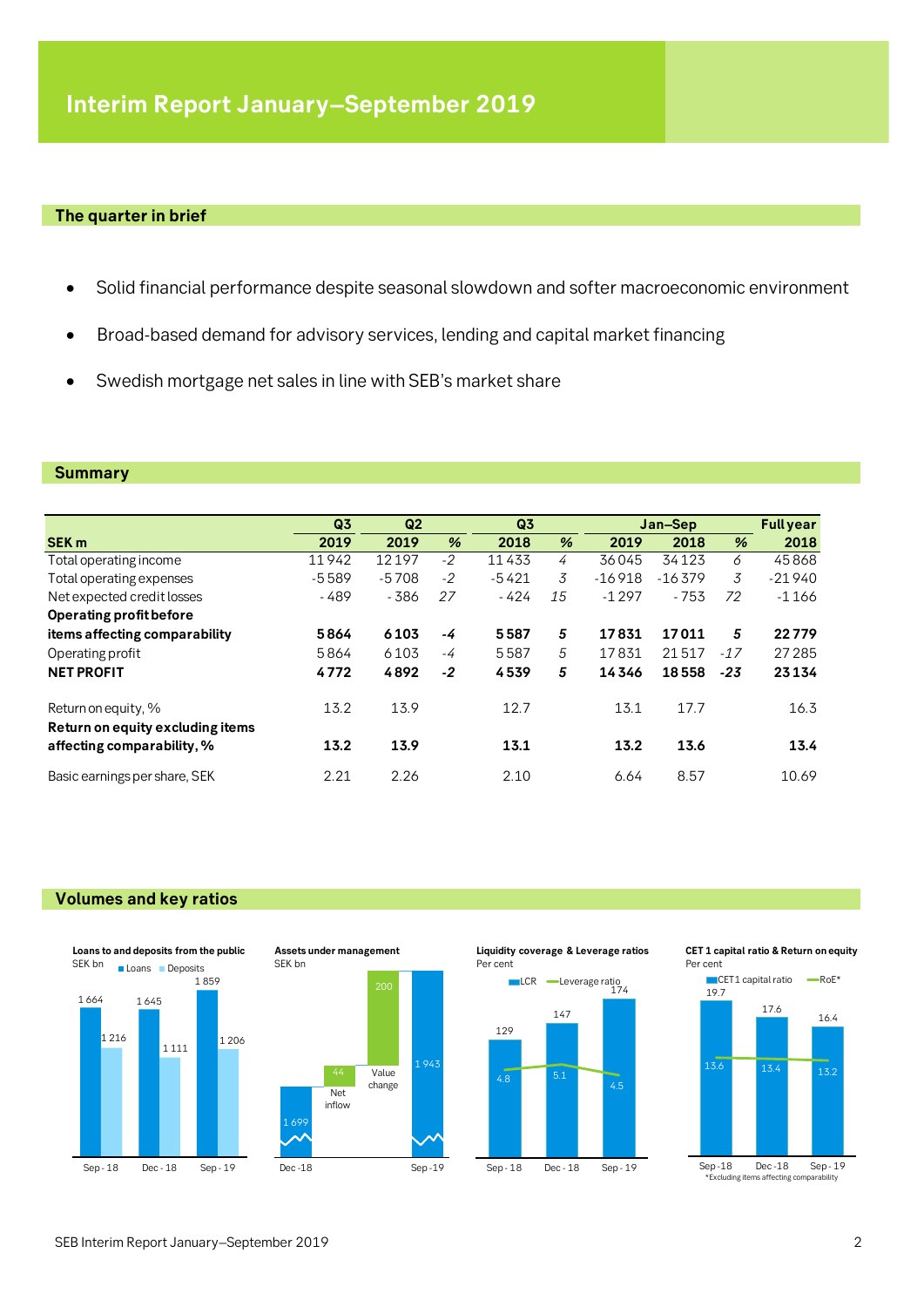### **President's comment**

In the third quarter, leading economic indicators pointed to further slowdown in global economic growth. With inflation at low levels, central banks responded to downside growth risks by lowering interest rates and continued quantitative easing.

The Federal Reserve cut rates twice, to 2.0 per cent, in 2019. In the third quarter the European Central Bank cut the deposit rate by 10 basis points to negative 0.50 per cent and resumed its asset purchase programme, driving the 10-year German government bond yield to a record-low level. As interest rates have fallen, the amount of negative-yielding debt soared to around USD 17 trillion, corresponding to nearly 30 per cent of all bonds outstanding. This negativeyield environment is a challenge for the financial industry, particularly for life and pension insurance companies, as pension liabilities increase as discount rates fall. In contrast, the accommodative monetary policy actions gave continued support to equity and other asset prices during the quarter. The Swedish krona depreciated by 1.6 and 5.8 percentage points, respectively versus the euro and US dollar, during the quarter.

#### **Solid financial performance in an uncertain market**

Despite a softening macroeconomic environment and a seasonal slowdown, clients remained active in the third quarter and we continued to execute on our strategic focus areas: advisory leadership, operational excellence and extended presence.

In the division Large Corporates & Financial Institutions, income generated from advisory services as well as bank and capital markets financing resulted in a year-on-year increase in operating income of 7 per cent. SEB's custody business experienced strong inflows of assets – SEK 563bn in the third quarter – which was particularly rewarding as this has been one of the top investment areas for SEB over the last years. In the short term, the pipeline for lending and investment banking activity continues to look promising. However, SEB recognises that the macroeconomic outlook has continued to weaken.

The division Corporate & Private Customers experienced another quarter with strong financial performance and SEB's ranking in external customer satisfaction surveys improved. Lending growth remained strong and SEB continued to grow its market share within corporate and mortgage lending, while margins on new sales remained stable. Assets under management increased by SEK 11bn in the third quarter.

Within the Life division, margin pressure on insurance and pension services continued. Thus, cross-selling and process automation remain key for profitability and economies of scale to be maintained. In the Investment Management division, financial performance was primarily driven by higher market values, while net inflows of assets under management were muted. In the Baltics, demand for financial services remained high, but SEB maintained its balanced growth path in line with strategy.



To sum up, our diversified business model remains favourable. The operating profit before items affecting comparability increased by 5 per cent compared with the same period last year, while return on equity reached 13.2 per cent. Asset quality was high with net expected credit losses at 0.08 per cent. SEB reported a capital buffer of 170 basis points above regulatory requirements. The buffer remains in line with our target, aiming to ensure that we have the financial strength needed to support our customers going forward.

#### **Responding to changing customer behaviour**

The long-term trend of our customers going more digital continues, with the mobile app being the preferred channel in SEB. Today, mobile interactions represent more than 80 per cent of all customer interactions in SEB in Sweden and we continue to see increasing activity in both the private and corporate segments. As a response to our customers' behaviour, we continue to execute on our transformation agenda, focusing on connectivity, automation and analytics in order to enhance efficiency, reduce risk and improve customer experience. Innovation is also an important part of our transformation agenda and during the third quarter, SEBx – which is our independent innovation venture – entered into a partnership with the fintech company, Thought Machine, to use its cloud-based core banking engine as part of its technology platform.

Similar to digitalisation, sustainability continues to grow as a theme among customers, investors and regulators. Sustainability has been an integrated part of SEB's business for many years and we continue to develop sustainable products and services. We recognise that climate change is a global challenge in need of international collaboration. In the third quarter, SEB was therefore one of 131 banks globally to sign the UNEP FI Principles for Responsible Banking. By committing to these principles, SEB is contributing to the establishment of an industry-wide strategic framework aiming to increase banks' positive impact on environment and society.

John Toyley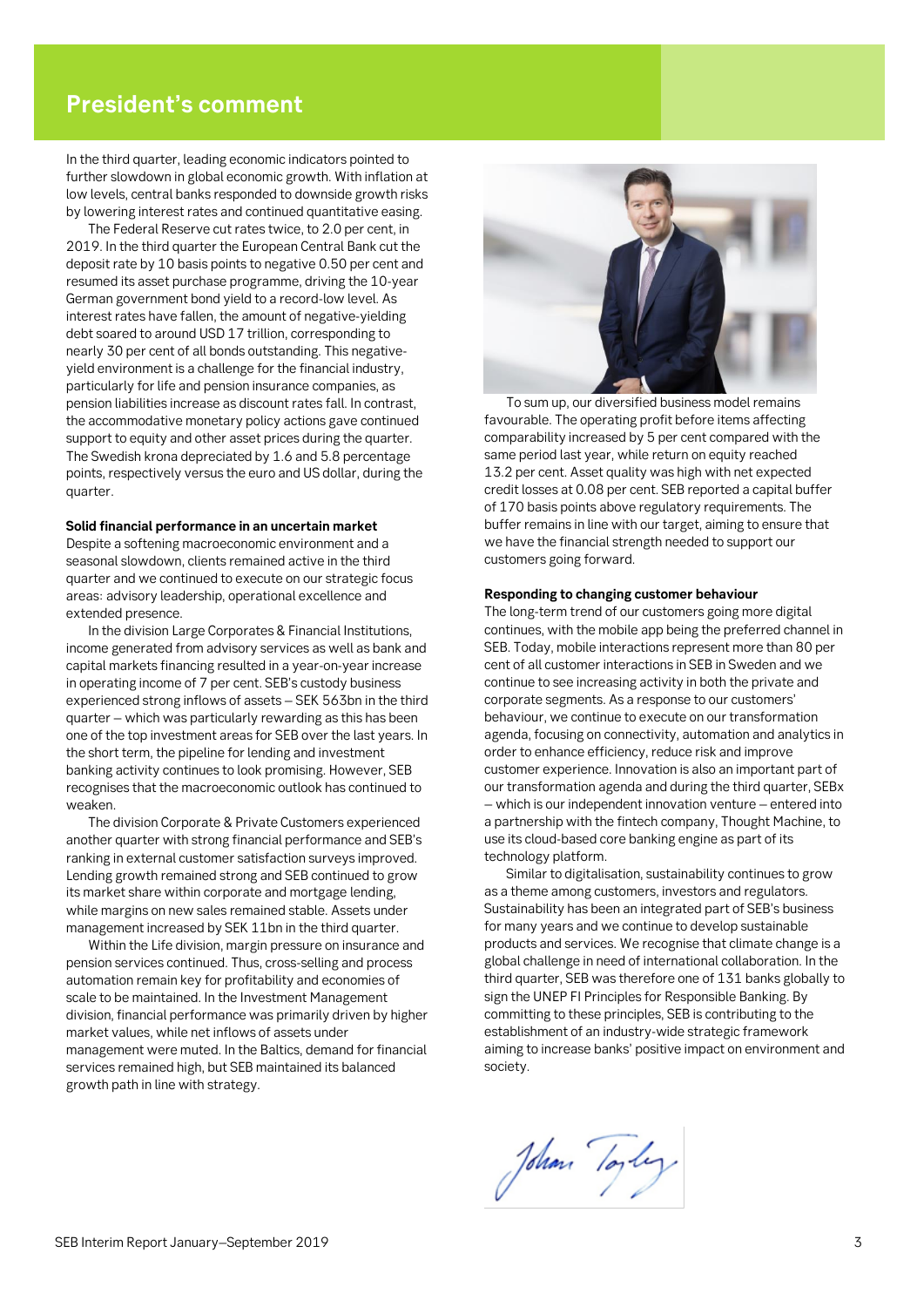## **Table of contents**

| SEB Group                                                                                              | 5              |
|--------------------------------------------------------------------------------------------------------|----------------|
|                                                                                                        | 5              |
|                                                                                                        |                |
|                                                                                                        |                |
|                                                                                                        | - 8            |
|                                                                                                        |                |
| <b>Financial statements</b>                                                                            | 11             |
|                                                                                                        |                |
|                                                                                                        |                |
|                                                                                                        |                |
|                                                                                                        |                |
|                                                                                                        |                |
| Other financial information                                                                            | 16             |
|                                                                                                        | 16             |
|                                                                                                        | $-17$          |
| Operating segments                                                                                     | 18             |
|                                                                                                        |                |
|                                                                                                        |                |
|                                                                                                        |                |
|                                                                                                        | $\frac{1}{21}$ |
|                                                                                                        | 22             |
|                                                                                                        | 23             |
| Notes to the financial statements                                                                      | 24             |
|                                                                                                        | 24             |
|                                                                                                        | 24             |
|                                                                                                        |                |
|                                                                                                        |                |
|                                                                                                        | 26             |
|                                                                                                        |                |
|                                                                                                        |                |
| Note 9 Assets and liabilities measured at fair value ____________                                      |                |
| Note 10 Exposure and expected credit loss (ECL) allowances by stage _____________________________31    | $\sim$ 29      |
|                                                                                                        |                |
| Note 12 Loans and expected credit loss (ECL) allowances by industry ________________________________34 |                |
|                                                                                                        |                |
| SEB consolidated situation                                                                             | 35             |
|                                                                                                        |                |
|                                                                                                        |                |
|                                                                                                        |                |
|                                                                                                        | 37             |
| Skandinaviska Enskilda Banken AB (publ) - parent company                                               | 38             |
|                                                                                                        |                |
|                                                                                                        |                |
|                                                                                                        |                |
|                                                                                                        |                |
|                                                                                                        |                |
|                                                                                                        |                |
|                                                                                                        |                |
|                                                                                                        |                |
|                                                                                                        | 43             |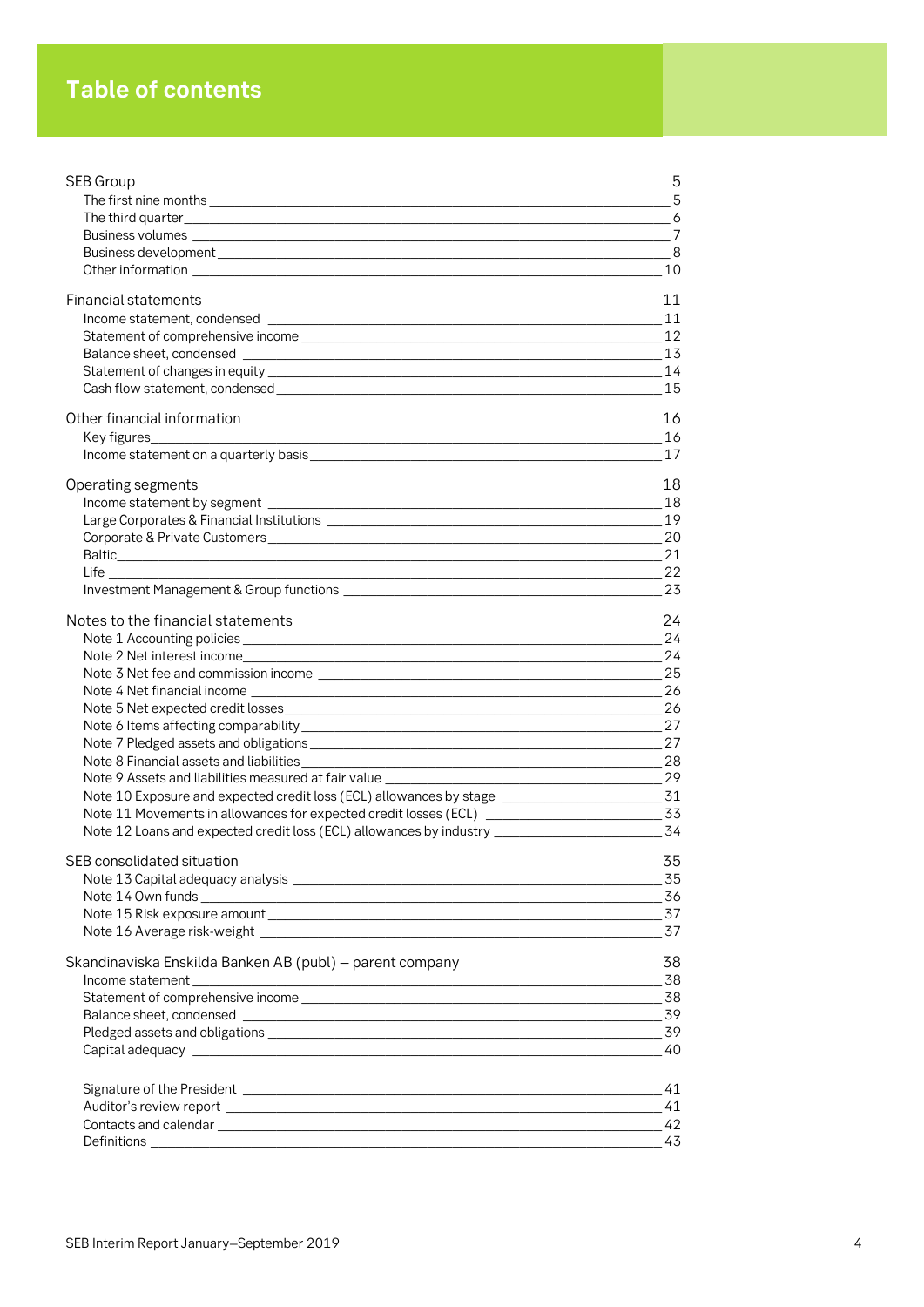### <span id="page-4-1"></span><span id="page-4-0"></span>**The first nine months**

*Operating profit before items affecting comparability* increased by SEK 820m, 5 per cent, and amounted to SEK 17,831m (17,011). There were no *items affecting comparability* in the first nine months 2019, but in 2018 such items amounted to SEK 4,506m (see note 6). *Net profit* amounted to SEK 14,346m (18,558).

#### **Operating income**

*Total operating income* increased by SEK 1,922m, 6 per cent, compared with the first nine months 2018 and amounted to SEK 36,045m (34,123).

*Net interest income* amounted to SEK 17,020m, which represented an increase of 8 per cent year-on-year (15,807).

|                           |         | Jan-Sep  |    |  |  |
|---------------------------|---------|----------|----|--|--|
| SEK <sub>m</sub>          | 2019    | 2018     | %  |  |  |
| Customer-driven NII       | 18902   | 17314    |    |  |  |
| NII from other activities | $-1882$ | $-1.507$ | 25 |  |  |
| Total                     | 17020   | 15807    |    |  |  |

Customer-driven net interest income includes the net interest income derived from loans to and deposits from the public and also reflects an internal funding pricing element. Customer-driven net interest income increased by SEK 1,588m year-on-year. There was a positive lending volume effect, which however was offset by the negative lending margin development. The Swedish repo rate increased in the beginning of the year and the compensation to the divisions for deposits from treasury was higher. In all, this led to a positive deposit margin effect.

Net interest income from other activities (including for instance funding and other treasury activities, trading and regulatory fees) was SEK 375m lower year-on-year. One explanatory factor was treasury's internal compensation for deposits. Applying IFRS 16, the new accounting rules for leases, increased interest expense by SEK 70m. Regulatory fees, for both resolution funds and deposit guarantees, were SEK 264m lower year-on-year and amounted to SEK 1,607m (1,871). In 2019, the resolution fund fee was reduced to 0.09 per cent from 0.125 for 2018 (see page 10).

*Net fee and commission income* was slightly higher than the first nine months 2018 and amounted to SEK 13,719m (13,517).

The mergers and acquisitions activities were fairly high throughout the year. Compared with the first nine months 2018, gross fees from the issuance of securities and advisory services increased by SEK 240m. Gross fee income from

*Comparative numbers (in parenthesis throughout the report):*

*The result for the first nine months 2019 are compared with the first nine months 2018.*

*The result for the third quarter 2019 is compared with the second quarter 2019.*

*Business segments comparisons year-to-date 2019 are made to year-to-date 2018.* 

*Business volumes are compared with year-end 2018, unless otherwise stated.*

custody and mutual funds, excluding performance fees, decreased by SEK 299m year-on-year (see note 3). Customers' new investments were primarily made in products with lower margins. Performance fees increased by SEK 37m compared with the first nine months of 2018. Net payment and card fees increased by 5 per cent year-on-year to SEK 3,016m (2,880). Gross lending fees increased by SEK 245m year-on-year as loan volumes increased. The net life insurance commissions related to the unit-linked insurance business decreased by SEK 99m year-on-year. The decrease was partly due to the divestment of SEB Pension in 2018 (see note 6).

*Net financial income* increased by 5 per cent to SEK 4,795m (4,567).

Both companies and financial institutions were active in managing their risks and investment portfolios especially in the earlier part of the year when market volatility was higher. There were also positive market valuation effects. The effect in the fair value credit adjustment<sup>1)</sup> was negative and amounted to SEK -268m (38). Other life insurance income, net, decreased by SEK 364m to SEK 503m year-on-year, primarily due to the divestment of SEB Pension (see note 6). There was also a decrease in income from traditional insurance due to lower long-term interest rates.

*Net other income* increased to SEK 510m (233). Realised capital gains as well as unrealised valuation and hedge accounting effects were included in this line item.

#### **Operating expenses**

*Total operating expenses* increased by 3 per cent to 16,918m (16,379).

Staff costs increased by 2 per cent due to the strategic initiatives, salary inflation and accruals for variable long-term remuneration. The average number of full-time equivalents increased to 14,909 (14,751 for the full-year 2018). IFRS 16 effects decreased other expenses and increased depreciation costs. Ordinary supervisory fees amounted to SEK 114m (118).

The cost target in the business plan for 2019-2021 is described on page 10. Operating expenses related to the strategic initiatives increased according to plan.

#### **Net expected credit losses**

*Net expected credit losses* remained low and amounted to SEK 1,297m (753). Asset quality was high and the net expected credit loss level was continued low at 8 basis points (5).

#### **Items affecting comparability**

.

There were no *items affecting comparability* in the first nine months of 2019. In the corresponding period 2018, items affecting comparability amounted to SEK 4,506m (see note 6).

*<sup>1)</sup> Unrealised valuation change from counterparty risk (CVA) and own credit risk standing in derivatives (DVA). Own credit risk for issued securities (OCA) is reflected in Other comprehensive income.*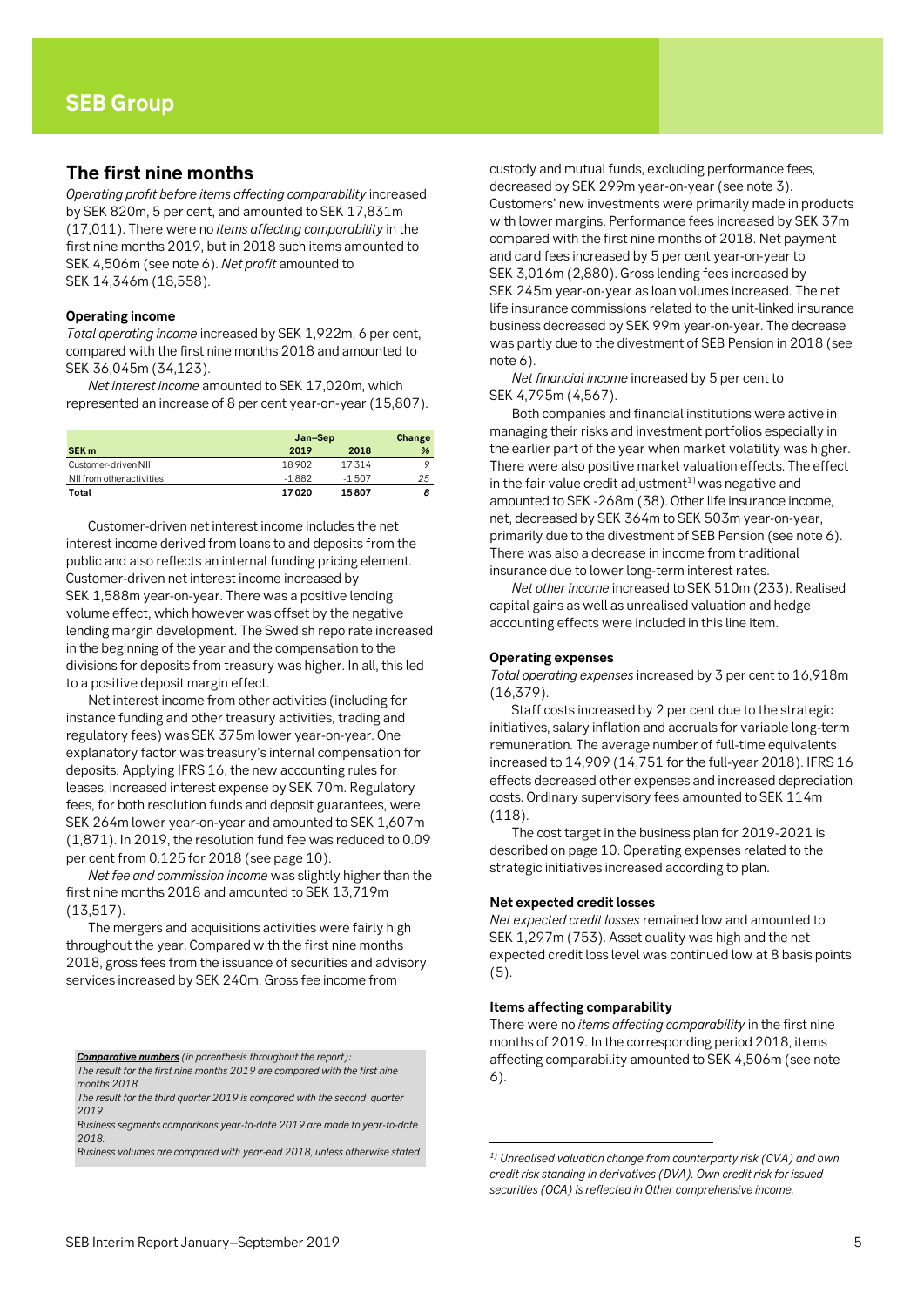#### **Income tax expense**

*Income tax expense* amounted to SEK 3,486m (2,959) with an effective tax rate of 20 per cent (14).

As per 1 January 2019, the Swedish corporate tax rate decreased from 22 to 21.4 per cent, which had a small effect on SEB's effective tax rate. The effective tax rate was also affected by certain small tax-exempt income.

#### **Return on equity**

*Return on equity* for the first nine months of 2019 was 13.1 per cent (17.7). Excluding items affecting comparability return on equity for the first nine months 2019 was 13.2 per cent (13.6).

#### **Other comprehensive income**

*Other comprehensive income* amounted to SEK -2,200m (1,407).

The value of SEB's pension plan assets exceeded the defined benefit obligations to the employees. The discount rate used for the pension obligation in Sweden was 0.75 per cent (2.0 at year-end 2018) which increased the pension obligation substantially. The value of the pension assets increased but the *net value* of the defined benefit pension plan decreased which affected other comprehensive income by SEK -2,334m (1,252).

The net effect from the valuation of balance sheet items that may subsequently be reclassified to the income statement, i.e. cash flow hedges and translation of foreign operations amounted to SEK 184m (72).

### <span id="page-5-0"></span>**The third quarter**

*Operating profit* was seasonally lower in the third quarter and decreased by SEK 239m, 4 per cent, to SEK 5,864m (6,103). *Net profit* amounted to SEK 4,772m (4,892). Compared with the third quarter 2018, the *operating profit* improved by 5 per cent.

### **Operating income**

*Total operating income* decreased by SEK 255m, 2 per cent, compared with the second quarter 2019 and amounted to SEK 11,942m (12,197). Operating income increased by 4 per cent compared with the third quarter 2018.

*Net interest income* amounted to SEK 5,983m, which represented an increase of 5 per cent compared with the second quarter (5,692) and an increase by 12 per cent yearon-year.

|                           | Q <sub>3</sub> | Q <sub>2</sub> | Q <sub>3</sub> |
|---------------------------|----------------|----------------|----------------|
| SEK <sub>m</sub>          | 2019           | 2019           | 2018           |
| Customer-driven NII       | 6298           | 6238           | 6041           |
| NII from other activities | $-315$         | $-546$         | $-722$         |
| Total                     | 5983           | 5692           | 5319           |

Customer-driven net interest income increased by SEK 60m compared with the second quarter 2019. A positive lending volume effect was partially offset by a negative lending margin development. Deposit margins decreased, primarily driven by lower compensation for deposits from treasury in the third quarter.

There was an opposite effect in net interest income from other activities, i.e. treasury. Other short-term effects, related to Markets operations, contributed positively to net interest income. Regulatory fees, including both resolution fund and deposit guarantee fees, were SEK 38m higher than the second quarter and amounted to SEK 581m (542). Both fee types were affected by risk adjustments. In total, net interest income from other activities improved by SEK 231m compared with the second quarter 2019.

*Net fee and commission income* decreased by 1 per cent from the second quarter and amounted to SEK 4,693m (4,735). Year-on-year, net fee and commission income increased by 4 per cent.

Gross fees from the issuance of securities and advisory services increased by SEK 42m in the third quarter and almost doubled year-on-year. Gross fee income from custody and mutual funds, excluding performance fees, increased by SEK 47m in the third quarter, driven by improved equity markets. Performance fees decreased by SEK 45m in the third quarter, however, due to seasonality. Net payment and card fees decreased by 4 per cent in the third quarter when customer activity was seasonally lower. Gross lending fees decreased by SEK 50m in the third quarter but increased by SEK 110m year-on-year. The net life insurance commissions related to the unit-linked insurance business increased by 2 per cent compared with the second quarter 2019.

*Net financial income* decreased by 19 per cent to SEK 1,196m (1,482) and decreased by 21 per cent year-onyear.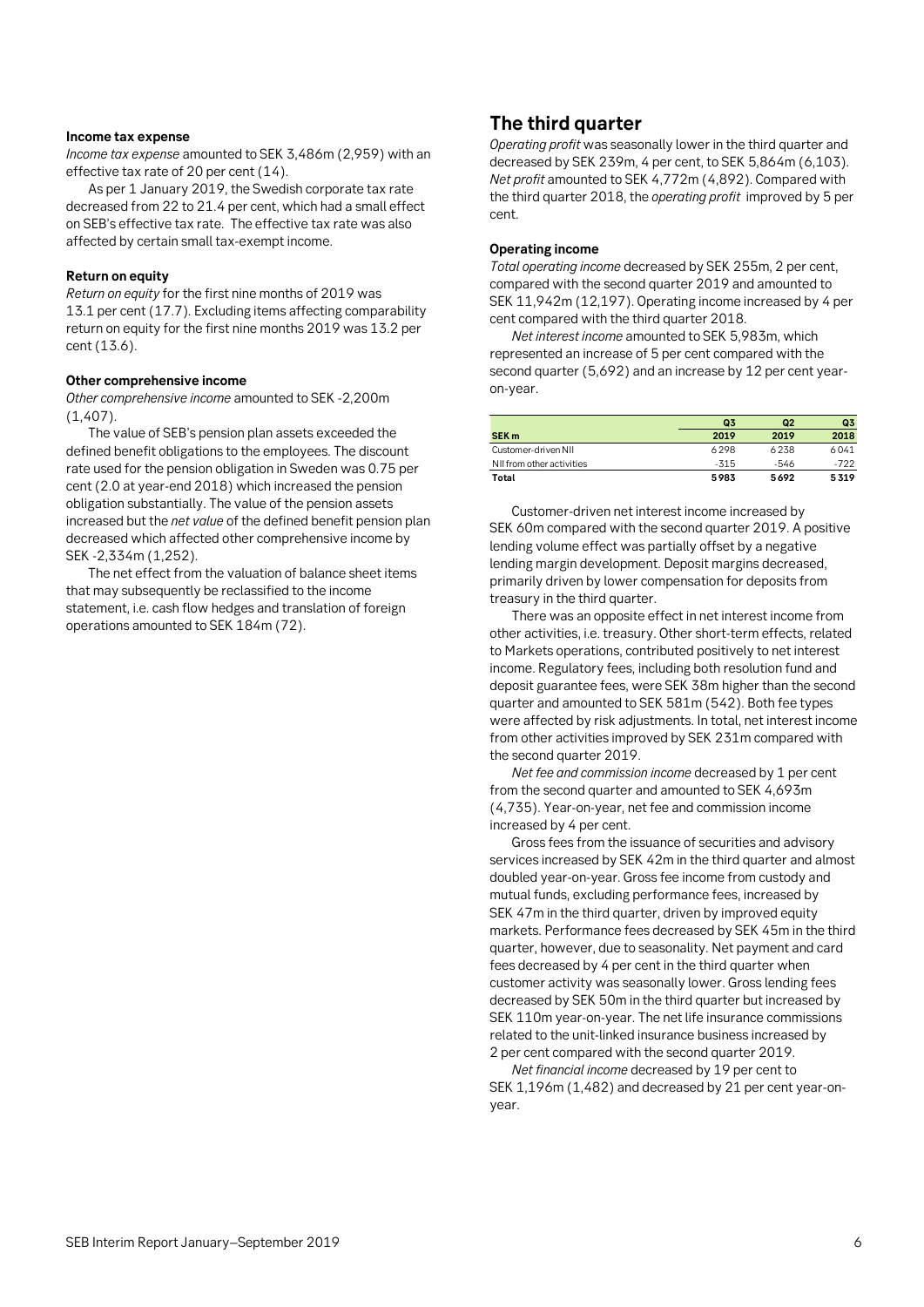The fair value credit adjustment<sup>1)</sup> amounted to SEK -160m versus -102m in the second quarter. Other life insurance income, net, dropped by 25 per cent quarter on quarter, to SEK 150m and by 22 per cent compared with the third quarter 2018. Traditional insurance was challenged in the current interest rate environment.

*Net other income* decreased by 76 per cent to SEK 70m (287). Realised capital gains as well as unrealised valuation and hedge accounting effects were included in this line item.

#### **Operating expenses**

*Total operating expenses* decreased by 2 per cent to SEK 5,589m (5,708). Compared with the third quarter 2018, operating expenses increased by 3 per cent.

Staff costs levelled out and remained on the same level as the second quarter. Other expenses decreased by 4 per cent mainly due to seasonal effects. Ordinary supervisory fees amounted to SEK 33m (41).

### **Net expected credit losses**

*Net expected credit losses* remained low and amounted to SEK 489m (386). Asset quality was high and the net expected credit loss level was continued low at 9 basis points (7).

#### **Items affecting comparability**

There were no *items affecting comparability* in the third quarter 2019.

#### **Income tax expense**

*Income tax expense* amounted to SEK 1,092m (1,211) with an effective tax rate of 19 per cent (20).

#### **Return on equity**

 $\overline{a}$ 

*Return on equity* for the third quarter 2019 decreased to 13.2 per cent (13.9).

### **Other comprehensive income**

*Other comprehensive income* amounted to SEK -1,511m (-237).

The value of SEB's pension plan assets exceeded the defined benefit obligations to the employees. The discount rate used for the pension obligation in Sweden was 0.75 per cent (1.2 at 30 June) and the pension obligation increased. The net value of the defined benefit pension plan assets and liabilities decreased which affected other comprehensive income by SEK -1,473m (-265).

The net effect from the valuation of balance sheet items that may subsequently be reclassified to the income statement, i.e. cash flow hedges and translation of foreign operations amounted to SEK -80m (101).

*1) Unrealised valuation change from counterparty risk (CVA) and own credit risk standing in derivatives (DVA). Own credit risk for issued securities (OCA) is reflected in Other comprehensive income.* 

### <span id="page-6-0"></span>**Business volumes**

Total assets at 30 September 2019 amounted to SEK 3,046bn, representing an increase of SEK 478bn since year-end (2,568).

#### **Loans**

|                            | 30 Sep | 31 Dec | 30 Sep |
|----------------------------|--------|--------|--------|
| <b>SEK bn</b>              | 2019   | 2018   | 2018   |
| General governments        | 17     | 19     | 24     |
| Financial corporations     | 79     | 68     | 76     |
| Non-financial corporations | 882    | 806    | 808    |
| <b>Households</b>          | 622    | 598    | 592    |
| Collateral margin          | 58     | 56     | 48     |
| Reverse repos              | 201    | 98     | 116    |
| Loans to the public        | 1859   | 1645   | 1664   |

Loans to the public increased by SEK 214bn since year-end 2018 and amounted to SEK 1,859bn (1,645). Loans to nonfinancial corporations increased by SEK 76bn and household lending increased by SEK 24bn. While reverse repos (contractual agreements to buy and subsequently sell back securities) increased significantly, these volumes are generally short-term in nature.

SEB measures and monitors its credit risk exposure in the credit portfolio, which includes loans, contingencies and derivatives. More information about the credit portfolio is available on page 8.

#### **Deposits and borrowings**

|                                         | 30 Sep  | 31 Dec  | 30 Sep  |
|-----------------------------------------|---------|---------|---------|
| <b>SEK bn</b>                           | 2019    | 2018    | 2018    |
| General governments                     | 40      | 27      | 27      |
| Financial corporations                  | 226     | 226     | 334     |
| Non-financial corporations              | 503     | 461     | 447     |
| <b>Households</b>                       | 344     | 323     | 318     |
| Collateral margin                       | 55      | 49      | 53      |
| Repos                                   | 28      | 3       | 14      |
| Registered bonds                        | 10      | 21      | 24      |
| Deposits and borrowings from the public | 1 2 0 6 | 1 1 1 1 | 1 2 1 6 |

Deposits and borrowings from the public increased by SEK 95bn to SEK 1,206bn (1,111). Deposits from nonfinancial corporations and households increased by SEK 63bn in 2019, from a low level at year-end. Repos, which are generally short-term in nature, increased by SEK 25bn in 2019.

### **Assets under management and custody**

Total *assets under management* amounted to SEK 1,943bn (1,699). The market value increased by SEK 200bn of which SEK 16bn was an FX-effect. The net inflow of assets since year-end amounted to SEK 44bn. In the third quarter standalone, the market value increased by SEK 39bn while there was a net outflow of SEK 29bn. The net outflow was caused by low-fee business volumes that were held for customers, but not proactively managed. Other assets under management flows developed positively.

*Assets under custody* increased compared with year-end and amounted to SEK 9,267bn (7,734). The increase was mainly driven by the stock market appreciation and a number of large new custody mandates.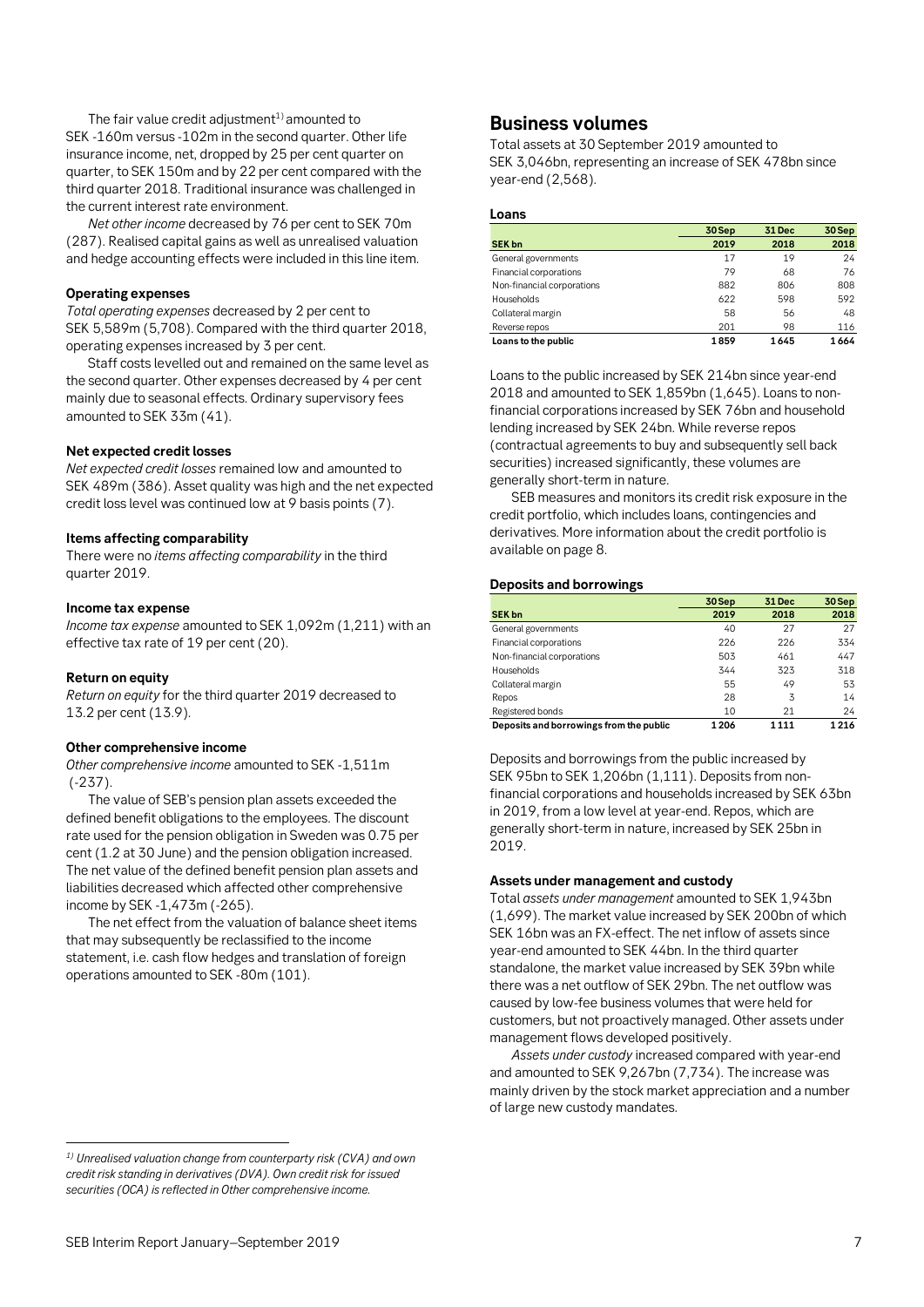### <span id="page-7-0"></span>**Business development**

In Sweden, SEB was named Business Bank of the Year for 2019 by Finansbarometern – an acknowledgement of the bank's strategic direction. Furthermore, the result of the Swedish Quality Index survey showed that SEB's customer satisfaction improved more than the industry average both among private and corporate customers.

A number of transformative actions and initiatives are underway within each of the focus areas in SEB's business plan:

#### **Advisory leadership**

SEB's private banking services are continuously under improvement. In the third quarter, private banking customers were provided access to a comprehensive overview of their investments including historical development and asset allocations. This significant improvement provides a better basis for advice and investment decisions.

SEB signed the UNEP Principles for Responsible Banking that are in line with the UN Development Goals and the Paris climate agreement. The bank is committed to continue to adapt the business strategy accordingly and has undertaken to measure and follow up its positive and negative climate impact. SEB also joined the non-profit association the Swedish National Advisory Board for Impact Investing. The purpose is to promote and mobilise private, institutional and nongovernmental funding of solutions to challenges in society. Impact investments combine social, environmental and financial goals for a common good.

#### **Operational excellence**

SEB Campus, a key component in the business plan, was launched. This digital learning platform provides a wide choice of education. All co-workers have been challenged to spend twenty hours during the remainder of the year to drive their own development.

Increasing efficiency and customer value through improved ways of working is constantly underway in various parts of the bank. Examples include an automated application process for new mortgage loans, improved information and services to customers nearing pension, reallocating certain insurance administration to the Baltic service center, automating controls of regulatory reporting and automatic monitoring of payment transactions to prevent financial crime and ensure regulatory compliance.

#### **Extended presence**

SEBx – SEB's independent innovation venture – entered into a partnership with the fintech company, Thought Machine, to use its cloud-based core banking engine as part of its technology platform.

SEB's mobile bank app is taking advantage of the open banking opportunities. In the third quarter, private individuals were provided the possibility to have an aggregated overview of their accounts, savings and loans in other banks, not just SEB.

In addition to free bank services, the student offering was enhanced to include six months of home insurance for free via the mobile bank app. This is in co-operation with the insurance company Hedvig.

### **Risk, capital and uncertainties**

SEB assumes credit, market, liquidity, IT and operational as well as life insurance risks. The risk composition of the Group, as well as the related risk, liquidity and capital management, are described in SEB's Annual Report for 2018 (see page 44- 49 and notes 41 and 42), in the Capital Adequacy and Risk Management Report for 2018 as well as the quarterly additional Pillar 3 disclosures. Further information is available in the Fact Book that is published quarterly.

### **Credit risk**

|                                          | 30Sep   | 31 Dec | 30Sep |
|------------------------------------------|---------|--------|-------|
| <b>SEK bn</b>                            | 2019    | 2018   | 2018  |
| Banks                                    | 98      | 93     | 100   |
| Corporates                               | 1 2 9 3 | 1146   | 1133  |
| Commercial real estate managment         | 191     | 186    | 186   |
| Residential real estate management       | 126     | 110    | 108   |
| Housing co-operative associations Sweden | 63      | 63     | 63    |
| Public administration                    | 61      | 55     | 65    |
| Household mortgage                       | 588     | 552    | 552   |
| Household other                          | 88      | 87     | 87    |
| Total credit portfolio                   | 2510    | 2292   | 2294  |

Certain balances in the credit portfolio disclosure were reclassified during the first quarter 2019 to better reflect the portfolio characteristics. Historic information has been restated. The geographic split of the credit portfolio as presented in the Fact Book is now based on SEB's operations which matches where profits are reported. Furthermore, collateral margin is reflected based on an exposure-at-default amount rather than a nominal amount and repos are now included, also based on an exposure-at-default value.

SEB's credit portfolio, which includes loans, contingent liabilities and derivatives, increased by SEK 218bn to SEK 2,510bn (2,292). The corporate credit portfolio increased by SEK 147bn, or 13 per cent. The FX-adjusted corporate growth was 6 per cent. The household credit portfolio increased by SEK 38bn and commercial and residential real estate management increased by SEK 21bn.

Credit-impaired loans, gross (stage 3) increased since year-end by SEK 3,083m to SEK 11,242m. The gross creditimpaired loans (stage 3) were 0.65 per cent of total loans.

### **Market risk**

SEB's business model is mainly driven by customer demand. 10-day Value-at-Risk (VaR) in the trading book increased during the first nine months and averaged SEK 102m compared with SEK 90m for the year 2018. The Group does not expect to lose more than this amount, on average, during a period of ten trading days with 99 per cent probability.

VaR decreased to SEK 99m in the third quarter (114 for the second quarter) mainly due to lower interest rate risk.

### **Liquidity and long-term funding**

Short-term funding, in the form of commercial paper and certificates of deposit, increased by SEK 200bn since yearend 2018. The reason for the increase was mainly the fulfilment of regulatory requirements on liquidity coverage in key currencies.

SEK 98bn of long-term funding matured during the first nine months of 2019 (of which SEK 52bn covered bonds and SEK 46bn senior debt). New issuance since year-end amounted to SEK 86bn (of which SEK 65bn was covered bonds and SEK 22bn senior preferred debt).

The liquid assets defined according to the EU delegated act with regard to liquidity coverage requirements amounted to SEK 567bn at 30 September 2019 (403). The Liquidity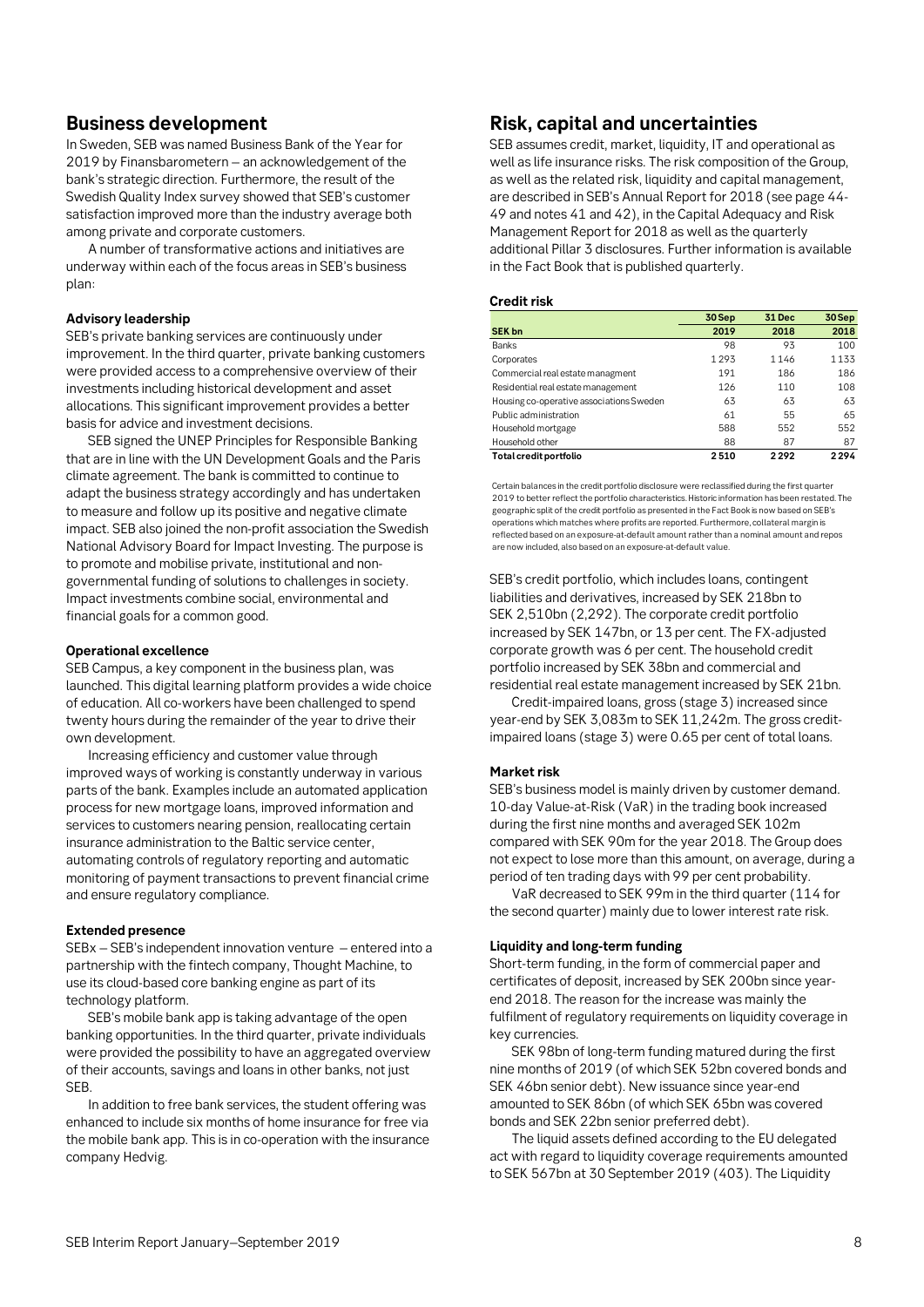Coverage Ratio (LCR) must be at least 100 per cent. At the end of the quarter, the LCR was 174 per cent (147).

The bank is committed to a stable funding base. SEB's internal structural liquidity measure, Core Gap, which measures the proportion of stable funding in relation to illiquid assets, was 108 per cent (110).

### **Rating**

Moody's rates SEB's long-term senior unsecured debt at Aa2 with a stable outlook reflecting SEB's asset quality and solid capitalisation underpinned by strong earnings generation capacity and good profitability.

Fitch rates SEB's long-term senior unsecured debt at AAwith a stable outlook. The rating is based on SEB's strong capital and leverage ratios, sound asset quality and healthy liquidity profile.

S&P rates SEB's long-term senior unsecured debt at A+ with a stable outlook. The rating is based on the bank's leading corporate franchise, strong capitalisation underpinned by stable earnings and sound asset quality.

### **Capital position**

The following table shows the risk exposure amount (REA) and capital ratios according to Basel III:

|                                       | 30 Sep<br>31 Dec |      | 30 Sep |
|---------------------------------------|------------------|------|--------|
| Own funds requirement, Basel III      | 2019             | 2018 | 2018   |
| Risk exposure amount, SEK bn          | 777              | 716  | 632    |
| Common Equity Tier 1 capital ratio, % | 16.4             | 17.6 | 19.7   |
| Tier 1 capital ratio, %               | 18.5             | 19.7 | 22.1   |
| Total capital ratio, %                | 20.9             | 22.2 | 25     |
| Leverage ratio, %                     | 4.5              | 5.1  | 4.8    |

SEB's Common Equity Tier 1 (CET1) capital ratio was 16.4 per cent (17.6). The implementation of IFRS 16 in the first quarter lowered the CET 1 ratio by 15 basis points, all else equal. Otherwise, the main reason for the decrease in the CET1 capital ratio was the increase by SEK 61bn in REA (see table).

SEB's estimate of the full Pillar 1 and 2 CET1 capital requirements – where the Pillar 2 requirements were calculated according to the methods set by the Swedish Financial Supervisory Authority (SFSA) – was 14.7 per cent per the end of the period (14.9 at year-end). The Swedish countercyclical buffer increased by 0.3 percentage units in the third quarter, but was offset by lower Pillar 2 requirements for pension risk and interest rate risk in the banking book. The bank aims to have a buffer of around 150 basis points above the capital requirement. The buffer shall cover sensitivity to currency fluctuations, changes in net value of the Swedish defined benefit pension plan as well as general macroeconomic uncertainties. Currently the buffer is 170 basis points.

### **Risk exposure amount**

|                                                | Jan-Sep       |
|------------------------------------------------|---------------|
| <b>SEK bn</b>                                  | 2019          |
| <b>Balance 31 Dec 2018</b>                     | 716           |
| Asset size                                     | 22            |
| Asset quality                                  |               |
| Foreign exchange movements                     | 20            |
| Model updates, methodology & policy, other     | 8             |
| Underlying market and operational risk changes | 9             |
| - where of market risk                         | 8             |
| - where of operational risk                    | Ω             |
| - where of CVA risk                            | $\mathcal{I}$ |
| <b>Balance 30 Sep 2019</b>                     | 777           |

Total REA increased by SEK 61bn to SEK 777bn since yearend 2018. Foreign exchange movements and increasing credit volumes, primarily corporate, contributed to higher credit risk REA. Market risk REA increased in the second quarter but reverted somewhat in the third quarter. Model updates increased REA by SEK 8bn, primarily due to the implementation of IFRS 16 and updated credit risk models in the Baltic division.

In accordance with SFSA requirements, the additional REA related to the mortgage risk-weight floor was reclassified from a Pillar 2 to a Pillar 1 requirement per 31 December 2018. This REA amounted to SEK 95bn at the end of the period (92 at year-end).

### **Internally assessed capital requirement**

As per 30 September 2019, the internally assessed capital requirement, including insurance risk, amounted to SEK 70bn (67). The internal capital requirement is assessed using SEB's internal models for economic capital and is not fully comparable to the estimated capital requirement published by the SFSA due to differences in assumptions and methodologies.

The internally assessed capital requirement for the parent company amounted to SEK 67bn (62).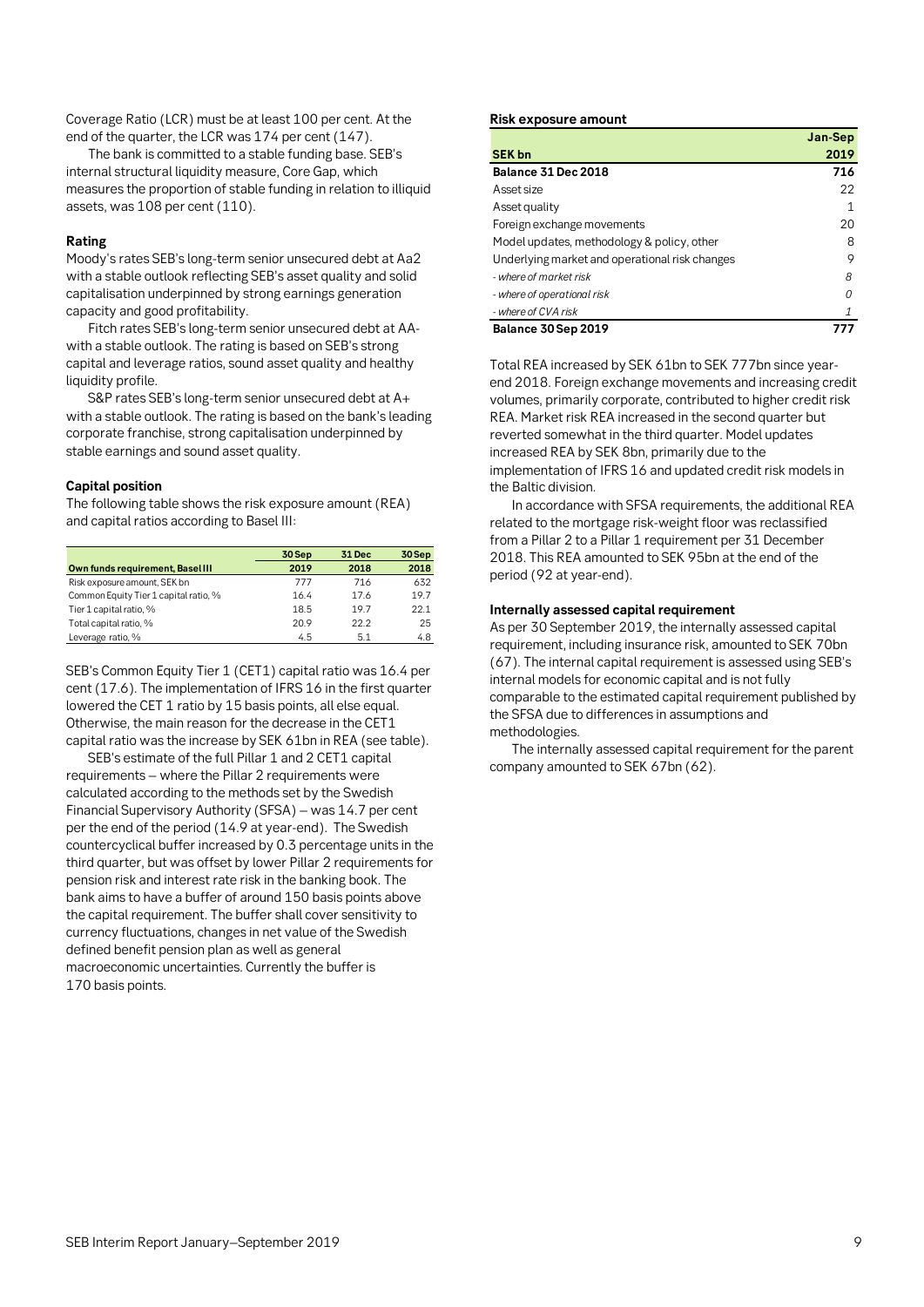### <span id="page-9-0"></span>**Other information**

### **Long-term financial targets**

SEB's long-term financial targets are:

- to pay a yearly dividend that is 40 per cent or above of the earnings per share,
- to maintain a Common Equity Tier 1 capital ratio of around 150 bps above the current requirement from the SFSA, and
- to generate a return on equity that is competitive with peers.

In the long term, SEB aspires to reach a sustainable return on equity of 15 per cent.

### **Cost target**

SEB's business plan for 2019-2021 defines a number of strategic initiatives, which on an accumulated basis, are estimated to lead to total additional investments of SEK 2-2.5bn during the three year period 2019-2021. This translates into an annual cost increase of SEK 1bn by 2021, and a new total cost target of around SEK 23bn by 2021, assuming 2018 FX-rates. The pace of investments will be dependent on progress and will be gradually ramped up over the coming three years. The strategic initiatives are expected to lead to both improved revenue growth and cost efficiencies, improving return on equity over time.

### **Resolution fund fee requirement change**

Swedish authorities decided that the resolution fund fee for 2019 shall be reduced from 0.125 to 0.09 per cent applied to the adjusted 2017 balance sheet volumes. The fee will be reduced to 0.05 per cent from 2020 up until the resolution fund target is met. The fund target level, proposed to represent 3 per cent of guaranteed deposits in Sweden, is expected to be reached by the year 2021.

### **Currency effects**

Compared with the second quarter 2019, operating income would have been SEK 6m lower with unchanged currency exchange rates while operating expenses would have been SEK 5m lower for the same period.

Compared with the first nine months 2018, operating income would have been SEK 417m lower with unchanged currency exchange rates while operating expenses would have been SEK 193m lower for the same period.

Compared with year-end the positive currency effect on loans to and deposits from the public was SEK 37bn and 33bn, respectively. Total REA reflects a SEK 20bn positive currency effect while total assets were SEK 70bn higher.

### **Uncertainties**

Macroeconomic indicators are contributing to growing concerns around a noticeable slowdown in growth. The large global economic imbalances and geopolitical as well as trade uncertainties remain. The potential reduction of liquidity support to financial markets from central banks worldwide may create direct and indirect effects that are difficult to assess. SEB does not currently forecast any change in the

Swedish repo rate, which is currently -0.25 per cent, until 2021.

The German Federal Ministry of Finance issued a circular on 17 July 2017 with administrative guidance in relation to withholding taxes on dividends in connection with certain cross-border securities lending and derivative transactions; so-called cum-cum transactions. The circular states an intention to examine transactions executed prior to the change in tax legislation that was enacted 1 January 2016. Ongoing audits by the local tax administration have to date resulted in preliminary minor reclaims on selected tax years. SEB has requested that these reclaims should be revoked. Following a review, SEB is of the opinion that the cross-border securities lending and derivative transactions of SEB in Germany up until 1 January 2016 were conducted in compliance with then prevailing rules. Hence, to date no provisions have been made. Nevertheless, it cannot be ruled out that the outcome of potential future tax claims may have a negative financial effect on SEB.

SEB is subject to various legal regimes and requirements in all jurisdictions where the bank operates. Over the past years, the rules and regulations of the financial industry have expanded and further sharpened and the regulators have increased their supervision. This is a development, which is expected to continue to evolve. Supervisory authorities regularly conduct reviews of SEB's regulatory compliance, including areas such as financial stability, transaction reporting, anti-money laundering, investor protection, and data privacy. SEB has policies and procedures in place with the purpose to always comply with applicable rules and regulations. Anti-money laundering (AML) reviews are ongoing in several jurisdictions, including the Nordic and the Baltic countries. In Latvia, as part of the regular supervisory activities, the local financial supervisory authority is conducting an AML review. It is expected to be resolved in the coming quarter and may lead to criticism and/or sanction.

### **Organisational changes**

Masih Yazdi (Finance Director) has been appointed Group CFO. He will continue to report to the President & CEO and remain member of the GEC. Nina Korfu-Pedersen (Head of Group Finance) has been appointed Head of Business Support & Operations. She will continue to report to the President & CEO and remain member of the GEC. Petra Ålund (Head of Technology) has been appointed member of the GEC and will report to the President & CEO. Nicolas Moch (CIO) will report to Petra Ålund and will also be joining as member of the GEC. Martin Johansson has been appointed Senior Advisor to the President & CEO and will leave his current role as Head of Business Support & Chief of Staff. He will leave as member of the Group Executive Committee (GEC) and continue as one of its additional members. Javiera Ragnartz (Head of Investment Management) and Mark Luscombe (Country Head of UK) have been appointed additional members of the GEC. All changes are effective as of 1 January 2020.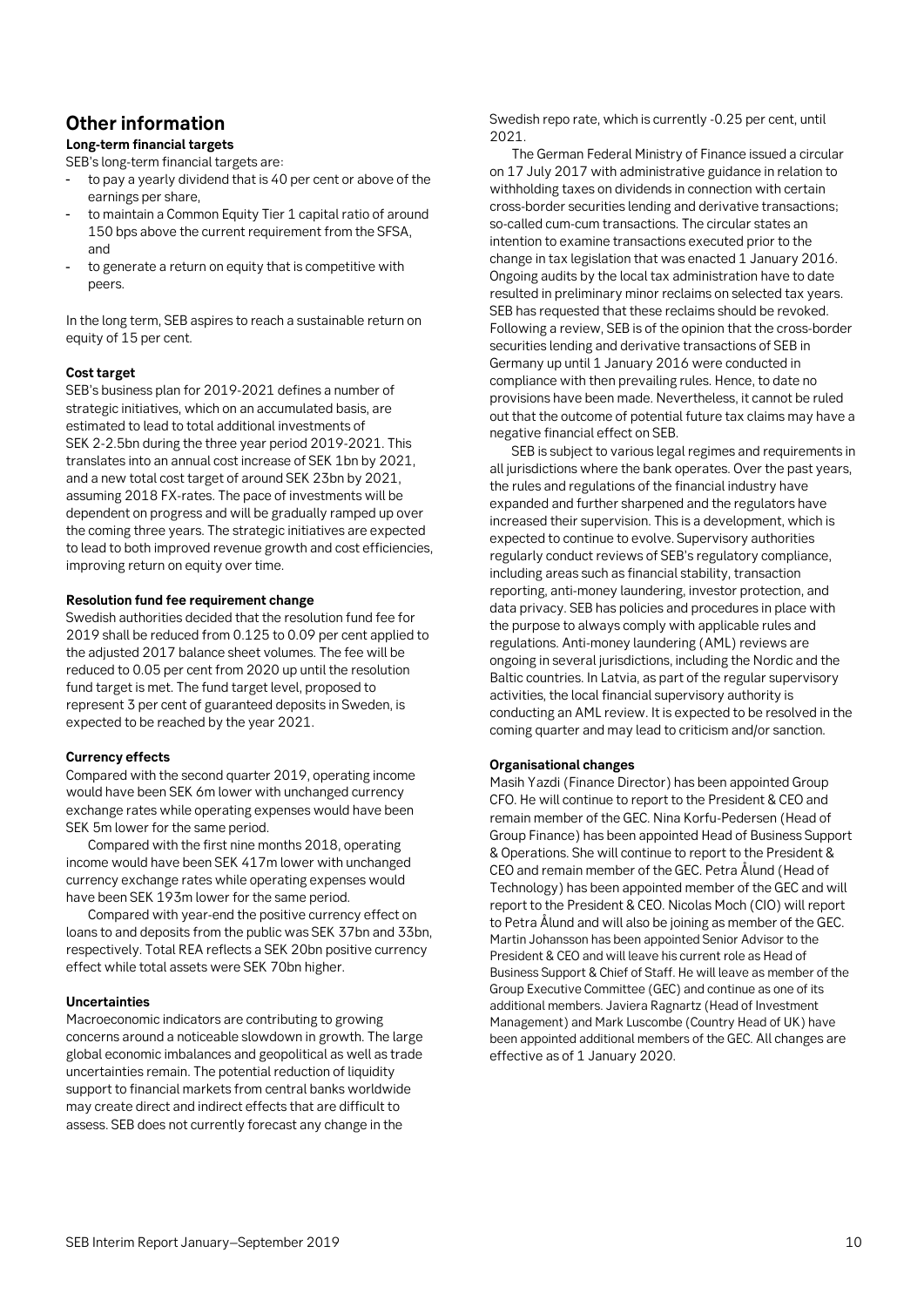### <span id="page-10-0"></span>**Financial statements – SEB Group**

### <span id="page-10-1"></span>**Income statement, condensed**

|                                                                                                                                      | Q3      | Q2             |       | Q3      |                | Jan-Sep  |           |                | <b>Full year</b> |
|--------------------------------------------------------------------------------------------------------------------------------------|---------|----------------|-------|---------|----------------|----------|-----------|----------------|------------------|
| <b>SEK m</b>                                                                                                                         | 2019    | 2019           | %     | 2018    | %              | 2019     | 2018      | %              | 2018             |
| Net interest income $^{1)}$                                                                                                          | 5983    | 5692           | 5     | 5319    | 12             | 17020    | 15807     | 8              | 21022            |
| Net fee and commission income                                                                                                        | 4693    | 4735           | $-1$  | 4512    | 4              | 13719    | 13517     | $\overline{2}$ | 18364            |
| Net financial income                                                                                                                 | 1196    | 1482           | $-19$ | 1506    | $-21$          | 4795     | 4567      | 5              | 6079             |
| Net other income                                                                                                                     | 70      | 287            | -76   | 97      | $-28$          | 510      | 233       | 119            | 402              |
| <b>Total operating income</b>                                                                                                        | 11942   | 12197          | $-2$  | 11433   | 4              | 36045    | 34123     | 6              | 45868            |
| Staff costs                                                                                                                          | $-3603$ | $-3618$        | 0     | $-3559$ | $\mathcal{I}$  | $-10853$ | $-10622$  | 2              | $-14004$         |
| Other expenses <sup>1)</sup>                                                                                                         | $-1607$ | $-1680$        | $-4$  | $-1681$ | $-4$           | $-4877$  | $-5210$   | -6             | $-7201$          |
| Depreciation, amortisation and                                                                                                       |         |                |       |         |                |          |           |                |                  |
| impairment of tangible and intangible                                                                                                |         |                |       |         |                |          |           |                |                  |
| assets <sup>1</sup>                                                                                                                  | $-379$  | $-410$         | -8    | $-182$  | 108            | $-1188$  | $-547$    | 117            | $-735$           |
| <b>Total operating expenses</b>                                                                                                      | $-5589$ | $-5708$        | $-2$  | $-5421$ | $\overline{3}$ | $-16918$ | $-16379$  | 3              | $-21940$         |
| Profit before credit losses                                                                                                          | 6353    | 6489           | $-2$  | 6012    | 6              | 19127    | 17745     | 8              | 23928            |
| Gains less losses from tangible and                                                                                                  |         |                |       |         |                |          |           |                |                  |
| intangible assets                                                                                                                    | 1       | $\overline{0}$ |       | $-1$    |                | 1        | 20        | $-94$          | 18               |
| Net expected credit losses                                                                                                           | $-489$  | $-386$         | 27    | $-424$  | 15             | $-1297$  | $-753$    | 72             | $-1166$          |
| Operating profit before                                                                                                              |         |                |       |         |                |          |           |                |                  |
| items affecting comparability                                                                                                        | 5864    | 6103           | -4    | 5587    | 5              | 17831    | 17011     | 5              | 22779            |
| Items affecting comparability                                                                                                        |         |                |       |         |                |          | 4506 -100 |                | 4506             |
| <b>Operating profit</b>                                                                                                              | 5864    | 6103           | -4    | 5587    | 5              | 17831    | 21517     | $-17$          | 27 285           |
| Income tax expense                                                                                                                   | $-1092$ | $-1211$        | $-10$ | $-1048$ | 4              | $-3486$  | $-2959$   | 18             | $-4152$          |
| <b>NET PROFIT</b>                                                                                                                    | 4772    | 4892           | $-2$  | 4539    | 5              | 14346    | 18558     | $-23$          | 23134            |
| Attributable to shareholders of                                                                                                      |         |                |       |         |                |          |           |                |                  |
| Skandinaviska Enskilda Banken AB                                                                                                     | 4772    | 4892           | $-2$  | 4539    | 5              | 14346    | 18558     | $-23$          | 23134            |
| 1) IFRS 16 Leases is applied from 1 January 2019. The group has decided to apply the modified retrospective approach (no restatement |         |                |       |         |                |          |           |                |                  |

made). Interest expense on lease liabilities and depreciation of right-of-use assets are replacing nearly all lease costs for premises from 2019.

| Basic earnings per share, SEK   |      |      | 6.64 | - 8.57 | 10.69 |
|---------------------------------|------|------|------|--------|-------|
| Diluted earnings per share, SEK | 2.20 | 2.09 | 6.60 | 8.52   | 10.63 |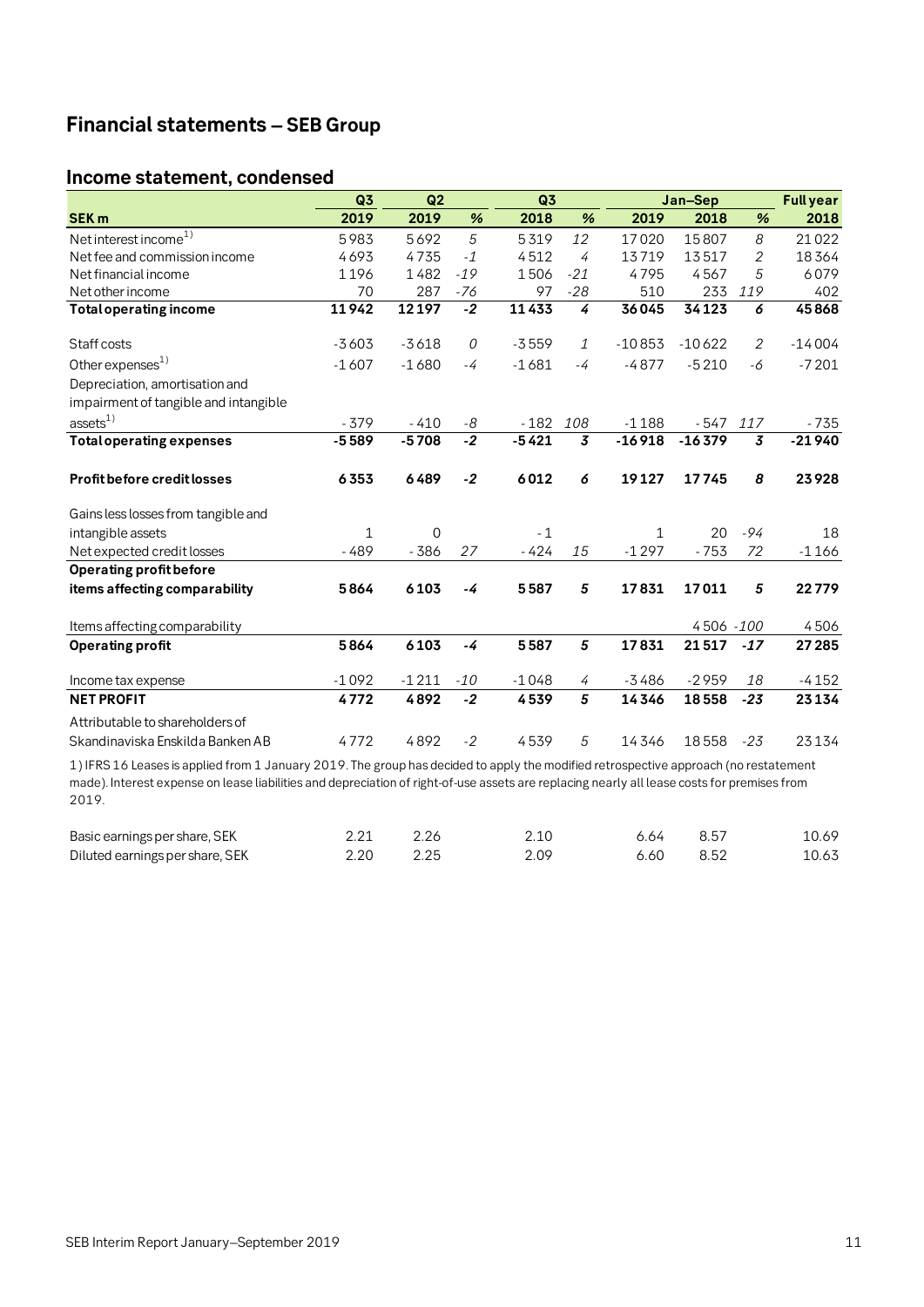<span id="page-11-0"></span>

| <b>Statement of comprehensive income</b> |                      |        |                |            |         |         |        |                  |        |
|------------------------------------------|----------------------|--------|----------------|------------|---------|---------|--------|------------------|--------|
|                                          | Q2<br>Q <sub>3</sub> |        | Q <sub>3</sub> |            | Jan-Sep |         |        | <b>Full year</b> |        |
| SEK <sub>m</sub>                         | 2019                 | 2019   | %              | 2018       | %       | 2019    | 2018   | %                | 2018   |
| <b>NET PROFIT</b>                        | 4772                 | 4892   | $-2$           | 4539       | 5       | 14346   | 18558  | $-23$            | 23134  |
| Cash flow hedges                         | $-28$                | - 156  | -82            | $-114$     | -76     | - 356   | $-673$ | $-47$            | $-880$ |
| Translation of foreign operations        | $-52$                | 257    |                | $-198$     | -74     | 540     | 745    | $-28$            | 582    |
| Items that may subsequently be           |                      |        |                |            |         |         |        |                  |        |
| reclassified to the income statement:    | - 80                 |        | 101 - 178      | $-312$     | -74     | 184     | 72     | 156              | $-298$ |
| Own credit risk adjustment $(OCA)^{1/2}$ | 41                   | - 73   |                | $-17$      |         | - 50    | 83     |                  | 221    |
| Defined benefit plans                    | $-1473$              | $-265$ |                | 1697       |         | -2334   | 1252   |                  | - 846  |
| I tems that will not be reclassified to  |                      |        |                |            |         |         |        |                  |        |
| the income statement:                    | $-1432$              | $-339$ |                | 1680 - 185 |         | $-2384$ | 1335   |                  | - 625  |
| OTHER COMPREHENSIVE INCOME               | $-1511$              | $-237$ |                | 1368       |         | $-2200$ | 1407   |                  | - 923  |
| <b>TOTAL COMPREHENSIVE INCOME</b>        | 3261                 | 4655   | -30            | 5906       | -45     | 12145   | 19964  | $-39$            | 22211  |
| Attributable to shareholders of          |                      |        |                |            |         |         |        |                  |        |
| Skandinaviska Enskilda Banken AB         | 3261                 | 4655   | -30            | 5906       | -45     | 12145   | 19964  | -39              | 22211  |

1) Own credit risk adjustment from financial liabilities at fair value through profit or loss.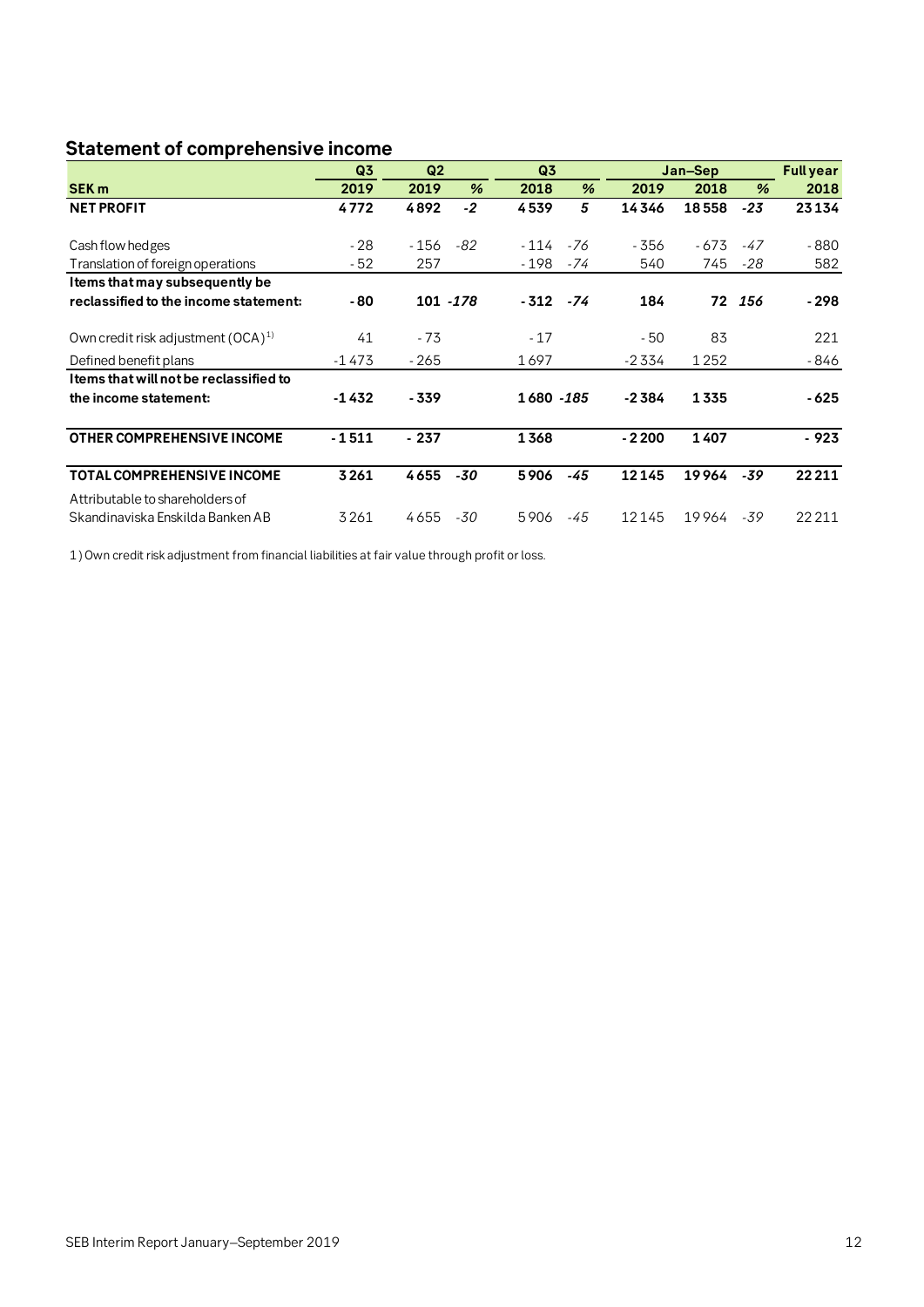### <span id="page-12-0"></span>**Balance sheet, condensed**

|                                                        | 30 Sep  | $1$ Jan <sup>3)</sup> | 31 Dec  | 30 Sep  |
|--------------------------------------------------------|---------|-----------------------|---------|---------|
| <b>SEK m</b>                                           | 2019    | 2019                  | 2018    | 2018    |
| Cash and cash balances at central banks                | 257099  | 209115                | 209 115 | 263494  |
| Loans to central banks                                 | 3647    | 33294                 | 33294   | 17481   |
| Loans to credit institutions <sup>2)</sup>             | 52589   | 44287                 | 44287   | 73249   |
| Loans to the public                                    | 1858967 | 1644825               | 1644825 | 1664468 |
| Debt securities                                        | 259661  | 156128                | 156128  | 216908  |
| Equity instruments                                     | 74113   | 50434                 | 50434   | 57617   |
| Financial assets for which the customers bear the      |         |                       |         |         |
| investment risk                                        | 306827  | 269613                | 269613  | 299905  |
| Derivatives                                            | 170033  | 115463                | 115463  | 123163  |
| Other assets <sup>3)</sup>                             | 63260   | 50296                 | 44357   | 61979   |
| <b>TOTAL ASSETS</b>                                    | 3046196 | 2573455               | 2567516 | 2778264 |
| Deposits from central banks and credit institutions    | 174068  | 135719                | 135719  | 124805  |
| Deposits and borrowings from the public <sup>1)</sup>  | 1206463 | 1111390               | 1111390 | 1216470 |
| Financial liabilities for which the customers bear the |         |                       |         |         |
| investment risk                                        | 307 605 | 270556                | 270556  | 300842  |
| Liabilities to policyholders                           | 25834   | 21846                 | 21846   | 21638   |
| Debt securities issued                                 | 894170  | 680670                | 680 670 | 714503  |
| Short positions                                        | 57233   | 23144                 | 23144   | 53565   |
| Derivatives                                            | 133830  | 96872                 | 96872   | 104422  |
| Other financial liabilities                            | 3725    | 3613                  | 3613    | 4417    |
| Other liabilities <sup>3)</sup>                        | 97180   | 81099                 | 74916   | 91353   |
| <b>Total liabilities</b>                               | 2900109 | 2424910               | 2418727 | 2632016 |
| <b>Equity</b>                                          | 146088  | 148545                | 148789  | 146248  |
| <b>TOTAL LIABILITIES AND EQUITY</b>                    | 3046196 | 2573455               | 2567516 | 2778264 |
| 1) Deposits covered by deposit guarantees              | 308681  | 292238                | 292238  | 285134  |

2) Loans to credit institutions and liquidity placements with other direct participants in interbank fund transfer systems.

3) IFRS 16 Leases is applied from 1 January 2019. The group has decided to apply the modified retrospective approach (i.e. no restatement made). Right-of-use assets are included in Other assets and lease liabilities are included in Other liabilities from 2019. Increase in Other assets at 1 January 2019 stems from an increase in Right-of-use assets SEK 5,747m, Deferred tax assets SEK 51m and Other assets SEK 141m. Increase in Other liabilities at 1 January is a result of an increase in Lease liabilities SEK 6,337m offset by decreases in Provisions SEK 122m and Other liabilities SEK 32m.

A more detailed balance sheet is available in the Fact Book.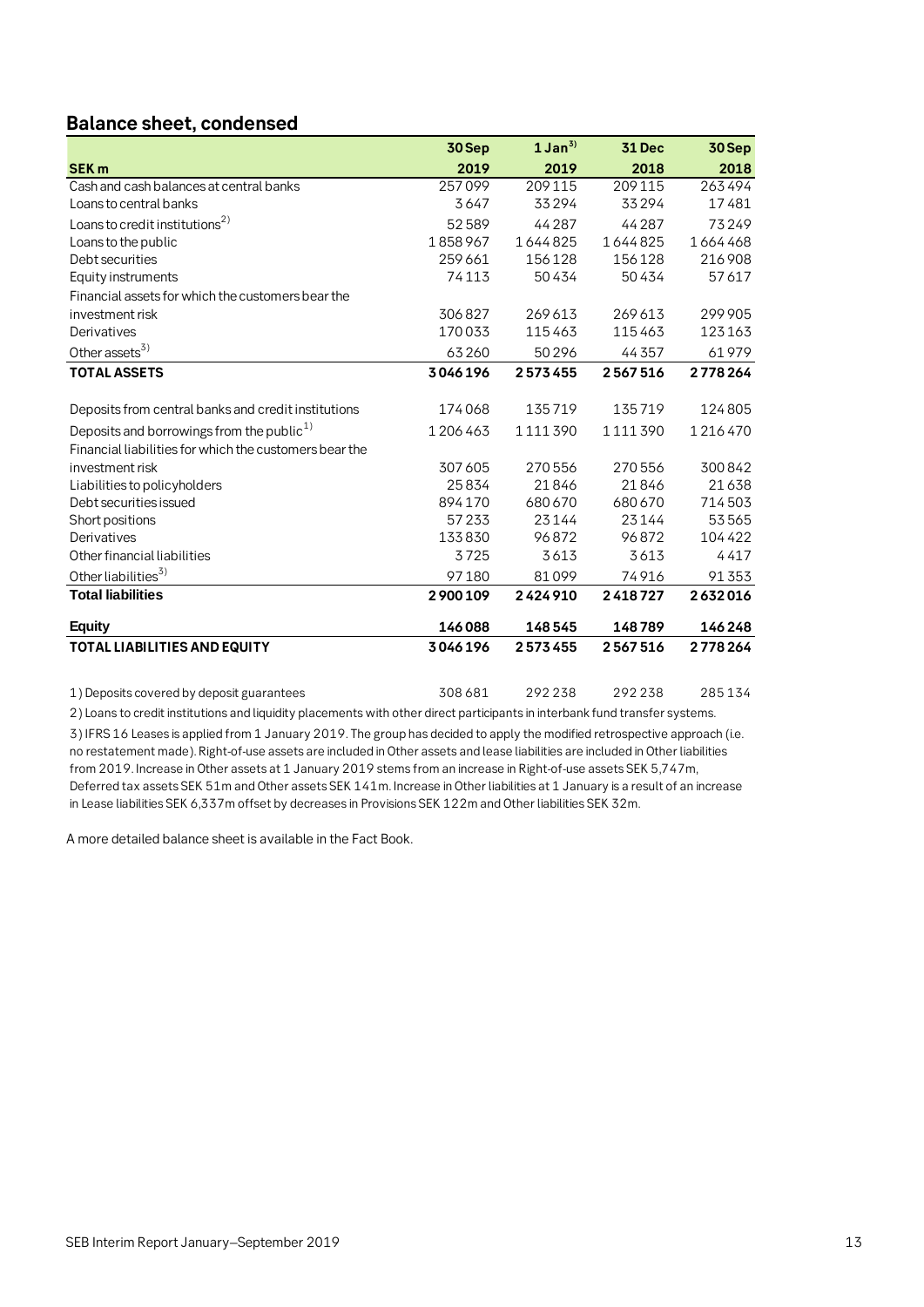### **Statement of changes in equity**

<span id="page-13-0"></span>

|                                         |              |                       |                  | Other reserves <sup>1)</sup> |                                 |                           |                 |               |
|-----------------------------------------|--------------|-----------------------|------------------|------------------------------|---------------------------------|---------------------------|-----------------|---------------|
|                                         |              | Available-            |                  |                              |                                 |                           |                 |               |
|                                         | <b>Share</b> | for-sale<br>financial |                  | <b>Cash flow</b>             | <b>Translation</b><br>offoreign | <b>Defined</b><br>benefit | <b>Retained</b> |               |
| SEK <sub>m</sub>                        | capital      | assets                | OCA <sup>2</sup> |                              | hedges operations               | plans                     | earnings        | <b>Equity</b> |
|                                         |              |                       |                  |                              |                                 |                           |                 |               |
| Jan-Sep 2019                            |              |                       |                  |                              |                                 |                           |                 |               |
| Opening balance                         | 21942        |                       | $-286$           | 313                          | $-315$                          | 2533                      | 124 604         | 148789        |
| Effect of applying IFRS $16^{3}$        |              |                       |                  |                              |                                 |                           | $-244$          | $-244$        |
| Restated balance at 1 January 2019      | 21942        |                       | $-286$           | 313                          | $-315$                          | 2533                      | 124 360         | 148545        |
| Net profit                              |              |                       |                  |                              |                                 |                           | 14346           | 14346         |
| Other comprehensive income (net of tax) |              |                       | -50              | -356                         | 540                             | $-2334$                   |                 | $-2200$       |
| Total comprehensive income              |              |                       | -50              | $-356$                       | 540                             | $-2334$                   | 14346           | 12145         |
| Dividend to shareholders                |              |                       |                  |                              |                                 |                           | $-14069$        | $-14069$      |
| Equity-based programmes <sup>5)</sup>   |              |                       |                  |                              |                                 |                           | $-403$          | $-403$        |
| Change in holdings of own shares        |              |                       |                  |                              |                                 |                           | $-131$          | $-131$        |
| <b>Closing balance</b>                  | 21942        |                       | $-337$           | $-44$                        | 225                             | 199                       | 124 102         | 146088        |
| Jan-Dec 2018                            |              |                       |                  |                              |                                 |                           |                 |               |
| Opening balance                         | 21942        | 729                   |                  | 1192                         | $-897$                          | 3379                      | 114893          | 141237        |
| Effect of applying IFRS $9^{4}$ )       |              | $-729$                | $-507$           |                              |                                 |                           | $-1160$         | $-2396$       |
| Restated balance at 1 January 2018      | 21942        |                       | $-507$           | 1192                         | $-897$                          | 3379                      | 113732          | 138841        |
| Net profit                              |              |                       |                  |                              |                                 |                           | 23134           | 23134         |
| Other comprehensive income (net of tax) |              |                       | 221              | $-880$                       | 582                             | -846                      |                 | $-923$        |
| Total comprehensive income              |              |                       | 221              | $-880$                       | 582                             | $-846$                    | 23134           | 22211         |
| Dividend to shareholders                |              |                       |                  |                              |                                 |                           | $-12459$        | $-12459$      |
| Equity-based programmes <sup>5)</sup>   |              |                       |                  |                              |                                 |                           | $-111$          | $-111$        |
| Change in holdings of own shares        |              |                       |                  |                              |                                 |                           | 307             | 307           |
| <b>Closing balance</b>                  | 21942        |                       | $-286$           | 313                          | $-315$                          | 2533                      | 124 604         | 148789        |
| Jan-Sep 2018                            |              |                       |                  |                              |                                 |                           |                 |               |
| Opening balance                         | 21942        | 729                   |                  | 1192                         | $-897$                          | 3379                      | 114893          | 141237        |
| Effect of applying IFRS 94)             |              | $-729$                | $-507$           |                              |                                 |                           | $-1160$         | $-2396$       |
| Restated balance at 1 January 2018      | 21942        | $\mathbf 0$           | $-507$           | 1192                         | $-897$                          | 3379                      | 113732          | 138841        |
| Net profit                              |              |                       |                  |                              |                                 |                           | 18558           | 18558         |
| Other comprehensive income (net of tax) |              |                       | 83               | $-673$                       | 745                             | 1252                      |                 | 1407          |
| Total comprehensive income              |              |                       | 83               | $-673$                       | 745                             | 1252                      | 18558           | 19964         |
| Dividend to shareholders                |              |                       |                  |                              |                                 |                           | $-12459$        | $-12459$      |
| Equity-based programmes <sup>5)</sup>   |              |                       |                  |                              |                                 |                           | $-245$          | $-245$        |
| Change in holdings of own shares        |              |                       |                  |                              |                                 |                           | 146             | 146           |
| <b>Closing balance</b>                  | 21942        | $\mathbf 0$           | $-424$           | 519                          | $-152$                          | 4630                      | 119731          | 146248        |

1) Amounts under Other reserves may be reclassified in the future to the income statement under certain circumstances, e.g. if they are related to dissolved Cash flow hedges or Translation of foreign operations when SEB ceases to consolidate a foreign operation. Amounts related to OCA and Defined benefit plans will not be reclassified to the income statement.

2) Fair value changes of financial liabilities at fair value through profit or loss attributable to changes in own credit risk.

3) IFRS 16 Leases is applied from 1 January 2019.

5) Number of shares owned by SEB: 4) IFRS 9 Financial Instruments is applied from 1 January 2018. Opening balance 2018 has been restated in fourth quarter 2018 with a positive amount of SEK 884m.

|                                                | Jan-Sep | Jan-Dec | Jan-Sep |
|------------------------------------------------|---------|---------|---------|
| Number of shares owned by SEB, million         | 2019    | 2018    | 2018    |
| Opening balance                                | 30.3    | 271     | 27.1    |
| Repurchased shares for equity-based programmes | 8.7     | 6.9     | 7.0     |
| Sold/distributed shares                        | $-5.7$  | $-3.8$  | $-3.2$  |
| <b>Closing balance</b>                         | 33.2    | 30.3    | 30.9    |
|                                                |         |         |         |
| Market value of shares owned by SEB, SEK m     | 3006    | 2607    | 3067    |

In accordance with the decision by the Annual General Meeting, SEB holds own shares of Class A for the long-term equity-based programmes. The transactions may take place at one or several occasions during the year. The acquisition cost for the purchase of own shares is deducted from shareholders' equity. The item includes changes in nominal amounts of equity swaps used for hedging of equity-based programmes.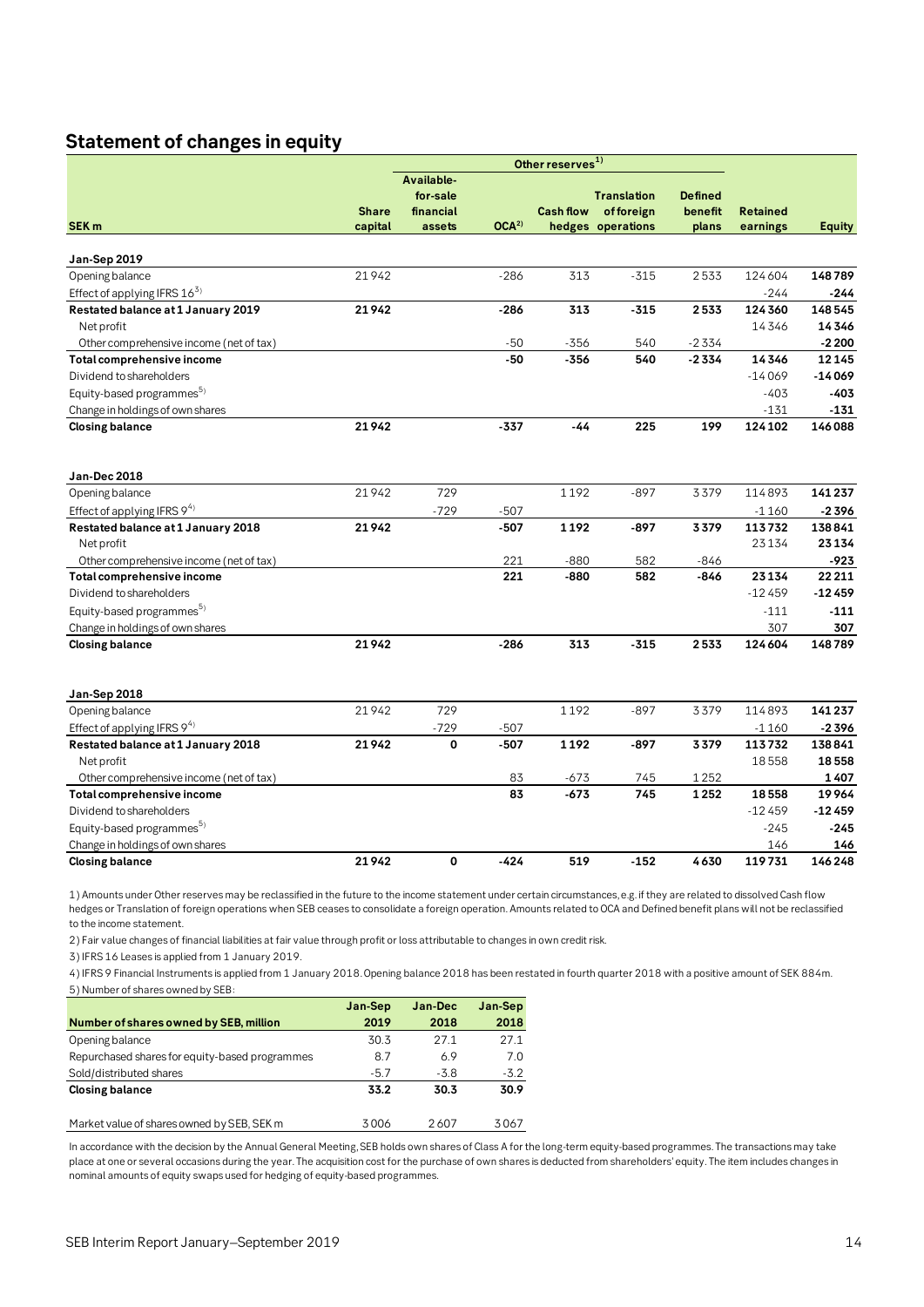## <span id="page-14-0"></span>**Cash flow statement, condensed**

|                                                        | Jan-Sep  | <b>Full year</b> |               |          |
|--------------------------------------------------------|----------|------------------|---------------|----------|
| <b>SEK m</b>                                           | 2019     | 2018             | $\frac{9}{6}$ | 2018     |
| Cash flow from operating activities                    | 48 20 2  | 81078            | - 41          | 28259    |
| Cash flow from investment activities                   | - 875    | 7127             |               | 7014     |
| Cash flow from financing activities                    | $-14069$ | $-12459$         | 13            | $-12459$ |
| Net increase in cash and cash equivalents              | 33258    | 75746            | - 56          | 22814    |
| Cash and cash equivalents at the beginning of year     | 219579   | 184429           | 19            | 184429   |
| Exchange rate differences on cash and cash equivalents | 14599    | 12641            | 15            | 12336    |
| Net increase in cash and cash equivalents              | 33258    | 75746            | - 56          | 22814    |
| Cash and cash equivalents at the end of period $^{1)}$ | 267436   | 272816           | $-2$          | 219579   |

1) Cash and cash equivalents at the end of period is defined as Cash and cash balances with central banks and Loans to other credit institutions payable on demand.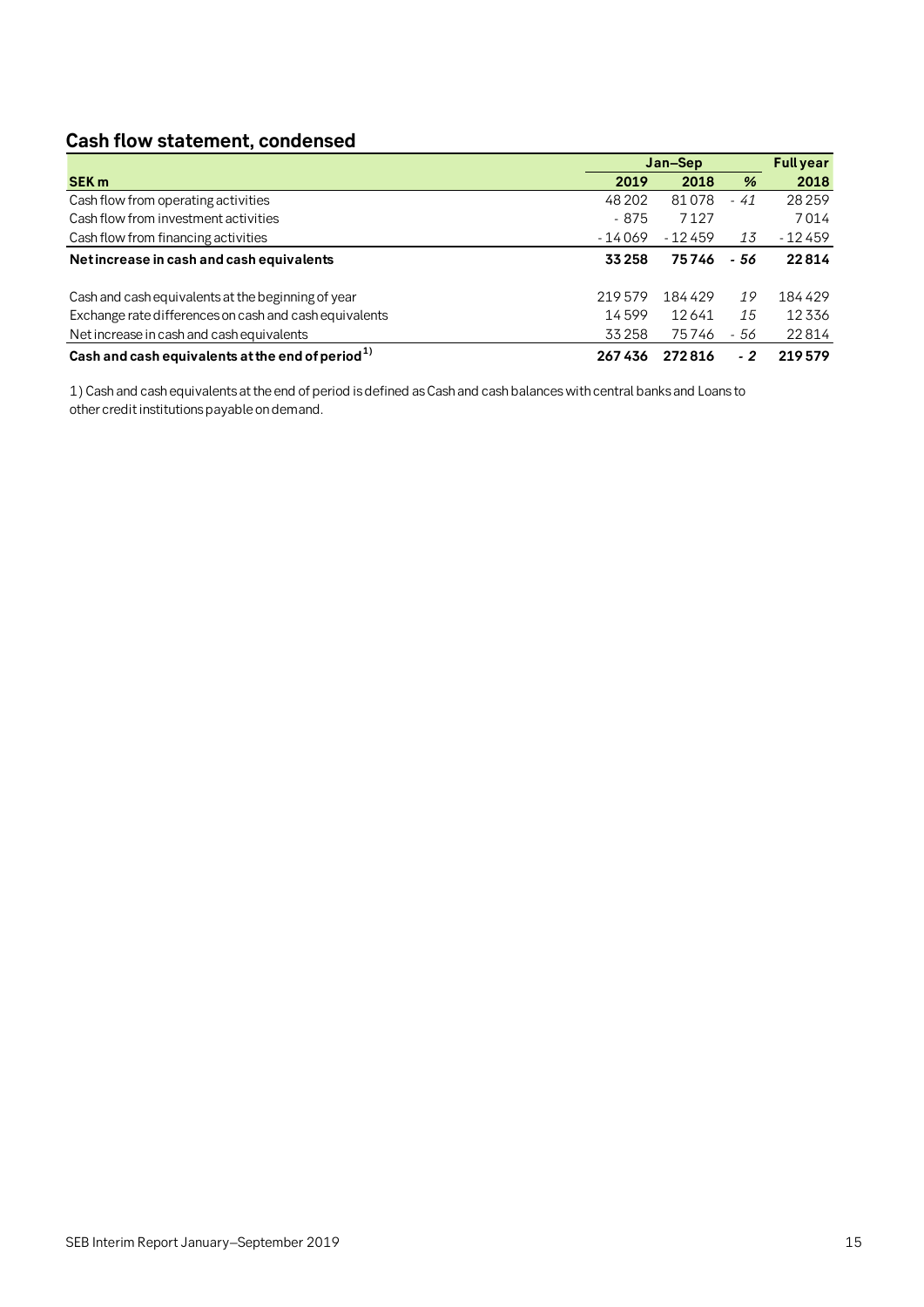## <span id="page-15-0"></span>**Other financial information**

### <span id="page-15-1"></span>**Key figures**

|                                                            | Q <sub>3</sub> | Q2     | Q <sub>3</sub> | Jan-Sep |                 | <b>Full year</b> |
|------------------------------------------------------------|----------------|--------|----------------|---------|-----------------|------------------|
|                                                            | 2019           | 2019   | 2018           | 2019    | 2018            | 2018             |
|                                                            |                |        |                |         |                 |                  |
| Return on equity, %                                        | 13.2           | 13.9   | 12.7           | 13.1    | 17.7            | 16.3             |
| Return on equity excluding items affecting                 |                |        |                |         |                 |                  |
| comparability <sup>1</sup> , %                             | 13.2           | 13.9   | 13.1           | 13.2    | 13.6            | 13.4             |
| Return on total assets, %                                  | 0.6            | 0.7    | 0.7            | 0.7     | 0.9             | 0.8              |
| Return on risk exposure amount, %                          | 2.5            | 2.6    | 2.9            | 2.5     | 4.0             | 3.7              |
| Cost/income ratio                                          | 0.47           | 0.47   | 0.47           | 0.47    | 0.48            | 0.48             |
| Basic earnings per share, SEK                              | 2.21           | 2.26   | 2.10           | 6.64    | 8.57            | 10.69            |
| Weighted average number of shares <sup>2)</sup> , millions | 2161           | 2161   | 2163           | 2161    | 2165            | 2164             |
| Diluted earnings per share, SEK                            | 2.20           | 2.25   | 2.09           | 6.60    | 8.52            | 10.63            |
| Weighted average number of diluted shares $^{3}$ ,         |                |        |                |         |                 |                  |
| millions                                                   | 2173           | 2172   | 2177           | 2174    | 2177            | 2177             |
| Net worth per share, SEK                                   | 74.32          | 72.78  | 75.07          | 74.32   | 75.07           | 74.74            |
| Equity per share, SEK                                      | 67.60          | 66.11  | 67.60          | 67.60   | 67.60           | 68.76            |
| Average shareholders' equity, SEK, billion                 | 145.1          | 141.2  | 143.4          | 145.5   | 139.6           | 141.6            |
| Net ECL level, %                                           | 0.09           | 0.07   | 0.08           | 0.08    | 0.05            | 0.06             |
| Stage 3 Loans / Total Loans, gross, %                      | 0.65           | 0.64   | 0.48           | 0.65    | 0.50            | 0.50             |
| Stage 3 Loans / Total Loans, net, %                        | 0.40           | 0.41   | 0.28           | 0.40    | 0.30            | 0.30             |
| Liquidity Coverage Ratio (LCR) <sup>4</sup> , %            | 174            | 149    | 129            | 174     | 129             | 147              |
| Own funds requirement, Basel III                           |                |        |                |         |                 |                  |
| Risk exposure amount, SEK m                                | 777243         | 763519 | 631958         |         | 777 243 631 958 | 716498           |
| Expressed as own funds requirement, SEK m                  | 62179          | 61082  | 50557          | 62179   | 50557           | 57320            |
| Common Equity Tier 1 capital ratio, %                      | 16.4           | 16.6   | 19.7           | 16.4    | 19.7            | 17.6             |
| Tier 1 capital ratio, %                                    | 18.5           | 18.7   | 22.1           | 18.5    | 22.1            | 19.7             |
| Total capital ratio, %                                     | 20.9           | 21.1   | 25.0           | 20.9    | 25.0            | 22.2             |
| Leverage ratio, %                                          | 4.5            | 4.6    | 4.8            | 4.5     | 4.8             | 5.1              |
| Number of full time equivalents <sup>5)</sup>              | 14887          | 14988  | 14531          | 14909   | 14769           | 14751            |
| Assets under custody, SEK bn                               | 9267           | 8704   | 8335           | 9267    | 8335            | 7734             |
| Assets under management, SEK bn                            | 1943           | 1932   | 1871           | 1943    | 1871            | 1699             |

1) Sale of SEB Pension and UC AB in Q2 2018.

2) The number of issued shares was 2,194,171,802. SEB owned 30,276,332 Class A shares for the equity based programmes at year-end 2018. During 2019 SEB has purchased 8,657,889 shares and 5,712,234 shares have been sold. Thus, at 30 September 2019 SEB owned 33,221,987 Class A-shares with a market value of SEK 3,006m.

3) Calculated dilution based on the estimated economic value of the long-term incentive programmes.

4) In accordance with the EU delegated act.

5) Quarterly numbers are for end of quarter. Accumulated numbers are average for the period.

In SEB's Fact Book, this table is available with nine quarters of history.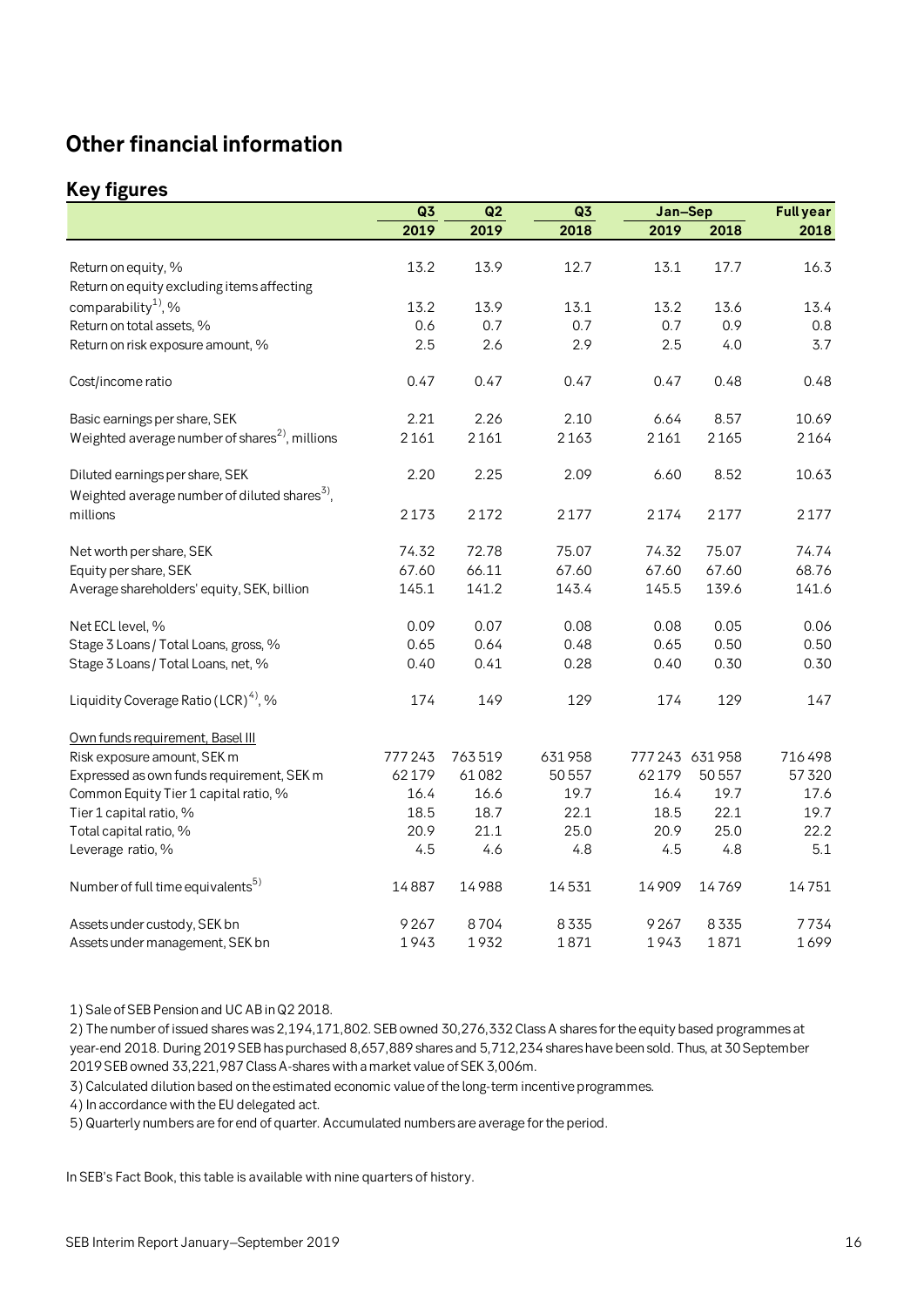## <span id="page-16-0"></span>**Income statement on a quarterly basis**

|                                                                                                                                                                                                                                                             | Q3      | Q2       | Q1       | Q <sub>4</sub> | Q3      |
|-------------------------------------------------------------------------------------------------------------------------------------------------------------------------------------------------------------------------------------------------------------|---------|----------|----------|----------------|---------|
| <b>SEK m</b>                                                                                                                                                                                                                                                | 2019    | 2019     | 2019     | 2018           | 2018    |
| Net interest income <sup>1)</sup>                                                                                                                                                                                                                           | 5983    | 5692     | 5345     | 5215           | 5319    |
| Net fee and commission income                                                                                                                                                                                                                               | 4693    | 4735     | 4292     | 4848           | 4512    |
| Net financial income                                                                                                                                                                                                                                        | 1196    | 1482     | 2118     | 1512           | 1506    |
| Net other income                                                                                                                                                                                                                                            | 70      | 287      | 153      | 169            | 97      |
| <b>Total operating income</b>                                                                                                                                                                                                                               | 11942   | 12197    | 11907    | 11744          | 11433   |
|                                                                                                                                                                                                                                                             |         |          |          |                |         |
| Staff costs                                                                                                                                                                                                                                                 | $-3603$ | $-3618$  | $-3633$  | $-3382$        | $-3559$ |
| Other expenses <sup>1)</sup>                                                                                                                                                                                                                                | $-1607$ | $-1680$  | $-1590$  | $-1991$        | $-1681$ |
| Depreciation, amortisation and impairment of                                                                                                                                                                                                                |         |          |          |                |         |
| tangible and intangible assets <sup>1)</sup>                                                                                                                                                                                                                | $-379$  | $-410$   | $-399$   | $-188$         | $-182$  |
| <b>Total operating expenses</b>                                                                                                                                                                                                                             | $-5589$ | $-5708$  | $-5622$  | $-5561$        | $-5421$ |
| <b>Profit before credit losses</b>                                                                                                                                                                                                                          | 6353    | 6489     | 6285     | 6183           | 6012    |
| Gains less losses from tangible and intangible assets                                                                                                                                                                                                       | 1       | $\Omega$ | $\Omega$ | $-2$           | $-1$    |
| Net expected credit losses                                                                                                                                                                                                                                  | - 489   | $-386$   | $-422$   | $-413$         | - 424   |
| Operating profit before                                                                                                                                                                                                                                     |         |          |          |                |         |
| items affecting comparability                                                                                                                                                                                                                               | 5864    | 6103     | 5864     | 5768           | 5587    |
| Items affecting comparability                                                                                                                                                                                                                               |         |          |          |                |         |
| <b>Operating profit</b>                                                                                                                                                                                                                                     | 5864    | 6103     | 5864     | 5768           | 5587    |
| Income tax expense                                                                                                                                                                                                                                          | $-1092$ | $-1211$  | $-1182$  | $-1192$        | $-1048$ |
| <b>NET PROFIT</b>                                                                                                                                                                                                                                           | 4772    | 4892     | 4681     | 4576           | 4539    |
| Attributable to shareholders of Skandinaviska<br>Enskilda Banken AB                                                                                                                                                                                         | 4772    | 4892     | 4681     | 4576           | 4539    |
|                                                                                                                                                                                                                                                             |         |          |          |                |         |
| 1) IFRS 16 Leases is applied from 1 January 2019. The group has decided to apply the modified retrospective approach (no<br>restatement made). Interest expense on lease liabilities and depreciation of right-of-use assets are replacing nearly all lease |         |          |          |                |         |

costs for premises from 2019.

| Basic earnings per share, SEK   | 2.26 | 2.16 | 2.12 | 2.10 |
|---------------------------------|------|------|------|------|
| Diluted earnings per share, SEK | 2.25 | 2.15 | 2.10 | 2.09 |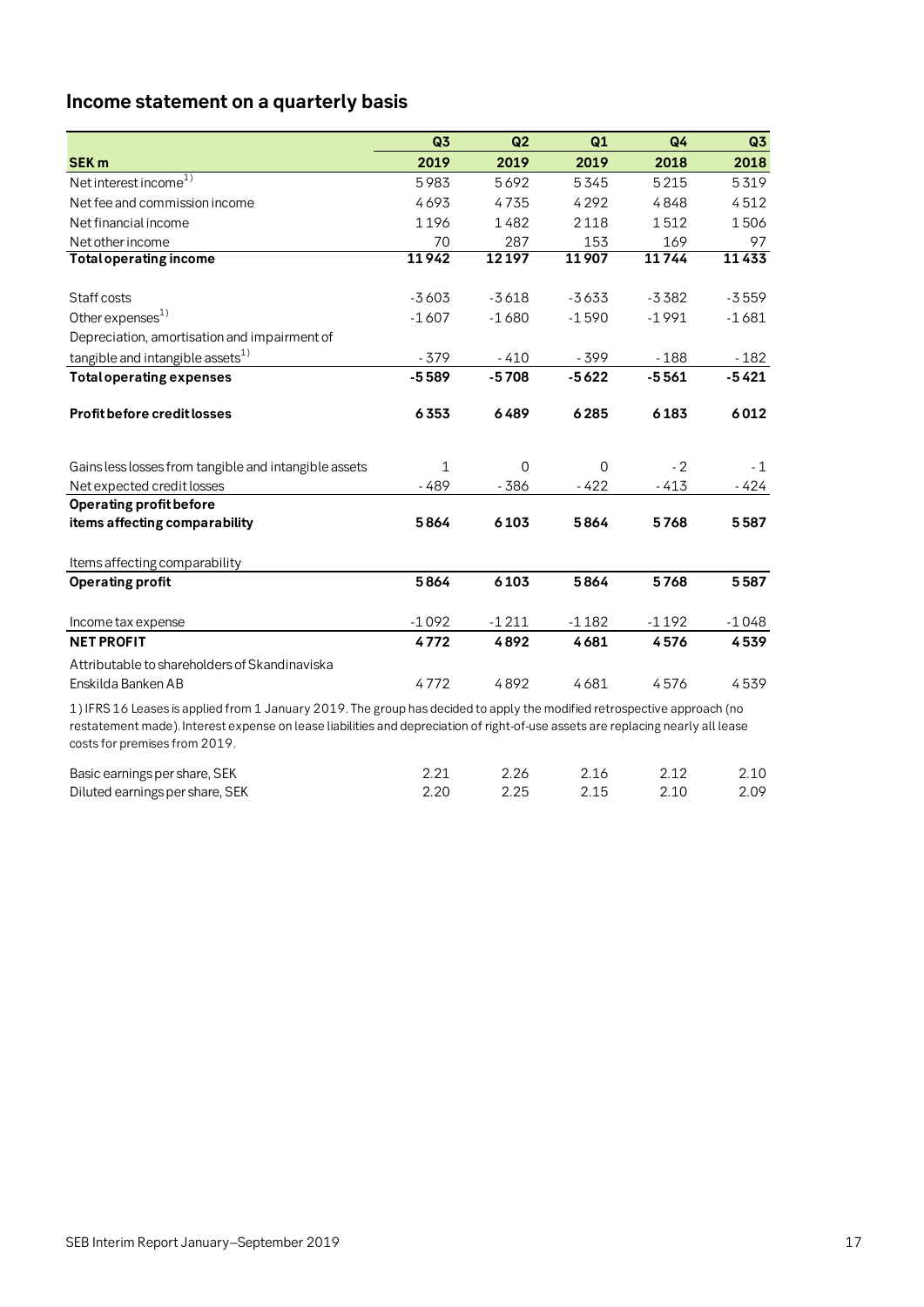## <span id="page-17-0"></span>**Operating segments**

### <span id="page-17-1"></span>**Income statement by segment**

|                                                                         | Large               |                  |               |                   | Investment        |                     |                  |
|-------------------------------------------------------------------------|---------------------|------------------|---------------|-------------------|-------------------|---------------------|------------------|
|                                                                         | <b>Corporates</b>   | Corporate &      |               |                   | <b>Management</b> |                     |                  |
|                                                                         | & Financial         | Private          |               |                   | & Group           |                     |                  |
| Jan-Sep 2019, SEK m                                                     | <b>Institutions</b> | <b>Customers</b> | <b>Baltic</b> | Life <sup>1</sup> | functions $^{1)}$ | <b>Eliminations</b> | <b>SEB Group</b> |
| Net interest income                                                     | 6921                | 8051             | 2387          | $-11$             | $-367$            | 39                  | 17020            |
| Net fee and commission income                                           | 4735                | 4093             | 1212          | 1882              | 1733              | 65                  | 13719            |
| Net financial income                                                    | 3028                | 385              | 209           | 505               | 670               | $-1$                | 4795             |
| Net other income                                                        | 198                 | 17               | - 4           | 62                | 246               | $-9$                | 510              |
| <b>Total operating income</b>                                           | 14883               | 12545            | 3805          | 2438              | 2281              | 93                  | 36045            |
| Staff costs                                                             | $-3123$             | $-2529$          | $-635$        | $-639$            | $-3939$           | 11                  | $-10853$         |
| Other expenses                                                          | $-3823$             | $-2866$          | $-813$        | $-523$            | 3253              | $-105$              | $-4877$          |
| Depreciation, amortisation and<br>impairment of tangible and intangible |                     |                  |               |                   |                   |                     |                  |
| assets                                                                  | $-51$               | $-51$            | $-22$         | $-16$             | $-1048$           |                     | $-1188$          |
| <b>Total operating expenses</b>                                         | $-6997$             | $-5446$          | $-1470$       | $-1178$           | $-1734$           | $-93$               | $-16918$         |
| <b>Profit before credit losses</b>                                      | 7886                | 7099             | 2334          | 1260              | 547               | 0                   | 19127            |
| Gains less losses from tangible and                                     |                     |                  |               |                   |                   |                     |                  |
| intangible assets                                                       | $\Omega$            | $\mathbf 0$      | 1             |                   | 0                 |                     |                  |
| Net expected credit losses                                              | $-933$              | $-301$           | - 41          | $-1$              | $-13$             | $-7$                | $-1297$          |
| Operating profit before                                                 |                     |                  |               |                   |                   |                     |                  |
| items affecting comparability                                           | 6953                | 6797             | 2294          | 1259              | 535               | $-7$                | 17831            |
| Items affecting comparability                                           |                     |                  |               |                   |                   |                     |                  |
| <b>Operating profit</b>                                                 | 6953                | 6797             | 2294          | 1259              | 535               | $-7$                | 17831            |

1) Investment Management & Group functions consists of Investment Management, business support, treasury, staff units and German run-off operations. As previously communicated, on 1 January 2019 SEB reorganised its operations by splitting the division Life & Investment Management into two separate divisions. The Life division is presented on a stand-alone basis. The Investment Management division is combined and reported with group functions as one segment in the interim Report and in addition presented separately in the Fact Book. Earlier periods have been restated in the segment information.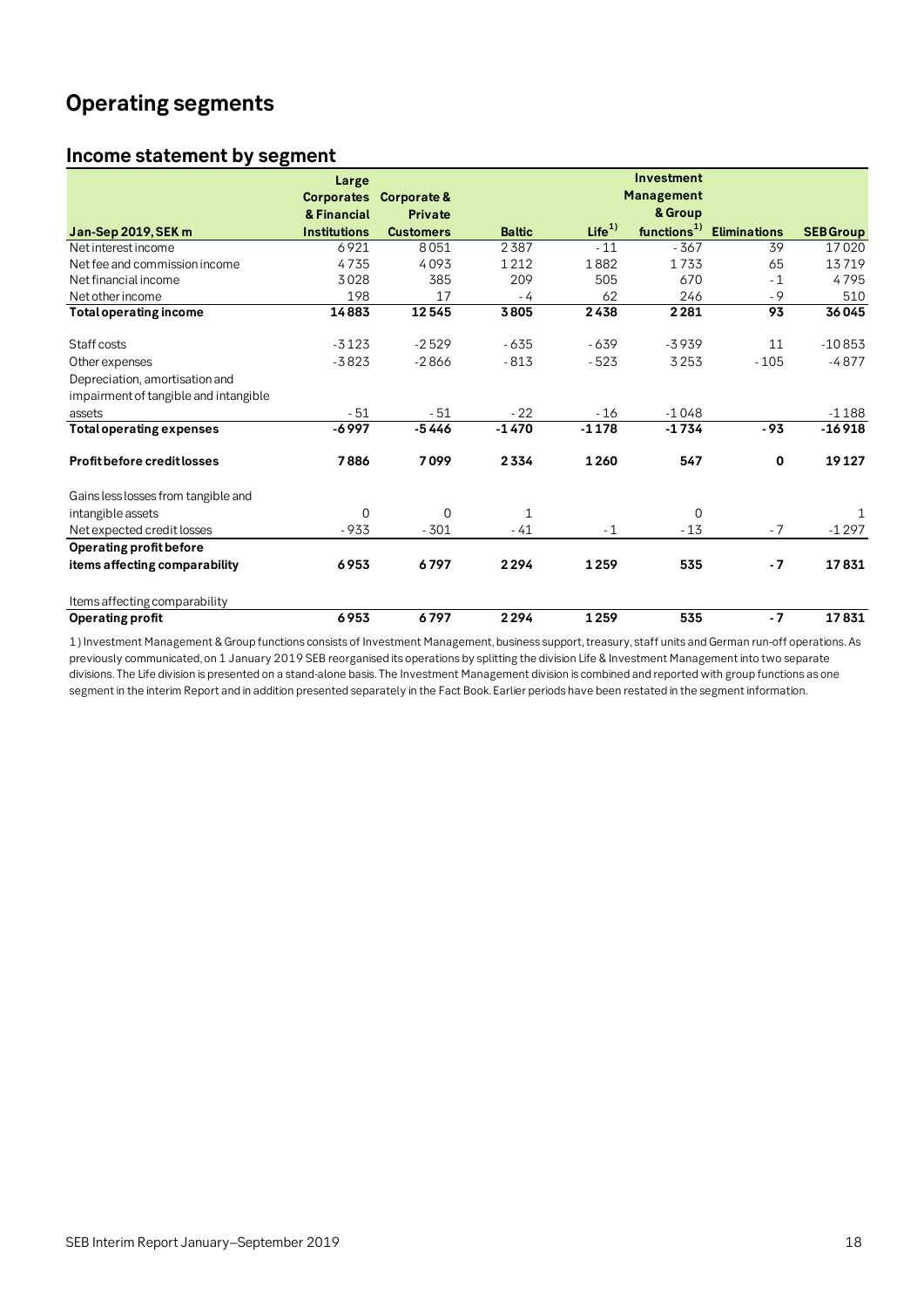### <span id="page-18-0"></span>**Large Corporates & Financial Institutions**

The division offers commercial and investment banking services to large corporate and institutional clients in the Nordic region, Germany and the United Kingdom. Customers are also served through an international network in some 20 offices.

### **Income statement**

|                                                       | Q3      | Q <sub>2</sub> |               | Q3      | Jan-Sep        |          | <b>Full year</b> |                |              |
|-------------------------------------------------------|---------|----------------|---------------|---------|----------------|----------|------------------|----------------|--------------|
| SEK <sub>m</sub>                                      | 2019    | 2019           | $\frac{1}{2}$ | 2018    | $\frac{1}{2}$  | 2019     | 2018             | $\frac{1}{2}$  | 2018         |
| Net interest income                                   | 2443    | 2 2 0 1        | 11            | 2181    | 12             | 6921     | 6201             | 12             | 8211         |
| Net fee and commission income                         | 1613    | 1644           | $-2$          | 1445    | 12             | 4735     | 4632             | $\overline{2}$ | 6433         |
| Net financial income                                  | 753     | 921            | $-18$         | 772     | $-3$           | 3028     | 2482             | 22             | 3384         |
| Net other income                                      | $-50$   | 237            |               | 30      |                | 198      | 109              | 81             | 309          |
| <b>Total operating income</b>                         | 4759    | 5003           | - 5           | 4427    | $\overline{z}$ | 14883    | 13424            | 11             | 18337        |
| Staff costs                                           | $-1034$ | $-1056$        | $-2$          | $-1016$ | 2              | $-3123$  | $-2828$          | 10             | $-3858$      |
| Other expenses                                        | $-1235$ | $-1304$        | $-5$          | $-1205$ | 2              | $-3823$  | $-3759$          | 2              | $-4990$      |
| Depreciation, amortisation and impairment of tangible |         |                |               |         |                |          |                  |                |              |
| and intangible assets                                 | $-17$   | $-17$          | 1             | $-14$   | 21             | $-51$    | $-40$            | 29             | $-55$        |
| <b>Total operating expenses</b>                       | $-2286$ | $-2377$        | - 4           | $-2235$ | 2              | $-6997$  | $-6628$          | 6              | $-8903$      |
| <b>Profit before credit losses</b>                    | 2473    | 2626           | - 6           | 2192    | 13             | 7886     | 6797             | 16             | 9434         |
| Gains less losses from tangible and intangible assets | 0       | 0              |               | 0       |                | $\Omega$ | 0                | 73             | $\mathbf{1}$ |
| Net expected credit losses                            | $-349$  | $-261$         | 34            | $-287$  | 22             | $-933$   | -443             | 111            | $-702$       |
| Operating profit before items affecting comparability | 2124    | 2365           | $-10$         | 1905    | 11             | 6953     | 6354             | 9              | 8733         |
| Items affecting comparability                         |         |                |               |         |                |          |                  |                |              |
| <b>Operating profit</b>                               | 2124    | 2365           | $-10$         | 1905    | 11             | 6953     | 6354             | 9              | 8733         |
| Cost/Income ratio                                     | 0.48    | 0.48           |               | 0.50    |                | 0.47     | 0.49             |                | 0.49         |
| Business equity, SEK bn                               | 70.8    | 67.6           |               | 64.4    |                | 67.4     | 63.8             |                | 63.8         |
| Return on business equity, %                          | 9.2     | 10.7           |               | 8.9     |                | 10.5     | 10.0             |                | 10.3         |
| Number of full time equivalents <sup>1)</sup>         | 2058    | 2056           |               | 1990    |                | 2050     | 1982             |                | 1986         |

 $1)$  Quarterly numbers are for end of quarter. Accumulated numbers are average for the period.

- Large corporate customers continued to be very active
- Investments with sustainability criteria continued to grow rapidly among institutional investors
- Operating profit amounted to SEK 6,953m and return on business equity was 10.5 per cent

### **Comments on the first nine months**

There was high customer activity across all product areas in the *Large Corporate* segment*.* After a cautious period, cash rich companies started to invest excess liquidity. Demand for cash management services was high. The lending portfolio increased, partly due to event-driven financing on the back of corporate finance activity. The low interest rates were favourable for new bond issues. Within the financial sponsor segment, customer activity decreased somewhat as a result of lower merger and acquisition volumes. The private equity market continued to be highly liquid with high asset prices.

Customers in the *Financial Institutions* segment became less active during the year as global macroeconomic concerns pushed the expected rate hikes into the future. Customers handled the uncertainty with cautiousness when hedging and allocating investments. While volatility and demand for traditional asset classes were low, the interest in illiquid investments, private equity and hedge funds increased.

Investments with sustainability criteria continued to grow, mainly driven by new regulatory requirements. Assets under custody increased to SEK 9,267bn (7,734), a proof of SEB's attractive custody offering with several new mandates.

Operating income for the first nine months increased to SEK 14,883m. Net interest income improved to SEK 6,921m mainly due to increased lending and deposit volumes. Other factors were the reduced resolution fund fee and internal pricing on deposits. Net fee and commission income increased slightly to SEK 4,735m driven by bond issues and mergers and acquisitions. Net financial income increased to SEK 3,028m mainly related to higher market activity in the beginning of the year. Additional employees contributed to increased operating expenses. Asset quality was high, however net expected credit losses increased to SEK 933m with a net expected credit loss level of 11 basis points.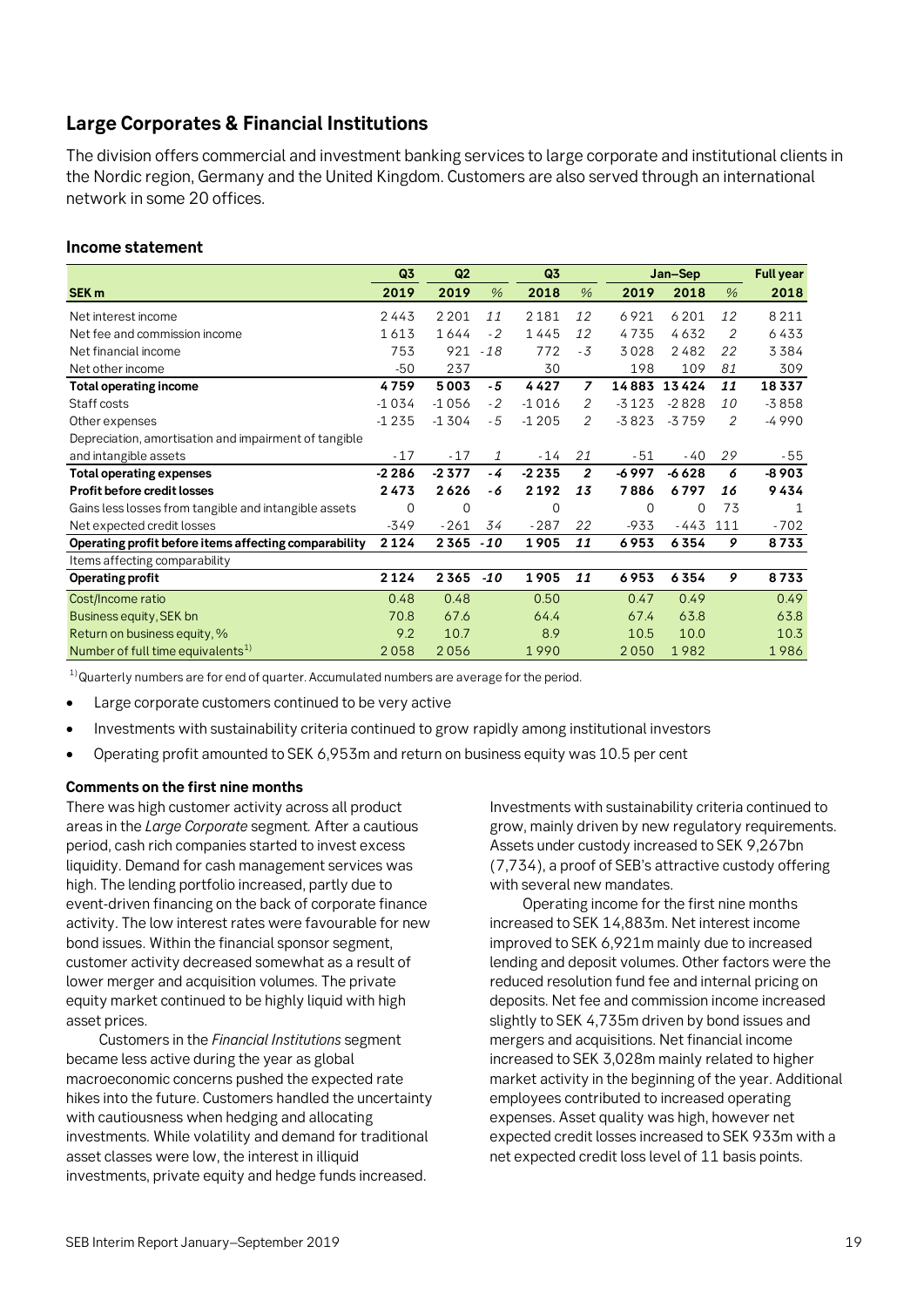### <span id="page-19-0"></span>**Corporate & Private Customers**

The division offers full banking and advisory services to private individuals and small and medium-sized corporate customers in Sweden, as well as card services in four Nordic countries. Nordic high net-worth individuals are offered leading private banking services with global reach.

### **Income statement**

|                                                       | Q <sub>3</sub> | Q2      |               | Q3      |               |         | Jan-Sep |                | <b>Full year</b> |
|-------------------------------------------------------|----------------|---------|---------------|---------|---------------|---------|---------|----------------|------------------|
| SEK <sub>m</sub>                                      | 2019           | 2019    | $\frac{0}{0}$ | 2018    | $\frac{9}{6}$ | 2019    | 2018    | $\frac{9}{6}$  | 2018             |
| Net interest income                                   | 2606           | 2673    | $-2$          | 2453    | 6             | 8051    | 7102    | 13             | 9473             |
| Net fee and commission income                         | 1401           | 1408    | $-1$          | 1387    | 1             | 4093    | 4158    | $-2$           | 5470             |
| Net financial income                                  | 116            | 122     | - 5           | 101     | 15            | 385     | 310     | 24             | 429              |
| Net other income                                      | 6              | 4       | 31            | 5       | 20            | 17      | 41      | -59            | 47               |
| <b>Total operating income</b>                         | 4128           | 4208    | $-2$          | 3946    | 5             | 12545   | 11611   | 8              | 15418            |
| Staff costs                                           | $-836$         | $-822$  | 2             | $-838$  | 0             | $-2529$ | $-2499$ | 1              | $-3353$          |
| Other expenses                                        | $-932$         | $-974$  | - 4           | $-911$  | 2             | $-2866$ | $-2738$ | 5              | $-3735$          |
| Depreciation, amortisation and impairment of tangible |                |         |               |         |               |         |         |                |                  |
| and intangible assets                                 | $-21$          | $-16$   | 31            | $-14$   | 48            | -51     | -43     | 19             | - 58             |
| <b>Total operating expenses</b>                       | -1789          | $-1811$ | $-1$          | $-1764$ | 1             | $-5446$ | $-5281$ | $\overline{3}$ | $-7146$          |
| <b>Profit before credit losses</b>                    | 2339           | 2396    | $-2$          | 2182    | 7             | 7099    | 6331    | 12             | 8272             |
| Gains less losses from tangible and intangible assets | 0              | 0       |               | 0       | 131           | 0       | 0       | $-12$          |                  |
| Net expected credit losses                            | $-129$         | $-101$  | 28            | $-97$   | 34            | $-301$  | $-312$  | - 3            | $-427$           |
| Operating profit before items affecting comparability | 2 2 0 9        | 2295    | - 4           | 2086    | 6             | 6797    | 6018    | 13             | 7845             |
| Items affecting comparability                         |                |         |               |         |               |         |         |                |                  |
| <b>Operating profit</b>                               | 2 2 0 9        | 2295    | - 4           | 2086    | 6             | 6797    | 6018    | 13             | 7845             |
| Cost/Income ratio                                     | 0.43           | 0.43    |               | 0.45    |               | 0.43    | 0.45    |                | 0.46             |
| Business equity, SEK bn                               | 45.4           | 44.6    |               | 43.1    |               | 45.0    | 42.1    |                | 42.4             |
| Return on business equity, %                          | 14.9           | 15.7    |               | 14.5    |               | 15.4    | 14.3    |                | 13.9             |
| Number of full time equivalents <sup>1)</sup>         | 3507           | 3601    |               | 3583    |               | 3591    | 3601    |                | 3596             |

 $1)$  Quarterly numbers are for end of quarter. Accumulated numbers are average for the period.

- Steady corporate lending growth
- High market share on new household mortgage sales during the second and third quarter
- Operating profit amounted to SEK 6,797m and return on business equity was 15.4 per cent

### **Comments on the first nine months**

During the first nine months customer inflow and interaction were strong. New and appreciated functionalities were launched in the digital channels and customer satisfaction regarding advisory services remained high, especially among small- and medium sized companies and private customers, where satisfaction reached record levels during 2019.

Operating profit increased by 13 per cent. Net interest income increased by 13 per cent or SEK 949m, driven by the less negative interest rate environment following the repo rate hike in the beginning of the year, internal deposit pricing and volume growth. Net fee and commission income decreased by 2 per cent compared to previous year, mainly due to MiFID II related effects, although SEB Kort experienced strong growth in the corporate segment. Total operating expenses increased by 3 per cent, partly driven by increased IT development and regulatory demands. Net expected credit losses were low at SEK 301m with a net expected credit loss level of 4 basis points.

Corporate lending grew above overall market growth, driven by the small- and medium-sized segment. New full-service customers and customer activity resulted in increasing deposits and lending volumes adding up to higher corporate net interest income compared to last year. Corporate lending volumes grew by SEK 15bn since year-end and amounted to SEK 257bn.

Among private customers SEB had a strong focus on the household mortgage business, which resulted in a high new sales market share during the second and third quarter. Mortgage volumes grew by SEK 19bn since year-end and amounted to SEK 501bn. Private Banking experienced yet another quarter with strong growth in underlying business.

In total, lending volumes experienced steady growth, increasing by SEK 36bn to SEK 817bn. The inflow of total deposits continued and volumes grew by SEK 35bn to SEK 456bn (421).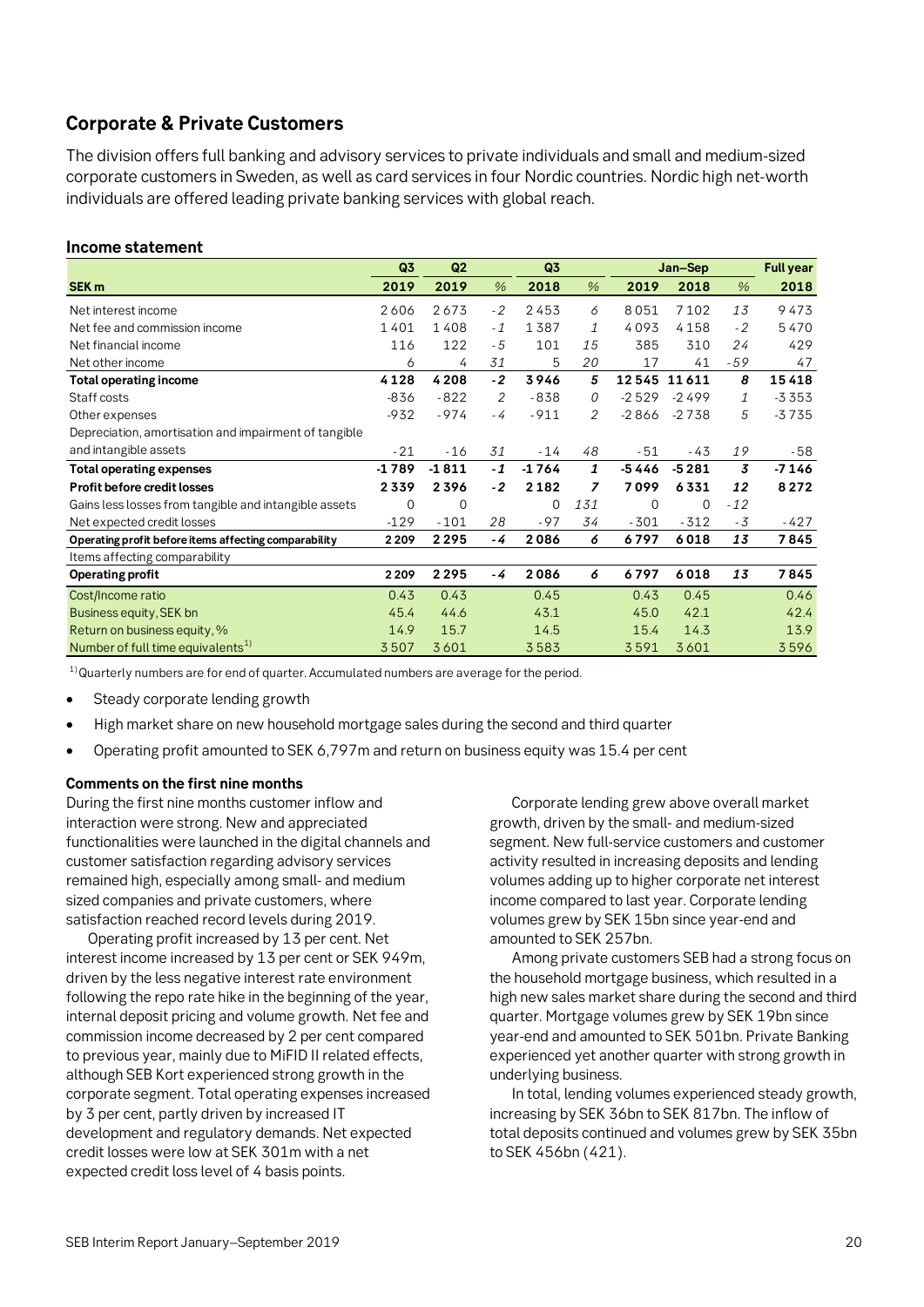### <span id="page-20-0"></span>**Baltic**

The division provides full banking and advisory services to private individuals and small and medium-sized corporate customers in Estonia, Latvia and Lithuania.

### **Income statement**

|                                                       | Q3           | Q <sub>2</sub> |      | Q3          |                |         | Jan-Sep |      | <b>Full year</b> |
|-------------------------------------------------------|--------------|----------------|------|-------------|----------------|---------|---------|------|------------------|
| SEK <sub>m</sub>                                      | 2019         | 2019           | $\%$ | 2018        | $\%$           | 2019    | 2018    | $\%$ | 2018             |
| Net interest income                                   | 823          | 802            | 3    | 735         | 12             | 2387    | 2088    | 14   | 2837             |
| Net fee and commission income                         | 413          | 424            | $-2$ | 375         | 10             | 1212    | 1072    | 13   | 1449             |
| Net financial income                                  | 70           | 69             | 1    | 75          | - 8            | 209     | 201     | 4    | 257              |
| Net other income                                      | $\Omega$     | $-2$           | - 76 | $\mathbf 0$ |                | - 4     | $-15$   | - 76 | $-21$            |
| <b>Total operating income</b>                         | 1305         | 1293           | 1    | 1186        | 10             | 3805    | 3345    | 14   | 4522             |
| Staff costs                                           | $-223$       | $-209$         | 7    | $-206$      | 8              | $-635$  | $-594$  | 7    | $-811$           |
| Other expenses                                        | $-280$       | $-271$         | 4    | $-258$      | 8              | $-813$  | $-773$  | 5    | $-1021$          |
| Depreciation, amortisation and impairment of tangible |              |                |      |             |                |         |         |      |                  |
| and intangible assets                                 | - 8          | $-7$           | 6    | $-14$       | $-45$          | $-22$   | $-40$   | -44  | $-53$            |
| <b>Total operating expenses</b>                       | $-511$       | $-487$         | 5    | $-479$      | $\overline{z}$ | $-1470$ | $-1407$ | 5    | $-1885$          |
| <b>Profit before credit losses</b>                    | 794          | 806            | $-1$ | 707         | 12             | 2334    | 1938    | 20   | 2637             |
| Gains less losses from tangible and intangible assets | $\mathbf{1}$ | $\Omega$       |      | $-1$        |                | 1       | 20      | -96  | 19               |
| Net expected credit losses                            | 11           | $-33$          |      | -44         |                | -41     | $-10$   |      | $-55$            |
| Operating profit before items affecting comparability | 806          | 773            | 4    | 662         | 22             | 2294    | 1948    | 18   | 2600             |
| Items affecting comparability                         |              |                |      |             |                |         |         |      |                  |
| <b>Operating profit</b>                               | 806          | 773            | 4    | 662         | 22             | 2294    | 1948    | 18   | 2600             |
| Cost/Income ratio                                     | 0.39         | 0.38           |      | 0.40        |                | 0.39    | 0.42    |      | 0.42             |
| Business equity, SEK bn                               | 10.9         | 10.6           |      | 10.1        |                | 10.7    | 9.5     |      | 9.6              |
| Return on business equity, %                          | 25.2         | 25.0           |      | 21.8        |                | 24.5    | 22.7    |      | 22.4             |
| Number of full time equivalents <sup>1)</sup>         | 2362         | 2366           |      | 2350        |                | 2346    | 2389    |      | 2377             |

 $1)$ Quarterly numbers are for end of quarter. Accumulated numbers are average for the period.

- Signs of economic slowdown
- Continued growth in loan and deposit volumes
- Operating profit amounted to SEK 2,294m and return on business equity was 24.5 per cent

### **Comments on the first nine months**

The Baltic economies appeared to expand at a slower pace in the third quarter due to weaker industrial production, mainly linked to the deteriorating economic outlook in Western Europe. Private consumption has so far remained resilient, supported by rapid growth in real wages, low unemployment and healthy consumer confidence levels. Looking forward, potential weakening of the global economic outlook is the main concern for domestic businesses in the short term.

In the private segment, the stable growth in lending continued, led by mortgage loans where the margin on new lending remained above the average of the portfolio. Private customers were also more active using cards and payments products. Customers' use of SEB's digital service offerings increased, with an increasing number of video meetings and a higher share of sales transacted digitally. Income growth continued in the corporate segment driven mainly by an increase in the

loan portfolio. Total lending volumes grew by 4 per cent in local currency in the first nine months and amounted to SEK 160bn (148). There was steady growth in deposits in both private and corporate segments. Total deposit volumes grew by 5 per cent in local currency and amounted to SEK 151bn (138).

Operating profit increased by 14 per cent in local currency, or by SEK 346m, to SEK 2,294m. Net interest income increased by 11 per cent in local currency mainly due to higher lending volumes, but also due to expanded margins. Net fee and commission income was 10 per cent higher in local currency, mainly from increased customer activity and more card transactions. Operating expenses were 1 per cent higher in local currency, reflecting mainly the salary inflation prevalent across the region. Net expected credit losses were low at SEK 41m with a net expected credit loss level of 3 basis points.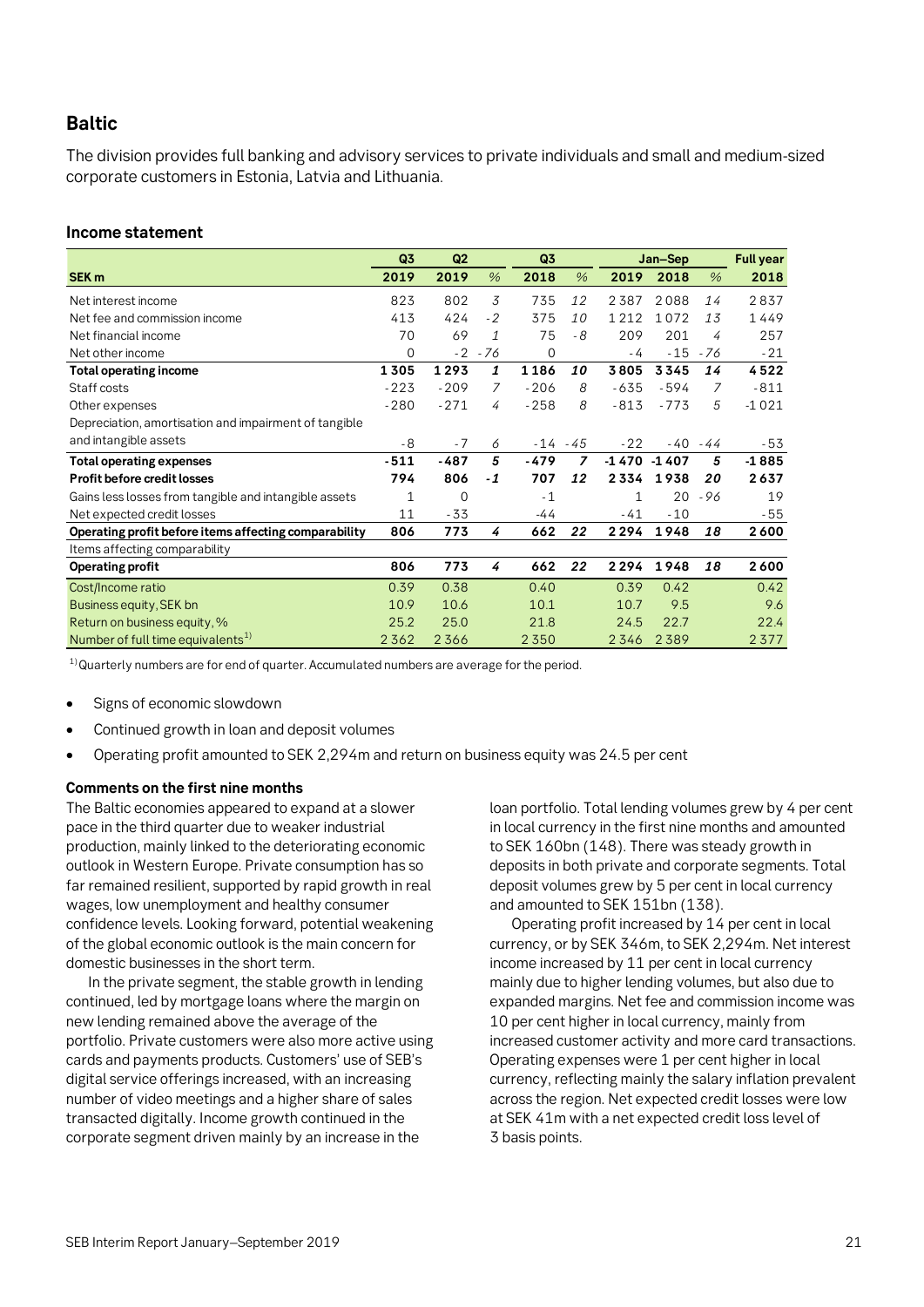### <span id="page-21-0"></span>**Life**

The division offers life insurance solutions to private as well as corporate and institutional clients mainly in the Nordic and Baltic countries.

### **Income statement**

|                                                       | Q <sub>3</sub> | Q2     |       | Q <sub>3</sub> |       |                | Jan-Sep     |           | <b>Full year</b> |
|-------------------------------------------------------|----------------|--------|-------|----------------|-------|----------------|-------------|-----------|------------------|
| SEK <sub>m</sub>                                      | 2019           | 2019   | $\%$  | 2018           | $\%$  | 2019           | 2018        | $\%$      | 2018             |
| Net interest income                                   | $-5$           | $-3$   | 42    | $-7$           | - 34  | $-11$          | $-21$       | $-48$     | $-28$            |
| Net fee and commission income                         | 647            | 635    | 2     | 690            | - 6   | 1882           | 2048        | - 8       | 2655             |
| Net financial income                                  | 152            | 199    | $-24$ | 195            | $-22$ | 505            | 835         | -40       | 953              |
| Net other income                                      | 14             | $-2$   |       | $-11$          |       | 62             | $\mathbf 0$ |           | - 8              |
| <b>Total operating income</b>                         | 808            | 829    | $-3$  | 866            | $-7$  | 2438           | $2862 - 15$ |           | 3572             |
| Staff costs                                           | $-215$         | $-206$ | 5     | $-219$         | $-2$  | $-639$         | $-807$      | $-21$     | $-1017$          |
| Other expenses                                        | $-172$         | $-178$ | $-3$  | $-148$         | 16    | $-523$         | $-438$      | 19        | $-615$           |
| Depreciation, amortisation and impairment of tangible |                |        |       |                |       |                |             |           |                  |
| and intangible assets                                 | - 5            | $-5$   | 0     | - 4            | 42    | $-16$          | $-16$       | - 3       | $-20$            |
| <b>Total operating expenses</b>                       | -393           | -390   | 1     | $-371$         | 6     | $-1178 - 1261$ |             | $-7$      | $-1653$          |
| Profit before credit losses                           | 415            | 439    | - 6   | 496            | $-16$ | 1260           | 1601        | $-21$     | 1920             |
| Gains less losses from tangible and intangible assets |                |        |       |                |       |                |             |           |                  |
| Net expected credit losses                            | $\Omega$       | $-1$   | -50   | $\mathbf 0$    | 4     | $-1$           |             | $-2 - 16$ | $-2$             |
| Operating profit before items affecting comparability | 415            | 438    | - 5   | 495            | $-16$ | 1259           | 1599        | $-21$     | 1917             |
| Items affecting comparability                         |                |        |       |                |       |                |             |           |                  |
| Operating profit                                      | 415            | 438    | - 5   | 495            | $-16$ | 1259           | 1599        | $-21$     | 1917             |
| Cost/Income ratio                                     | 0.49           | 0.47   |       | 0.43           |       | 0.48           | 0.44        |           | 0.46             |
| Business equity, SEK bn                               | 5.4            | 5.4    |       | 5.4            |       | 5.4            | 5.9         |           | 5.8              |
| Return on business equity, %                          | 28.5           | 30.2   |       | 32.5           |       | 28.8           | 32.1        |           | 29.4             |
| Number of full time equivalents <sup>1)</sup>         | 1030           | 1037   |       | 1020           |       | 1041           | 1178        |           | 1146             |

 $1)$ Quarterly numbers are for end of quarter. Accumulated numbers are average for the period.

- Continued positive inflow in traditional insurance in Sweden
- Asset values increased in strong financial markets
- Operating profit amounted to SEK 1,259m and return on business equity was 28.8 per cent

### **Comments on the first nine months**

Customers' demand for life insurance products, primarily in occupational pension and traditional life insurance, increased throughout the year. The competition and price pressure continues and it affects our ability to both retain and attract premiums. The financial markets were strong during the year. Customers in the Swedish traditional portfolios continued to benefit from strong investment performance return (9.6 per cent for occupational pension and 8.4 per cent for other insurance).

Total assets in the division's unit-linked insurance business increased from the beginning of the year by SEK 37bn to SEK 307bn. The increase is due to higher asset values in the financial markets.

Operating profit decreased by 21 per cent to SEK 1,259m year-on-year. The decrease in both income and expenses compared with 2018 was partly explained by the divestment of SEB Pension Denmark in 2018. Excluding this divestment, the nine-month profit decreased by 10 per cent or SEK 133m year-on-year. Net fee and commission income decreased compared to last year due to the divestment effect and margin pressure. Net financial income decreased compared to last year due to lower result in Swedish risk insurance, negative effects in traditional insurance from lower long-term interest rates as well as the divestment. Excluding the divestment, expenses were stable during the year.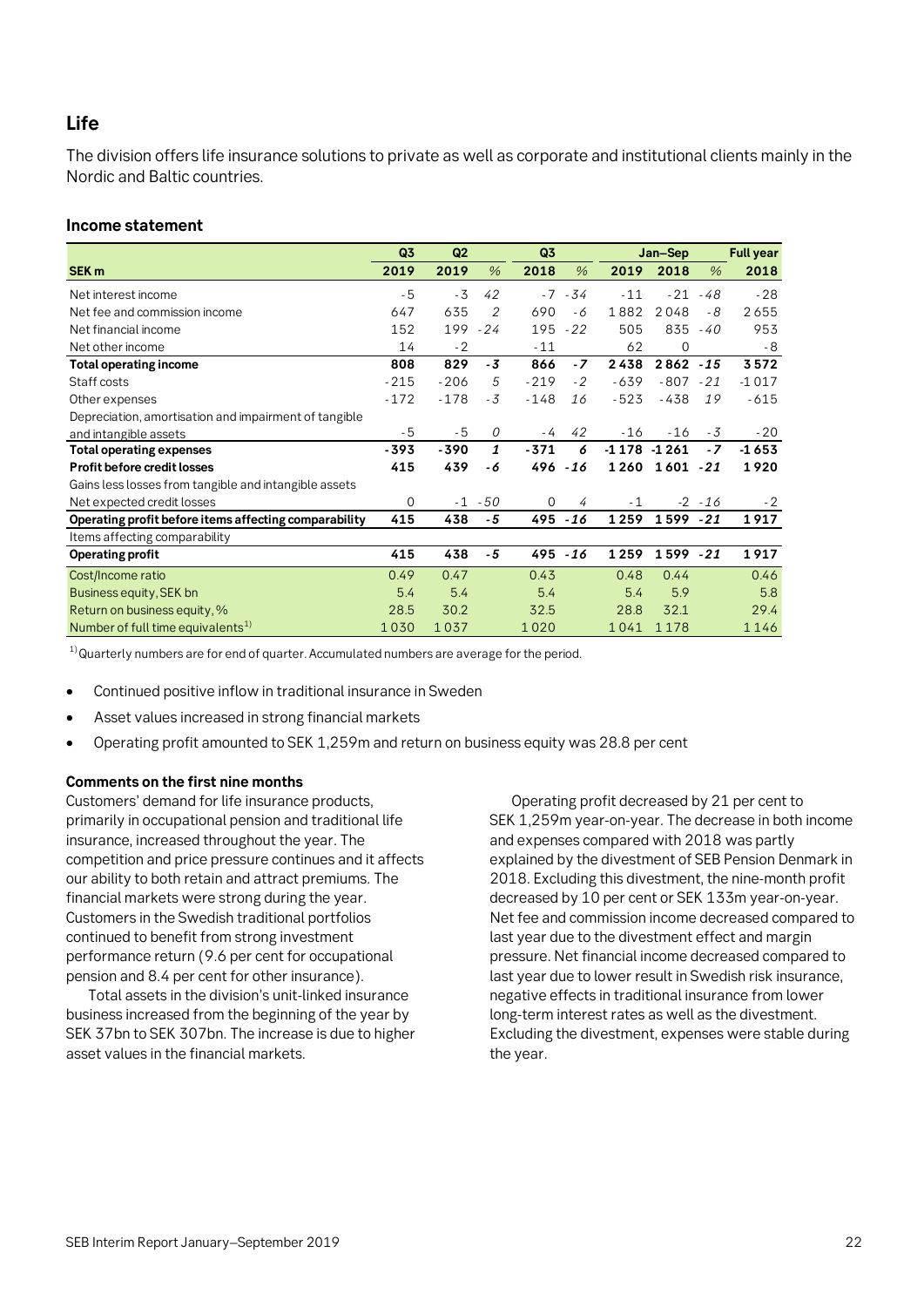### <span id="page-22-0"></span>**Investment Management & Group functions**

The Investment Management division manages SEB funds and mandates for customers channelled via the other divisions. Group functions consist of business support, Group Treasury, the German run-off operations and other.

### **Income statement**

|                                                       | Q3       | Q2      |       | Q3       |        |                | Jan-Sep  |        | <b>Full year</b> |
|-------------------------------------------------------|----------|---------|-------|----------|--------|----------------|----------|--------|------------------|
| SEK <sub>m</sub>                                      | 2019     | 2019    | $\%$  | 2018     | $\%$   | 2019           | 2018     | $\%$   | 2018             |
| Net interest income                                   | 91       | $-85$   |       | 41       | 121    | $-367$         | 729      |        | 509              |
| Net fee and commission income                         | 588      | 617     | $-5$  | 594      | $-1$   | 1733           | 1648     | 5      | 2393             |
| Net financial income                                  | 107      | 169     | $-37$ | 363      | $-71$  | 670            | 707      | - 5    | 1026             |
| Net other income                                      | 107      | 45      | 135   | 76       | 41     | 246            | 103      | 139    | 91               |
| <b>Total operating income</b>                         | 893      | 747     | 20    | 1075     | $-17$  | 2281           | 3188     | $-28$  | 4018             |
| Staff costs                                           | $-1299$  | $-1328$ | $-2$  | $-1284$  | 1      | $-3939$        | $-3907$  | 1      | $-4982$          |
| Other expenses                                        | 1066     | 1167    | $-9$  | 780      | 37     | 3253           | 2 2 0 4  | 48     | 3178             |
| Depreciation, amortisation and impairment of tangible |          |         |       |          |        |                |          |        |                  |
| and intangible assets                                 | $-328$   | -365    | $-10$ | $-136$   | 141    | $-1048$        | $-408$   | 157    | $-549$           |
| <b>Total operating expenses</b>                       | $-561$   | $-526$  | 7     | $-640$   | $-12$  | $-1734 - 2110$ |          | $-18$  | $-2353$          |
| Profit before credit losses                           | 332      | 222     | 50    | 435      | $-24$  | 547            | 1077     | $-49$  | 1665             |
| Gains less losses from tangible and intangible assets | $\Omega$ | 0       | - 86  | $\Omega$ | $-149$ | $\Omega$       | $\Omega$ |        | $-2$             |
| Net expected credit losses                            | $-22$    | 11      |       | 6        |        | $-13$          | 25       |        | 25               |
| Operating profit before items affecting comparability | 310      | 233     | 33    | 441      | -30    | 535            | 1103     | -52    | 1689             |
| Items affecting comparability                         |          |         |       |          |        |                | 4506     | $-100$ | 4506             |
| <b>Operating profit</b>                               | 310      | 233     | 33    | 441      | $-30$  | 535            | 5609     | -90    | 6195             |
| Cost/Income ratio                                     | 0.63     | 0,70    |       | 0.60     |        | 0,76           | 0,66     |        | 0,59             |
| Number of full time equivalents <sup>1)</sup>         | 5930     | 5928    |       | 5588     |        | 5881           | 5620     |        | 5647             |
| SEB labelled mutual funds, SEK bn                     | 724      | 703     |       | 685      |        | 724            | 685      |        | 622              |
| Net sales, SEK bn                                     | 5        | 3       |       | 3        |        | $\Omega$       | 14       |        | 15               |
| $11 -$                                                |          |         |       |          |        |                |          |        |                  |

 $1)$ Quarterly numbers are for end of quarter. Accumulated numbers are average for the period.

- SEB's assets under management fulfilling SEB's sustainability criteria increased to SEK 250bn
- SEB labelled mutual funds' asset values increased, driven by inflows and positive markets
- Operating profit amounted to SEK 535m

### **Comments on the first nine months**

*Investment Management*: Volatility in the market continued also in the third quarter. Assets under management increased compared to the corresponding period last year driven by net inflows and positive market development. SEB labelled mutual funds amounted to SEK 724bn in total (685) of which SEK 250bn is managed according to SEB's sustainability criteria.

Operating income increased by 4 per cent year-onyear. Base commissions decreased with 2 per cent in the same period despite increased asset values. As part of the market trend, customer inflows continued to be in lower margin products, with outflows in high margin products. Volumes continued to increase in passively managed funds and products with less exposure to the equity markets. Performance fees increased compared

to the same period last year. Operating profit increased slightly year-on-year.

*Group Treasury*: Net interest income decreased compared with the first nine months of 2018 since the compensation paid to the business divisions for deposits increased. Net financial income was lower due to the mark-to-market valuation effect on own issued securities in the German run-off operations. In the same unit, net other income was higher, explained by the effect of a repurchase of own issued securities especially in the second quarter 2018.

*Business support* provides IT operations and development as well as back office services to the divisions. All relevant costs are charged to the divisions to be reflected in their results.

*Other* consists of Group staff, risk and compliance functions and other various smaller units.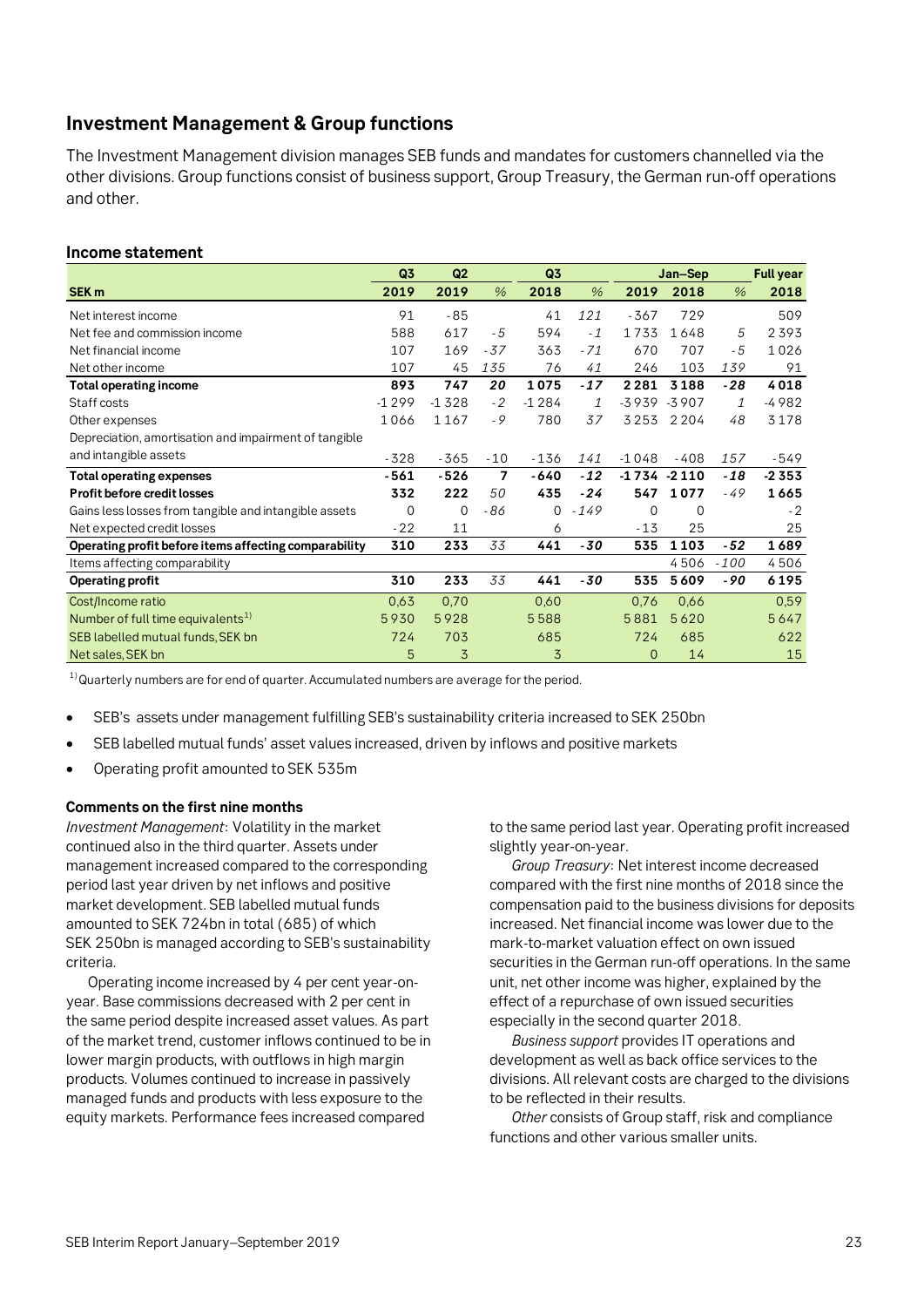## <span id="page-23-0"></span>**Notes to the financial statements - the SEB Group**

### <span id="page-23-1"></span>**Note 1 Accounting policies**

This Interim Report is presented in accordance with IAS 34 Interim Financial Reporting. The group's consolidated accounts have been prepared in accordance with the International Financial Reporting Standards (IFRS) and interpretations of these standards as adopted by the European Commission. The accounting also follows the Annual Accounts Act for Credit Institutions and Securities Companies (1995:1559) and the regulation and general guidelines issued by the Swedish Financial Supervisory Authority: Annual Reports in Credit Institutions and Securities Companies (FFFS 2008:25). In addition, the Supplementary Accounting Rules for Groups (RFR 1) from the Swedish Financial Reporting Board have been applied. The parent company has prepared its accounts in accordance with Swedish Annual Act for Credit Institutions and Securities Companies, the Swedish Financial Supervisory Authority's Regulations and General Guidelines (FFFS 2008:25) on Annual Reports in Credit Institutions and Securities Companies and the Supplementary Accounting Rules for Legal Entities (RFR 2) issued by the Swedish Financial Reporting Board.

As of 1 January 2019, the group adopted IFRS 16 Leases, which replaces IAS 17 and related interpretations. For more information about the new accounting policies and the transitional effects from adopting IFRS 16, see note 54 in the

Annual Report 2018. There are also some smaller changes to other IFRS standards. IFRIC 23 Uncertainty over Income Tax Treatments has been issued and specifies how to reflect the effects of uncertainty in accounting for income taxes. IAS 28 Interests in Associates and Joint Ventures has been amended so companies should apply IFRS 9 Financial Instruments to long-term interests in an associate or joint venture that form part of the net investment in the associate or joint venture. Amendments have been made to IFRS 9 Financial Instruments regarding prepayment features with negative compensation. IAS 19 Employee Benefits was amended in regards to plan amendment, curtailment or settlement that arises during the reporting period. IAS 23 Borrowing Costs, IAS 12 Income Taxes, IFRS 3 Business Combinations and IFRS 11 Joint Arrangements have been amended within the Annual improvement cycle 2015–2017. The changes have not had a material effect on the financial statements of the group or on capital adequacy and large exposures.

In all other material aspects, the group's and the parent company's accounting policies, basis for calculations and presentations are unchanged in comparison with the 2018 Annual Report.

|                                        | Q3      |       | Q <sub>2</sub> |       |    |          |          |               | Jan-Sep  |  | <b>Full year</b> |
|----------------------------------------|---------|-------|----------------|-------|----|----------|----------|---------------|----------|--|------------------|
| <b>SEK m</b>                           | 2019    | 2019  | %              | 2018  | %  | 2019     | 2018     | $\frac{9}{6}$ | 2018     |  |                  |
| Interest income <sup>1)</sup>          | 10785   | 10540 |                | 10068 |    | 31 2 7 4 | 29424    |               | 39299    |  |                  |
| Interest expense                       | $-4802$ | -4848 | - 1            | -4749 |    | -14 254  | $-13618$ |               | $-18277$ |  |                  |
| <b>Netinterestincome</b>               | 5983    | 5692  | 5              | 5319  | 12 | 17020    | 15807    | 8             | 21022    |  |                  |
| 1) Of which interest income calculated |         |       |                |       |    |          |          |               |          |  |                  |
| using the effective interest method    | 8940    | 8909  | 0              | 8455  | 6  | 26441    | 24300    |               | 32907    |  |                  |

### <span id="page-23-2"></span>**Note 2 Net interest income**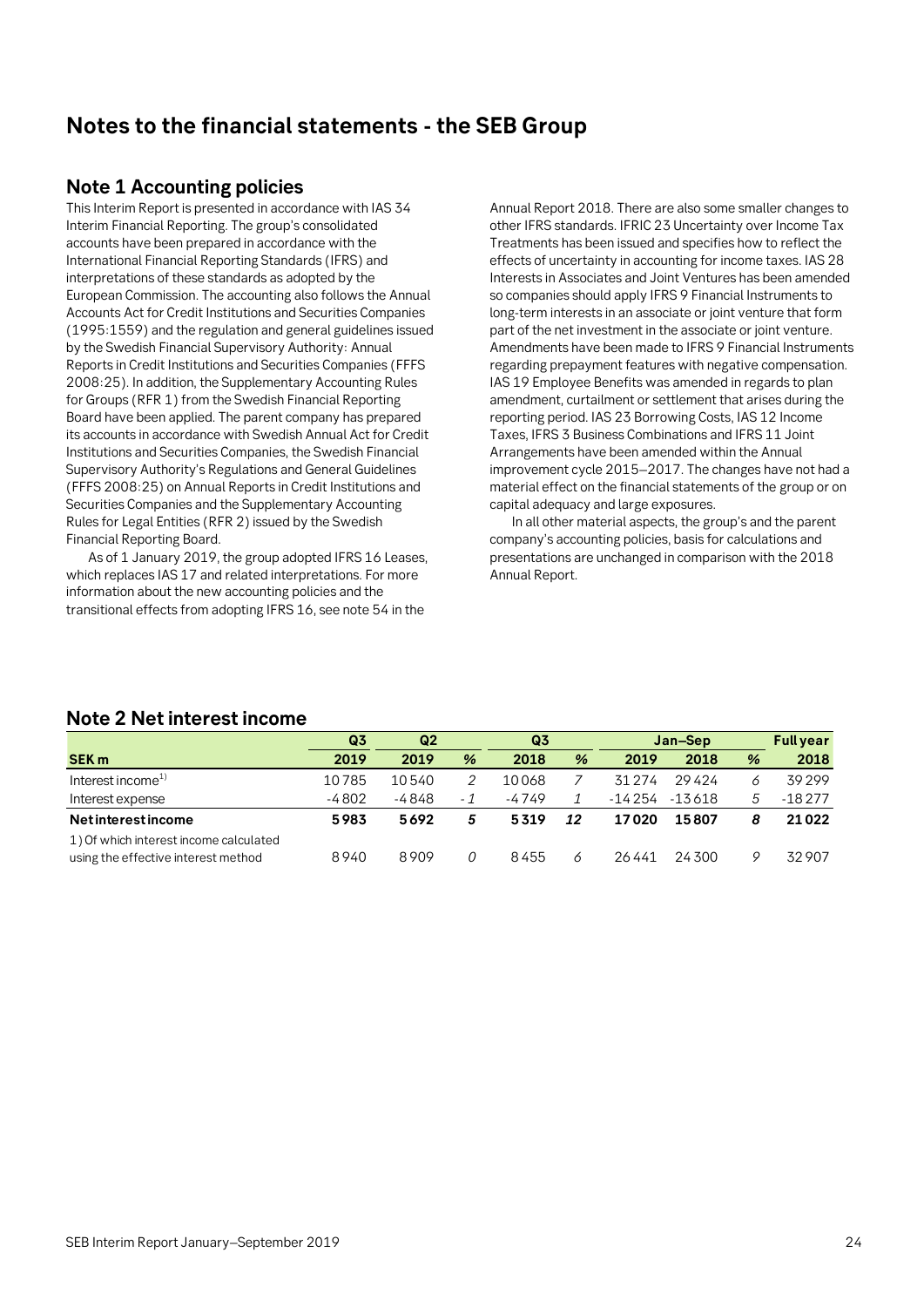### <span id="page-24-0"></span>**Note 3 Net fee and commission income**

|                                           | Q <sub>3</sub> | Q <sub>2</sub> |       | Q <sub>3</sub> |       |         | Jan-Sep |                | <b>Full year</b> |
|-------------------------------------------|----------------|----------------|-------|----------------|-------|---------|---------|----------------|------------------|
| <b>SEK m</b>                              | 2019           | 2019           | %     | 2018           | %     | 2019    | 2018    | %              | 2018             |
| Issue of securities and advisory services | 326            | 284            | 15    | 168            | 94    | 843     | 603     | 40             | 1050             |
| Secondary market and derivatives          | 455            | 549            | $-17$ | 496            | - 8   | 1528    | 1604    | - 5            | 2179             |
| Custody and mutual funds                  | 1977           | 1975           | 0     | 2036           | - 3   | 5746    | 6007    | - 4            | 8082             |
| Whereof performance fees                  | 11             | 56             | - 81  | 12             | $-12$ | 79      | 42      | 89             | 227              |
| Payments, cards, lending, deposits,       |                |                |       |                |       |         |         |                |                  |
| guarantees and other                      | 2843           | 2877           | $-1$  | 2628           | 8     | 8426    | 8103    | 4              | 10858            |
| Whereof payments and card fees            | 1597           | 1613           | $-1$  | 1498           | 7     | 4692    | 4417    | 6              | 5955             |
| Whereof lending                           | 687            | 737            | $-7$  | 577            | 19    | 2107    | 1862    | 13             | 2527             |
| Life insurance commissions                | 435            | 447            | - 3   | 449            | - 3   | 1316    | 1421    | - 7            | 1848             |
| Fee and commission income                 | 6035           | 6133           | $-2$  | 5777           | 4     | 17858   | 17737   | 1              | 24018            |
| Fee and commission expense                | $-1342$        | $-1398$        | - 4   | $-1265$        | 6     | $-4139$ | $-4221$ | $-2$           | -5654            |
| Net fee and commission income             | 4693           | 4735           | $-1$  | 4512           | 4     | 13719   | 13517   | $\overline{2}$ | 18364            |
| Whereof Net securities commissions        | 2026           | 2106           | - 4   | 2035           | 0     | 5896    | 6071    | - 3            | 8220             |
| Whereof Net payment and card fees         | 1019           | 1057           | - 4   | 996            | 2     | 3016    | 2880    | 5              | 3851             |
| Whereof Net life insurance commissions    | 310            | 305            | 2     | 330            | - 6   | 896     | 996     | $-10$          | 1283             |

### **Fee and commission income by segment**

|                                     | Large               |                        |               |                   | Investment              |                     |                  |
|-------------------------------------|---------------------|------------------------|---------------|-------------------|-------------------------|---------------------|------------------|
|                                     | <b>Corporates</b>   | <b>Corporate &amp;</b> |               |                   | <b>Management</b>       |                     |                  |
|                                     | & Financial         | Private                |               |                   | & Group                 |                     |                  |
| SEK <sub>m</sub>                    | <b>Institutions</b> | <b>Customers</b>       | <b>Baltic</b> | Life <sup>1</sup> | functions <sup>1)</sup> | <b>Eliminations</b> | <b>SEB Group</b> |
|                                     |                     |                        |               |                   |                         |                     |                  |
| Jan-Sep 2019                        |                     |                        |               |                   |                         |                     |                  |
| Issue of securities and advisory    | 804                 | 22                     | 13            | $\Omega$          | 3                       |                     | 843              |
| Secondary market and derivatives    | 1195                | 321                    | 15            | 0                 | $-3$                    | 0                   | 1528             |
| Custody and mutual funds            | 2498                | 1194                   | 143           | 124               | 4432                    | $-2644$             | 5746             |
| Payments, cards, lending, deposits, |                     |                        |               |                   |                         |                     |                  |
| guarantees and other                | 3494                | 3859                   | 1540          | 167               | 353                     | $-987$              | 8426             |
| Life insurance commissions          |                     |                        |               | 2429              |                         | $-1113$             | 1316             |
| Fee and commission income           | 7991                | 5396                   | 1711          | 2720              | 4784                    | -4744               | 17858            |
| Jan-Sep 2018                        |                     |                        |               |                   |                         |                     |                  |
| Issue of securities and advisory    | 565                 | 24                     | 12            |                   | $\mathbf{1}$            |                     | 603              |
| Secondary market and derivatives    | 1239                | 349                    | 17            | $\Omega$          | $-1$                    | 0                   | 1604             |
| Custody and mutual funds            | 2657                | 1338                   | 145           | 126               | 4486                    | $-2745$             | 6007             |
| Payments, cards, lending, deposits, |                     |                        |               |                   |                         |                     |                  |
| guarantees and other                | 3591                | 3710                   | 1373          | 160               | 293                     | $-1025$             | 8103             |
| Life insurance commissions          |                     |                        |               | 2584              |                         | $-1163$             | 1421             |
| Fee and commission income           | 8052                | 5421                   | 1548          | 2870              | 4779                    | -4933               | 17737            |

1) Investment Management & Group functions consists of Investment Management, business support, treasury, staff units and German run-off operations. As previously communicated, on 1 January 2019 SEB reorganised its operations by splitting the division Life & Investment Management into two separate divisions. The Life division is presented on a stand-alone basis. The Investment Management division is combined and reported with group functions as one segment in the interim Report and in addition presented separately in the Fact Book. Earlier periods have been restated in the segment information.

Fee and commission income is disaggregated in major types of service tied to primary geographical markets and operating segments. Revenues from Issue of securities and advisory, Secondary market and derivatives, Payments, cards, lending and deposits are mainly recognised at a point in time. Revenues from Custody and mutual funds and Life insurance commissions are mainly recognised over time.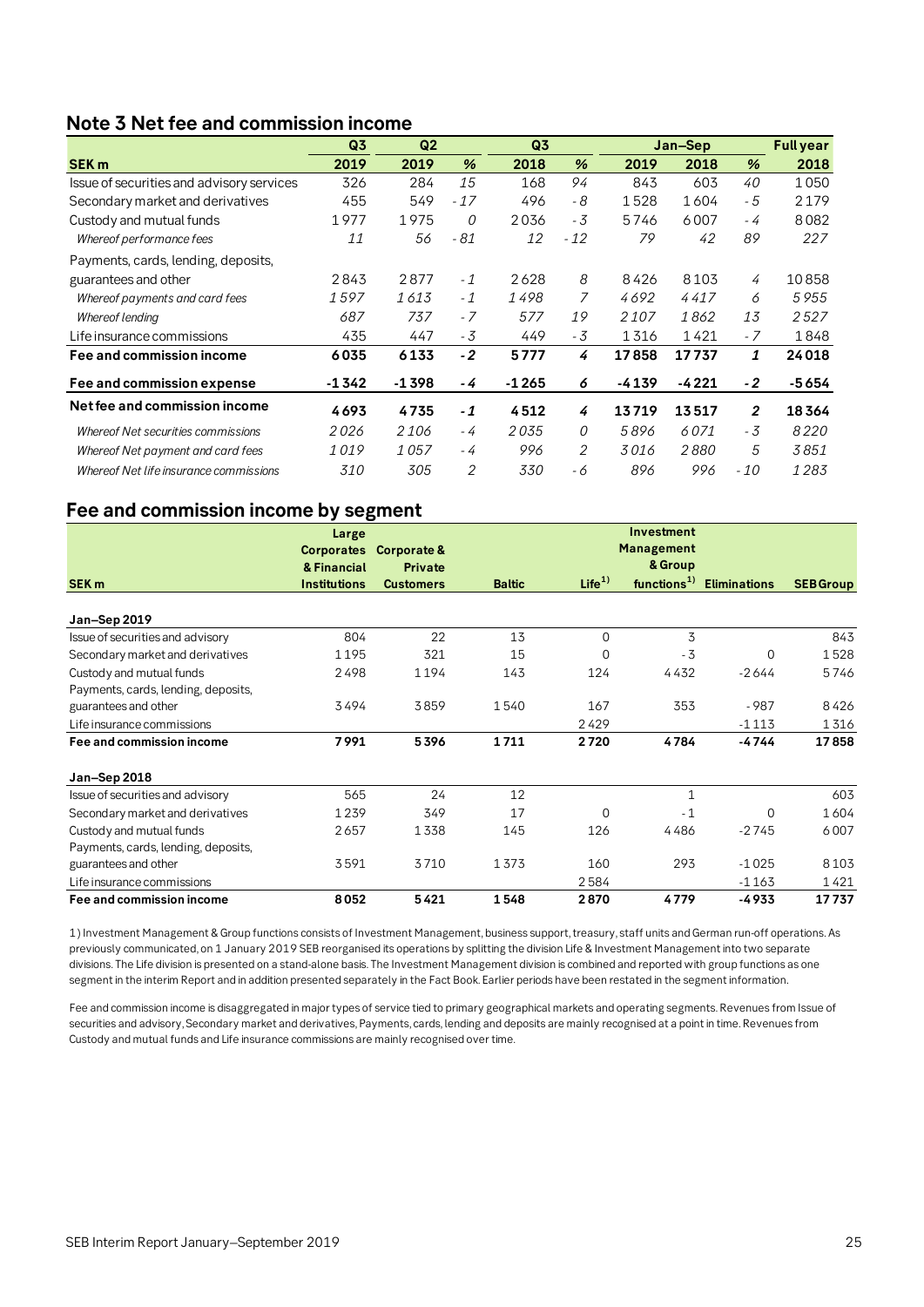### <span id="page-25-0"></span>**Note 4 Net financial income**

| <b>Note 4 Net financial income</b>           |                |                |       |                |               |         |                  |     |        |
|----------------------------------------------|----------------|----------------|-------|----------------|---------------|---------|------------------|-----|--------|
|                                              | Q <sub>3</sub> | Q <sub>2</sub> |       | Q <sub>3</sub> |               | Jan-Sep | <b>Full year</b> |     |        |
| <b>SEK m</b>                                 | 2019           | 2019           | %     | 2018           | $\frac{9}{6}$ | 2019    | 2018             | %   | 2018   |
| Equity instruments and related derivatives   | 586            | 449            | 31    | 449            | 31            | 1874    | 794              | 136 | 637    |
| Debt instruments and related derivatives     | $-407$         | $-153$         | 165   | 240            |               | $-619$  | 294              |     | 636    |
| Currency and related derivatives             | 950            | 941            | 1     | 684            | 39            | 2987    | 2459             | 21  | 3580   |
| Other life insurance income, net             | 150            | 200            | -25   | 194            | $-22$         | 503     | 867              | -42 | 984    |
| Other                                        | - 84           | 46             |       | - 61           | 38            | 51      | 154              | -67 | 242    |
| Net financial income                         | 1196           | 1482           | $-19$ | 1506           | $-21$         | 4795    | 4567             | 5   | 6079   |
| Whereof unrealized valuation changes from    |                |                |       |                |               |         |                  |     |        |
| counterparty risk and own credit standing in |                |                |       |                |               |         |                  |     |        |
| derivatives                                  | $-160$         | $-102$         | 57    | 90             |               | -268    | 38               |     | $-119$ |
|                                              |                |                |       |                |               |         |                  |     |        |

The result within Net financial income is presented on different line items based on type of underlying financial instrument.

For the third quarter the effect from structured bonds offered to the public was approximately SEK 215m (Q2 2019: 220) in Equity related derivatives and a corresponding effect in Debt related derivatives SEK 65m (Q2 2019: -10).

### <span id="page-25-1"></span>**Note 5 Net expected credit losses**

|                                        | Q <sub>3</sub> | Q <sub>2</sub> |       | Q <sub>3</sub> |       |         | Jan-Sep |               | <b>Full year</b> |
|----------------------------------------|----------------|----------------|-------|----------------|-------|---------|---------|---------------|------------------|
| <b>SEK m</b>                           | 2019           | 2019           | %     | 2018           | %     | 2019    | 2018    | $\frac{9}{6}$ | 2018             |
| Impairment gains or losses - Stage 1   | $-4$           | 50             |       | - 30           | $-87$ | $-1$    | $-127$  |               | $-117$           |
| Impairment gains or losses - Stage 2   | 32             | 198            | -84   | $-178$         |       | 261     | $-274$  |               | $-134$           |
| Impairment gains or losses - Stage 3   | $-505$         | $-655$         | $-23$ | $-157$         |       | $-1588$ | $-180$  |               | $-613$           |
| Impairment gains or losses             | - 477          | $-408$         | 17    | - 365          | 31    | $-1329$ | $-582$  | 128           | - 864            |
| Write-offs and recoveries              |                |                |       |                |       |         |         |               |                  |
| Total write-offs                       | $-186$         | - 413          | -55   | $-218$         | $-15$ | $-825$  | $-1150$ | $-28$         | -1768            |
| Reversals of allowance for write-offs  | 129            | 351            | -63   | 113            | 14    | 649     | 825     | $-21$         | 1267             |
| Write-offs not previously provided for | - 57           | $-62$          | $-7$  | $-105$         | $-46$ | $-176$  | $-325$  | -46           | $-501$           |
| Recovered from previous write-offs     | 45             | 84             | -46   | 47             | $-3$  | 208     | 153     | 36            | 199              |
| Net write-offs                         | $-12$          | 22             |       | - 59           |       | 32      | $-172$  |               | $-302$           |
| Net expected credit losses             | - 489          | - 386          | 27    | $-424$         | 15    | $-1297$ | $-753$  | 72            | $-1166$          |
| Net ECL level, %                       | 0.09           | 0.07           |       | 0.08           |       | 0.08    | 0.05    |               | 0.06             |

Exposure and expected credit loss (ECL) allowances by stage, movements in allowances for expected credit losses and loans and expected credit loss allowances by industry are presented in notes 10-12.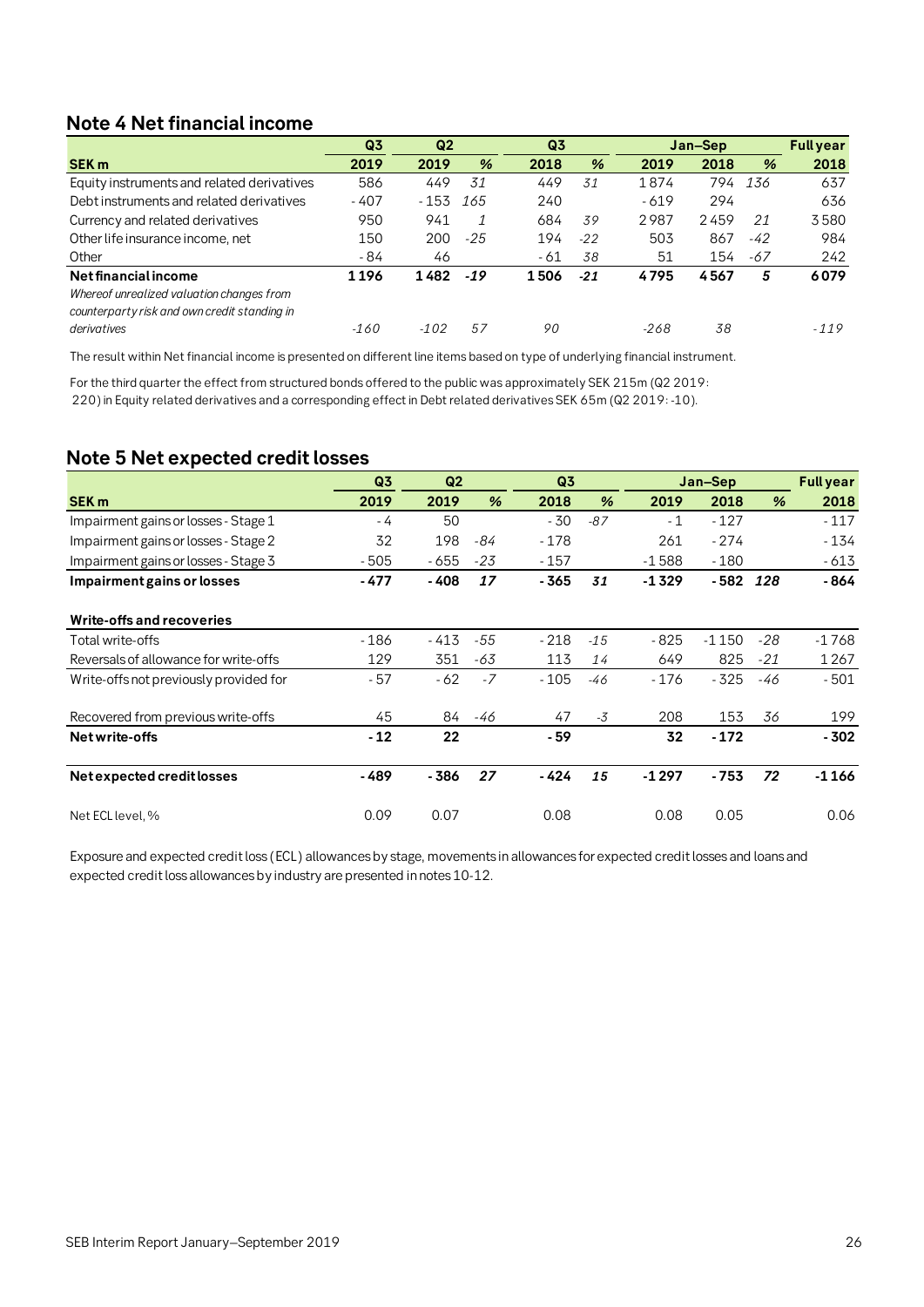### <span id="page-26-0"></span>**Note 6 Items affecting comparability**

|                                         | Q <sub>3</sub> | Q2   |   | Q <sub>3</sub> |   |      | Jan-Sep    |   | <b>Full year</b> |
|-----------------------------------------|----------------|------|---|----------------|---|------|------------|---|------------------|
| <b>SEK m</b>                            | 2019           | 2019 | % | 2018           | % | 2019 | 2018       | % | 2018             |
| Other income                            |                |      |   |                |   |      | 4506 -100  |   | 4506             |
| <b>Total operating income</b>           |                |      |   |                |   |      | 4506 -100  |   | 4506             |
| Items affecting comparability           |                |      |   |                |   |      | 4506 -100  |   | 4506             |
| Income tax on IAC                       |                |      |   |                |   |      | $22 - 100$ |   | 22               |
| Items affecting comparability after tax |                |      |   |                |   |      | 4528 - 100 |   | 4528             |

The table shows the rows in which the Items affecting comparability would have been reported if not reclassified.

### Items affecting comparability 2018

The total income in the income statement from Items affecting comparability was SEK 4,506m before tax and SEK 4,528m after tax.

### *SEB Pension (2018 Q2)*

SEB completed the sale of SEB Pension in Denmark following the approval by the Danish Competition Council, Konkurrencerådet, on 30 May 2018. SEB divested all shares in SEB Pensionsforsikring A/S and SEB Administration A/S (SEB Pension) to Danica Pension Livsforsikringsaktieselskab (Danica), a subsidiary to Danske Bank. The entire business, including employees, customer contracts and systems, transferred from SEB to Danica on 7 June 2018. The in principle tax-exempt capital gain from the transaction amounted to SEK 3,565m.

### *UC (2018 Q2)*

On 29 June 2018, the acquisition by the listed Finnish credit information company Asiakastieto Group Plc (Asiakastieto) of UC AB (UC) was finalised. SEB received shares in Asiakastieto, equivalent to 10.2 per cent of the company, and SEK 0.3bn in cash. The transaction resulted in a tax-exempt capital gain of SEK 941m.

### <span id="page-26-1"></span>**Note 7 Pledged assets and obligations**

|                                                           | 30Sep  | 31 Dec | 30 Sep |
|-----------------------------------------------------------|--------|--------|--------|
| <b>SEK m</b>                                              | 2019   | 2018   | 2018   |
| Pledged assets for own liabilities <sup>1)</sup>          | 541372 | 510424 | 446037 |
| Pledged assets for liabilities to insurance policyholders | 333438 | 292402 | 322480 |
| Other pledged assets <sup>2)</sup>                        | 100245 | 97713  | 185285 |
| <b>Pledged assets</b>                                     | 975055 | 900539 | 953801 |
|                                                           |        |        |        |
| Contingent liabilities <sup>3)</sup>                      | 134840 | 136435 | 131724 |
| Commitments                                               | 660111 | 589032 | 605767 |
| <b>Obligations</b>                                        | 794951 | 725467 | 737491 |

1) Of which collateralised for own issued covered bonds SEK 358,026m (349,800/347,688).

2) Of which securities lending SEK 6,918m (15,641/95,475) and pledged but unencumbered bonds

SEK 64,032m (58,652/64,211).

3) Of which financial guarantees SEK 8,965m (19,932/28,192).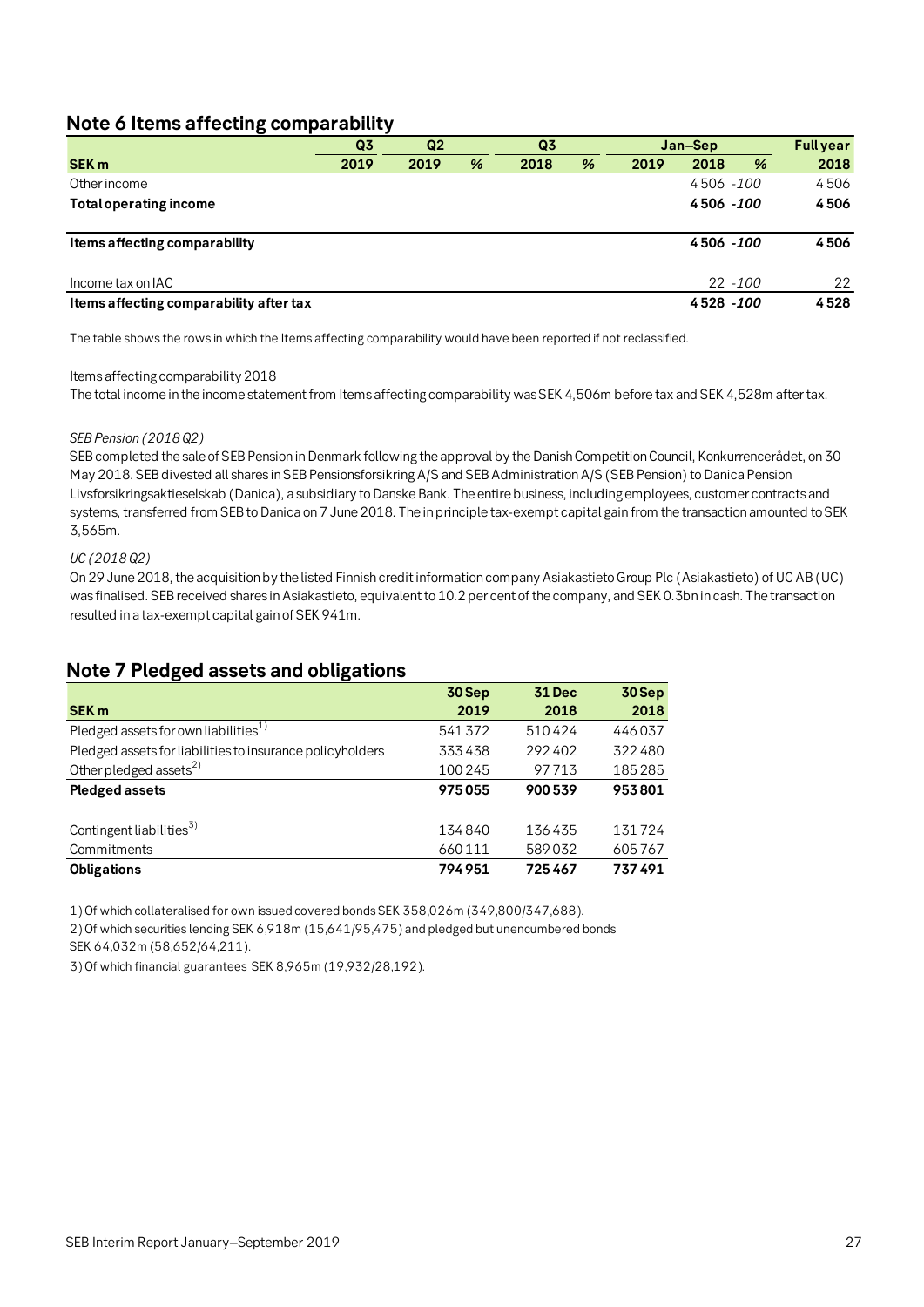### <span id="page-27-0"></span>**Note 8 Financial assets and liabilities**

|                                                        | 30 Sep 2019 |                   | 31 Dec 2018 |                   | 30 Sep 2018     |                   |  |
|--------------------------------------------------------|-------------|-------------------|-------------|-------------------|-----------------|-------------------|--|
| SEK <sub>m</sub>                                       | Carrying    | amount Fair value | Carrying    | amount Fair value | <b>Carrying</b> | amount Fair value |  |
| Loans <sup>1</sup>                                     | 2169845     | 2176254           | 1929272     | 1930470           | 2016812         | 2018325           |  |
| Debt securities                                        | 259661      | 259561            | 156128      | 156129            | 216908          | 216909            |  |
| Equity instruments                                     | 74113       | 74113             | 50434       | 50434             | 56733           | 56733             |  |
| Financial assets for which the customers bear the      |             |                   |             |                   |                 |                   |  |
| investment risk                                        | 306827      | 306827            | 269 613     | 269613            | 299 905         | 299905            |  |
| Derivatives                                            | 170033      | 170033            | 115463      | 115463            | 123163          | 123163            |  |
| Other                                                  | 30787       | 30787             | 17194       | 17194             | 30725           | 30725             |  |
| <b>Financial assets</b>                                | 3011267     | 3017576           | 2538104     | 2539303           | 2744246         | 2745760           |  |
| Deposits                                               | 1380532     | 1378806           | 1247109     | 1245958           | 1341275         | 1340592           |  |
| Financial liabilities for which the customers bear the |             |                   |             |                   |                 |                   |  |
| investment risk                                        | 307605      | 307605            | 270556      | 270556            | 300842          | 300842            |  |
| Debt securities issued <sup>2)</sup>                   | 931713      | 922580            | 715192      | 713983            | 749019          | 743969            |  |
| Short positions                                        | 57233       | 57233             | 23144       | 23144             | 53565           | 53565             |  |
| Derivatives                                            | 133830      | 133830            | 96872       | 96872             | 104422          | 104422            |  |
| Other                                                  | 28623       | 28625             | 14722       | 14722             | 48239           | 48239             |  |
| <b>Financial liabilities</b>                           | 2839535     | 2828678           | 2367595     | 2365235           | 2597362         | 2591629           |  |

1) Loans includes Cash balances at central banks (excluding Cash), Loans to central banks, Loans to credit institutions and Loans to the public.

2) Debt securities issued includes Debt securities issued and Subordinated liabilities (part of Other liablitiies).

SEB has classified its financial instruments by class taking into account the characteristics of the instruments. The fair value of each class of financial assets and liabilities are compared with its carrying amount. A description of the characteristics of the classes can be found in note 38 in the Annual Report 2018.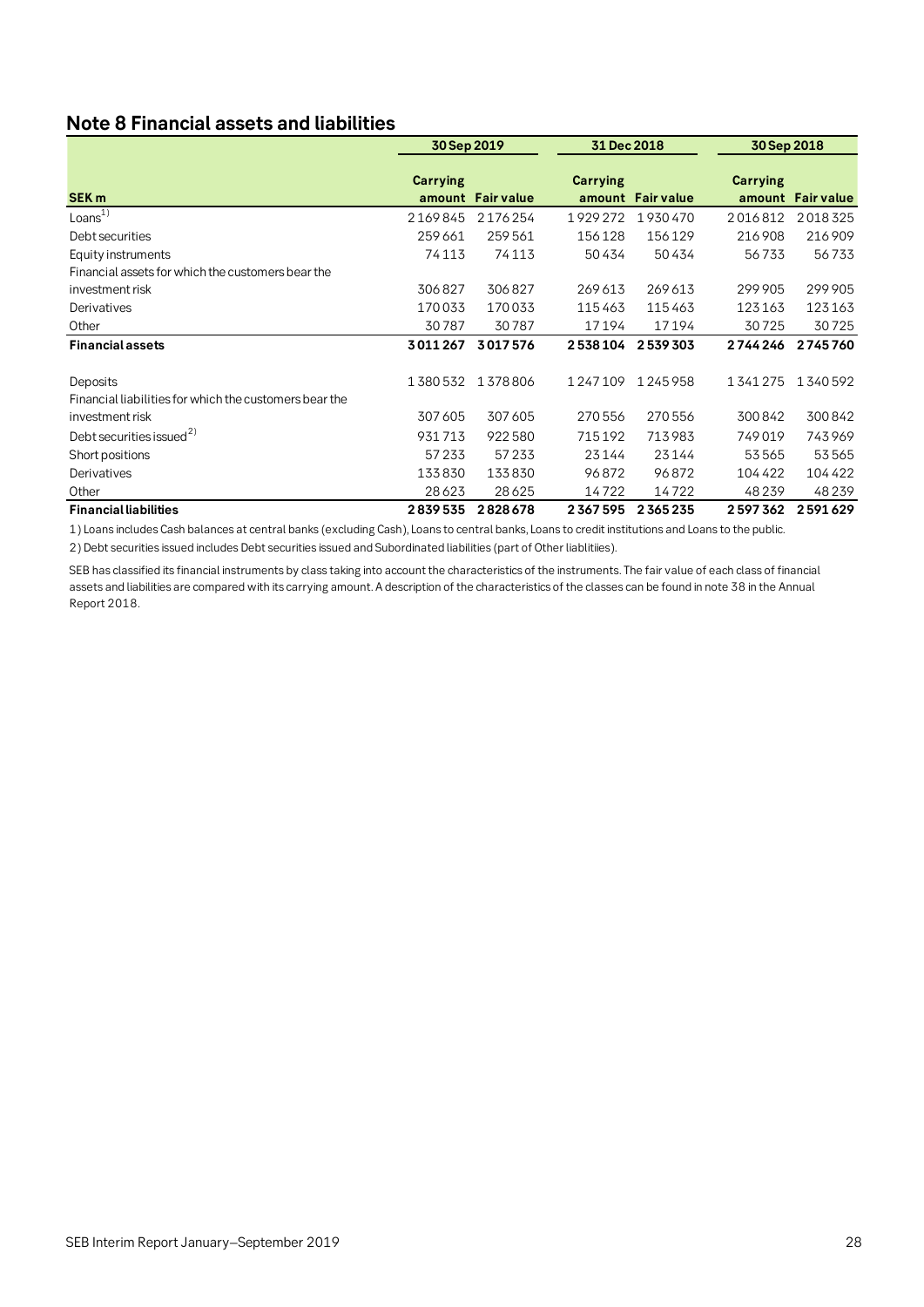### <span id="page-28-0"></span>**Note 9 Assets and liabilities measured at fair value**

| SEK <sub>m</sub>                                                                |           | 30 Sep 2019 |            |               |           | 31 Dec 2018 |            |              |  |  |
|---------------------------------------------------------------------------------|-----------|-------------|------------|---------------|-----------|-------------|------------|--------------|--|--|
|                                                                                 |           | Valuation   | Valuation  |               |           | Valuation   | Valuation  |              |  |  |
|                                                                                 | Quoted    | technique   | technique  |               | Quoted    | technique   | technique  |              |  |  |
|                                                                                 | prices in | using       | using non- |               | prices in | using       | using non- |              |  |  |
|                                                                                 | active    | observable  | observable |               | active    | observable  | observable |              |  |  |
|                                                                                 | markets   | inputs      | inputs     |               | markets   | inputs      | inputs     |              |  |  |
| <b>Assets</b>                                                                   | (Level 1) | (Level 2)   | (Level 3)  | <b>Total</b>  | (Level 1) | (Level 2)   | (Level 3)  | <b>Total</b> |  |  |
| Loans                                                                           |           | 210466      |            | 210466        |           | 100037      |            | 100037       |  |  |
| Debt securities                                                                 | 88706     | 156087      | 5          | 244798        | 62812     | 76976       | 4          | 139792       |  |  |
| Equity instruments                                                              | 54239     | 6617        | 13257      | 74113         | 38 697    | 3835        | 7902       | 50434        |  |  |
| Financial assets for which the customer                                         |           |             |            |               |           |             |            |              |  |  |
| bear the investment risk                                                        | 298350    | 7913        | 564        | 306827        | 261056    | 7943        | 614        | 269613       |  |  |
| Derivatives                                                                     | 877       | 168 669     | 487        | 170033        | 1327      | 113626      | 510        | 115463       |  |  |
| Investment in associates <sup>1)</sup>                                          | 97        |             | 417        | 514           | 256       |             | 501        | 758          |  |  |
| Total                                                                           | 442269    | 549753      |            | 14729 1006750 | 364148    | 302417      | 9531       | 676096       |  |  |
| Liabilities                                                                     |           |             |            |               |           |             |            |              |  |  |
| Deposits                                                                        |           | 55464       |            | 55 4 6 4      |           | 12497       |            | 12497        |  |  |
| Financial liabilities for which the                                             |           |             |            |               |           |             |            |              |  |  |
| customer bear the investment risk                                               | 299 201   | 7848        | 555        | 307605        | 262029    | 7924        | 603        | 270556       |  |  |
| Liabilities to policyholders - insurance                                        | 24653     | 1181        |            | 25834         | 21752     | 95          |            | 21847        |  |  |
| Debt securities issued                                                          |           | 19981       |            | 19981         |           | 18518       |            | 18518        |  |  |
| Short positions                                                                 | 44704     | 12461       | 67         | 57233         | 18710     | 4371        | 63         | 23144        |  |  |
| Derivatives                                                                     | 650       | 132 660     | 520        | 133830        | 2616      | 93783       | 473        | 96872        |  |  |
| Other financial liabilities at fair value                                       | 365       | 3360        |            | 3725          | 18        | 3595        |            | 3613         |  |  |
| Total                                                                           | 369573    | 232956      | 1142       | 603672        | 305125    | 140783      | 1139       | 447047       |  |  |
| 1) Venture capital activities designated at fair value through profit and loss. |           |             |            |               |           |             |            |              |  |  |

#### **Fair value measurement**

The objective of the fair value measurement is to arrive at the price at which an orderly transaction would take place between market participants at the measurement date under current market conditions.

The group has an established control environment for the determination of fair values of financial instruments that includes a review, independent from the business, of valuation models and prices. If the validation principles are not adhered to, the Head of Group Finance shall be informed. Exceptions of material and principal importance require approval from the GRMC (Group Risk Measurement Committee) and the ARC (Accounting Reporting Committee).

In order to arrive at the fair value of a financial instrument SEB uses different methods; quoted prices in active markets, valuation techniques incorporating observable data and valuation techniques based on internal models. For disclosure purposes, financial instruments carried at fair value are classified in a fair value hierarchy according to the level of market observability of the inputs. Group Risk classifies and continuously reviews the classification of financial instruments in the fair value hierarchy. The valuation process is the same for financial instruments in all levels.

An active market is one in which transactions occur with sufficient volume and frequency to provide pricing information on an ongoing basis. The objective is to arrive at a price at which a transaction without modification or repackaging would occur in the principal market for the instrument to which SEB has immediate access.

Fair value is generally measured for individual financial instruments, in addition portfolio adjustments are made to cover the credit risk. To reflect counterparty risk and own credit risk in OTC derivatives, adjustments are made based on the net exposure towards each counterpart. These adjustments are calculated on a counterparty level based on estimates of exposure at default, probability of default and recovery rates. Probability of default and recovery rate information is generally sourced from the CDS markets. For counterparties where this information is not available, or considered unreliable due to the nature of the exposure, alternative approaches are taken where the the probability of default is based on generic credit indices for specific industry and/or rating.

When valuing financial liabilities at fair value SEB's own credit standing is reflected.

In order to arrive at the fair value of investment properties a market participant's ability to generate economic benefit by using the asset in its highest and best use are taken into account. The highest and best use takes into account the use of the asset that is physically possible, legally permissible and financially feasible. The current use of the investment properties in SEB is in accordance with the highest and best use. The valuation of investment properties is described in the accounting policies in Annual Report note 1. The valuation of the investment properties is performed semi-annually, they are presented and approved by the board in each real estate company. The valuation principles used in all entities are in accordance with regulations provided by the local Financial Supervisory Authorities (FSA) which is in accordance with international valuation principles and in accordance with IFRS.

#### **Level 1: Quoted market prices**

Valuations in Level 1 are determined by reference to unadjusted quoted market prices for identical instruments in active markets where the quoted prices are readily available and the prices represent actual and regularly occurring market transactions on an arm's length basis.

Examples of Level 1 financial instruments are listed equity securities, debt securities, and exchange-traded derivatives. Instruments traded in an active market for which one or more market participants provide a binding price quotation on the balance sheet date are also examples of Level 1 financial instruments.

#### **Level 2: Valuation techniques with observable inputs**

In Level 2 valuation techniques, all significant inputs to the valuation models are observable either directly or indirectly. Level 2 valuation techniques include using discounted cash flows, option pricing models, recent transactions and the price of another instrument that is substantially the same.

Examples of observable inputs are foreign currency exchange rates, binding securities price quotations, market interest rates (Stibor, Libor, etc.), volatilities implied from observable option prices for the same term and actual transactions with one or more external counterparts executed by SEB. An input can transfer from being observable to being unobservable during the holding period due to e.g. illiquidity of the instrument. Examples of Level 2 financial instruments are most OTC derivatives such as options and interest rate swaps based on the Libor swap rate or a foreign-denominated yield curve. Other examples are instruments for which SEB recently entered into transactions with third parties and instruments for which SEB interpolates between observable variables.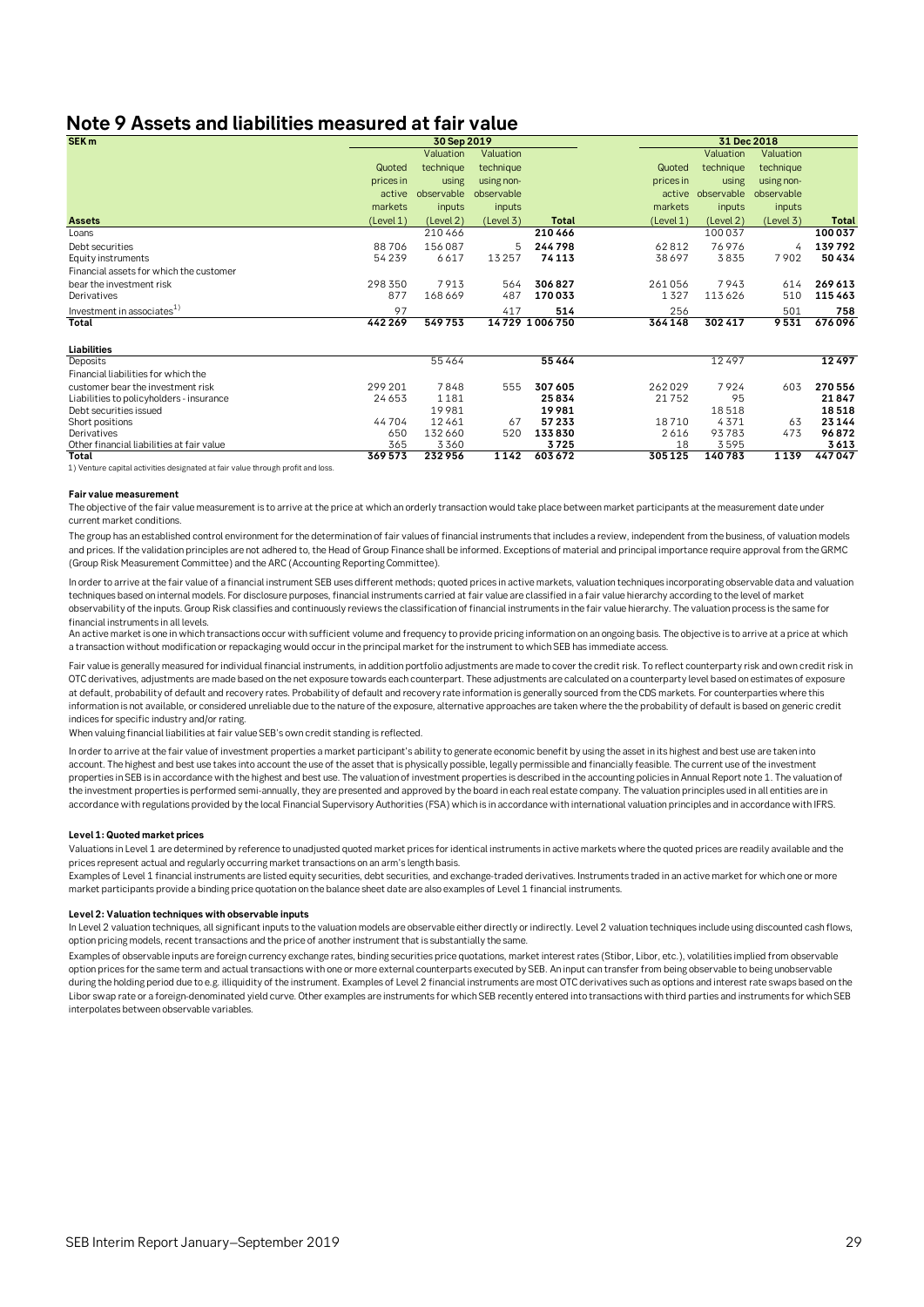### **Note 9, continued. Assets and liabilities measured at fair value**

#### **Level 3: Valuation techniques with significant unobservable inputs**

Level 3 valuation techniques incorporate significant inputs that are unobservable. These techniques are generally based on extrapolating from observable inputs for similar instruments, analysing historical data or other analytical techniques. Examples of Level 3 financial instruments are more complex OTC derivatives, long dated options for which the volatility is extrapolated or derivatives that depend on an unobservable correlation. Other examples are instruments for which there is currently no active market or binding quotes, such as unlisted equity instruments, private equity holdings and investment properties.

If the fair value of financial instruments includes more than one unobservable input, the unobservable inputs are aggregated in order to determine the classification of the entire instrument. The level in the fair value hierarchy within which a financial instrument is classified is determined on the basis of the lowest level of input that is significant to the fair value in its entirety.

#### **Significant transfers and reclassifications between levels**

Transfers between levels may occur when there are indications that market conditions have changed, e.g. a change in liquidity. The Valuation/Pricing committee of each relevant division decides on material shifts between levels. At the end of the third quarter 2019 Equity instruments (Fund assets) within the insurance holdings at the amount of SEK 2.3bn have been transferred from level 2 into level 3. The transfers are a result of calibration of the classification methodology, in particular with regards to investment funds and other collective investment vehicles. The reclassification generates an increase of the sensitivity of Level 3 assets and liabilities to unobservable inputs of SEK 293m. The largest open market risk within Level 3 financial instruments remains in the traditional life insurance investment portfolios within the insurance business.

|                                         |         |                                     | Gain/loss in |           |              |         |                  |                       |         |
|-----------------------------------------|---------|-------------------------------------|--------------|-----------|--------------|---------|------------------|-----------------------|---------|
|                                         | Closing |                                     | Other        |           |              |         |                  |                       | Closing |
|                                         | balance | Gain/loss in                        | compre-      |           |              |         | <b>Transfers</b> | Transfers<br>Exchange | balance |
|                                         | 31 Dec  | <b>Income</b><br>Reclassi-          | hensive      |           |              | Settle- | into             | out of<br>rate        | 30 Sep  |
| Changes in level 3, SEK m               | 2018    | statement <sup>1)</sup><br>fication | income       | Purchases | <b>Sales</b> | ments   | Level 3          | Level 3 differences   | 2019    |
| Assets                                  |         |                                     |              |           |              |         |                  |                       |         |
| Debt securities                         | 4       |                                     |              |           |              |         |                  |                       | 5       |
| Equity instruments                      | 7902    | 1552                                |              | 2398      | $-1014$      |         | 2 2 8 1          | 138                   | 13257   |
| Financial assets for which the customer |         |                                     |              |           |              |         |                  |                       |         |
| bear the investment risk                | 614     | 30                                  |              | 4         | $-199$       |         | 90               | 25                    | 564     |
| Derivatives                             | 510     | $-60$                               |              |           | -3           | 40      |                  |                       | 487     |
| Investment in associates                | 501     | $-30$                               |              | 70        | $-126$       |         |                  |                       | 417     |
| Total                                   | 9531    | 1492                                |              | 2472      | $-1342$      | 40      | 2371             | 165                   | 14729   |
| Liabilities                             |         |                                     |              |           |              |         |                  |                       |         |
| Financial liabilities for which the     |         |                                     |              |           |              |         |                  |                       |         |
| customer bear the investment risk       | 603     | 32                                  |              |           | $-195$       |         | 90               | 25                    | 555     |
| Short positions                         | 63      | 2                                   |              |           |              |         |                  | $\overline{2}$        | 67      |
| Derivatives                             | 473     | $-57$                               |              |           |              | 104     |                  |                       | 520     |
| Total                                   | 1139    | $-23$                               |              |           | $-195$       | 104     | 90               | 27                    | 1142    |

#### **Sensitivity of Level 3 assets and liabilities to unobservable inputs**

The table below illustrates the potential Profit or Loss impact of the relative uncertainty in the fair value of assets and liabilities that for their valuation are dependent on unobservable inputs. The sensitivity to unobservable inputs is assessed by altering the assumptions to the valuation techniques, illustrated below by changes in index-linked swap spreads, implied volatilities, credit spreads or comparator multiples. It is unlikely that all unobservable inputs would be simultaneously at the extremes of their ranges of reasonably possible alternatives.

| The table below illustrates the potential Profit or Loss impact of the relative uncertainty in the fair value of assets and liabilities that for their valuation are dependent on unobservable<br>inputs. The sensitivity to unobservable inputs is assessed by altering the assumptions to the valuation techniques, illustrated below by changes in index-linked swap spreads, implied<br>volatilities, credit spreads or comparator multiples. It is unlikely that all unobservable inputs would be simultaneously at the extremes of their ranges of reasonably possible alternatives. |        |             |       |                 |        |             |      |                 |
|--------------------------------------------------------------------------------------------------------------------------------------------------------------------------------------------------------------------------------------------------------------------------------------------------------------------------------------------------------------------------------------------------------------------------------------------------------------------------------------------------------------------------------------------------------------------------------------------|--------|-------------|-------|-----------------|--------|-------------|------|-----------------|
|                                                                                                                                                                                                                                                                                                                                                                                                                                                                                                                                                                                            |        | 30 Sep 2019 |       |                 |        | 31 Dec 2018 |      |                 |
| SEK <sub>m</sub>                                                                                                                                                                                                                                                                                                                                                                                                                                                                                                                                                                           | Assets | Liabilities |       | Net Sensitivity | Assets | Liabilities |      | Net Sensitivity |
| Derivative instruments <sup>1)2)4)</sup>                                                                                                                                                                                                                                                                                                                                                                                                                                                                                                                                                   | 491    | $-520$      | -29   | 35              | 510    | $-473$      | -37  | 45              |
| Equity instruments <sup>3)6)</sup>                                                                                                                                                                                                                                                                                                                                                                                                                                                                                                                                                         | 3323   | $-67$       | 3256  | 654             | 2584   | $-63$       | 2521 | 505             |
| Insurance holdings - Financial instruments <sup>4) 5) 7)</sup>                                                                                                                                                                                                                                                                                                                                                                                                                                                                                                                             | 10053  |             | 10053 | 1 2 8 8         | 5576   |             | 5576 | 697             |

1) Sensitivity from a shift of inflation linked swap spreads by 16 basis points (16) and implied volatilities by 5 percentage points (5).

2) Sensitivity from a shift of swap spreads by 5 basis points (5).

3) Valuation is estimated in a range of reasonable outcomes. Sensitivity analysis is based on 20 per cent (20) shift in market values.

4) Shift in implied volatility by 10 percentage points (10).

5) Sensitivity analysis is based on a shift in private equity of 20 per cent (20), structured credits 10 per cent (10) and derivative market values of 10 per cent (10).

6) Sensitivity from a shift of investment properties/real estate funds/infrastructure/infrastructure funds market values of 10 per cent (10).

7) The sensitivity show changes in the value of the insurance holdings which do not at all times affect the P&L of the Group since any surplus in the traditional life portfolios are consumed first.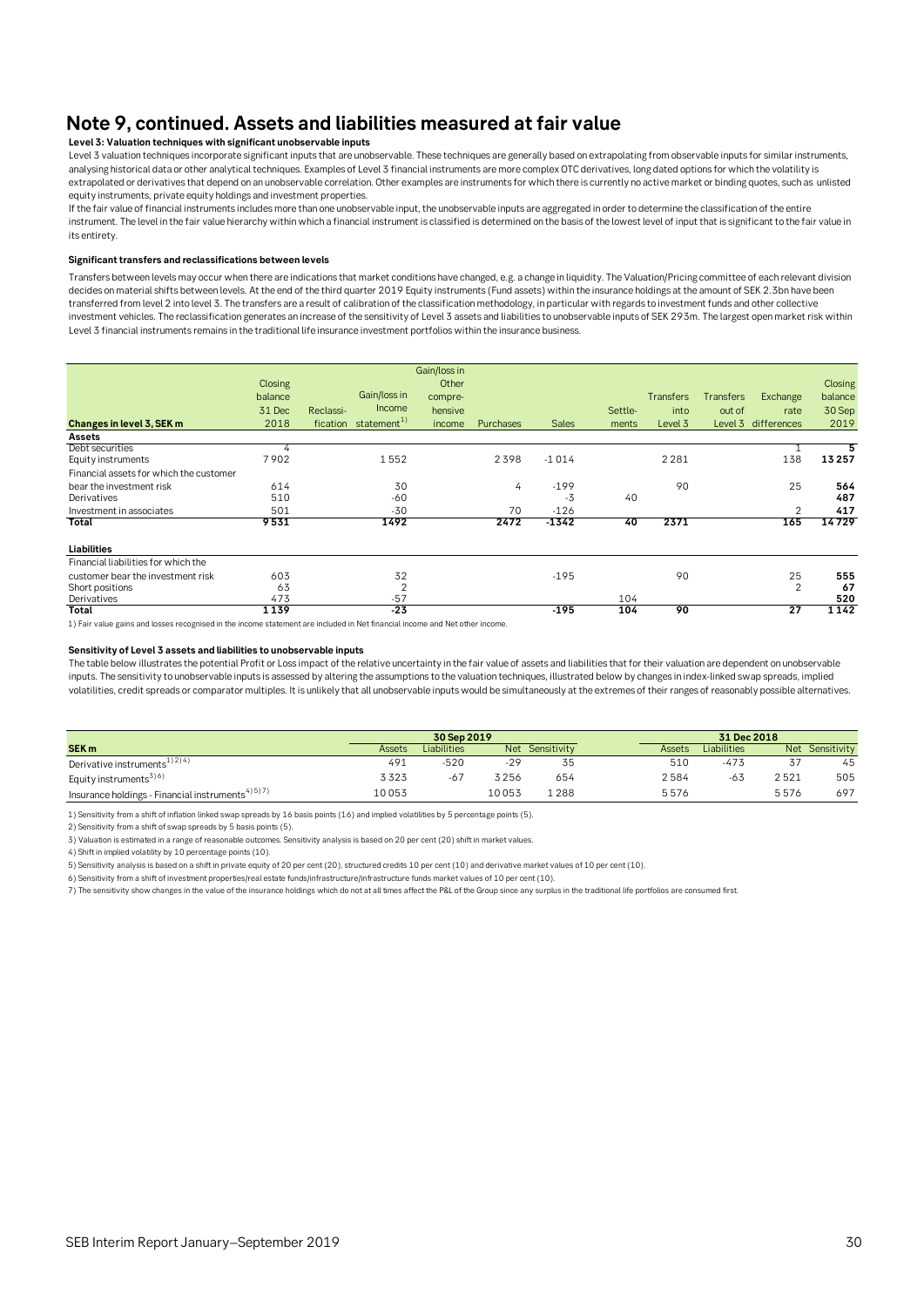|                                                |         | o             |         |
|------------------------------------------------|---------|---------------|---------|
|                                                | 30 Sep  | <b>31 Dec</b> | 30 Sep  |
| SEK <sub>m</sub>                               | 2019    | 2018          | 2018    |
| Stage 1 (12-month ECL)                         |         |               |         |
| Debt securities                                | 14864   | 16337         | 15734   |
| Loans <sup>1</sup>                             | 1640097 | 1552954       | 1571239 |
| Financial guarantees and Loan commitments      | 644136  | 602884        | 568578  |
| Gross carrying amounts/Nominal amounts Stage 1 | 2299098 | 2172175       | 2155551 |
| Debt securities                                | $-1$    | $-1$          | $-1$    |
| Loans <sup>1</sup>                             | $-669$  | $-643$        | $-668$  |
| Financial guarantees and Loan commitments      | $-202$  | $-195$        | $-185$  |
| <b>ECL allowances Stage 1</b>                  | $-872$  | $-838$        | $-854$  |
| Debt securities                                | 14863   | 16336         | 15733   |
| Loans <sup>1</sup>                             | 1639428 | 1552311       | 1570571 |
| Financial guarantees and Loan commitments      | 643935  | 602689        | 568394  |
| Carrying amounts/Net amounts Stage 1           | 2298226 | 2171337       | 2154698 |
| Stage 2 (lifetime ECL)                         |         |               |         |
| Loans <sup>1)2)</sup>                          | 76521   | 70125         | 72603   |
| Financial guarantees and Loan commitments      | 16168   | 16712         | 17285   |
| Gross carrying amounts/Nominal amounts Stage 2 | 92689   | 86837         | 89888   |
| Loans <sup><math>1)2)</math></sup>             | $-1232$ | $-1364$       | $-1526$ |
| Financial guarantees and Loan commitments      | $-173$  | $-240$        | $-233$  |
| <b>ECL allowances Stage 2</b>                  | $-1405$ | $-1605$       | $-1760$ |
| Loans <sup>1)2)</sup>                          | 75290   | 68761         | 71077   |
| Financial guarantees and Loan commitments      | 15995   | 16472         | 17052   |
| <b>Carrying amounts/Net amounts Stage 2</b>    | 91284   | 85233         | 88128   |
| Stage 3 (credit impaired/lifetime ECL)         |         |               |         |
| Loans $^{13}$                                  | 11242   | 8158          | 8330    |
| Financial guarantees and Loan commitments      | 610     | 242           | 348     |
| Gross carrying amounts/Nominal amounts Stage 3 | 11851   | 8400          | 8677    |
| Loans $^{13}$                                  | $-4381$ | $-3331$       | $-3326$ |
| Financial guarantees and Loan commitments      | $-103$  | -38           | $-138$  |
| <b>ECL allowances Stage 3</b>                  | -4484   | $-3370$       | $-3464$ |
| Loans $\overline{^{1})^{3}}$                   | 6861    | 4827          | 5004    |
| Financial guarantees and Loan commitments      | 507     | 203           | 210     |
| Carrying amounts/Net amounts Stage 3           | 7367    | 5030          | 5214    |

## <span id="page-30-0"></span>**Note 10 Exposure and expected credit loss (ECL) allowances by stage**

The note continues on the next page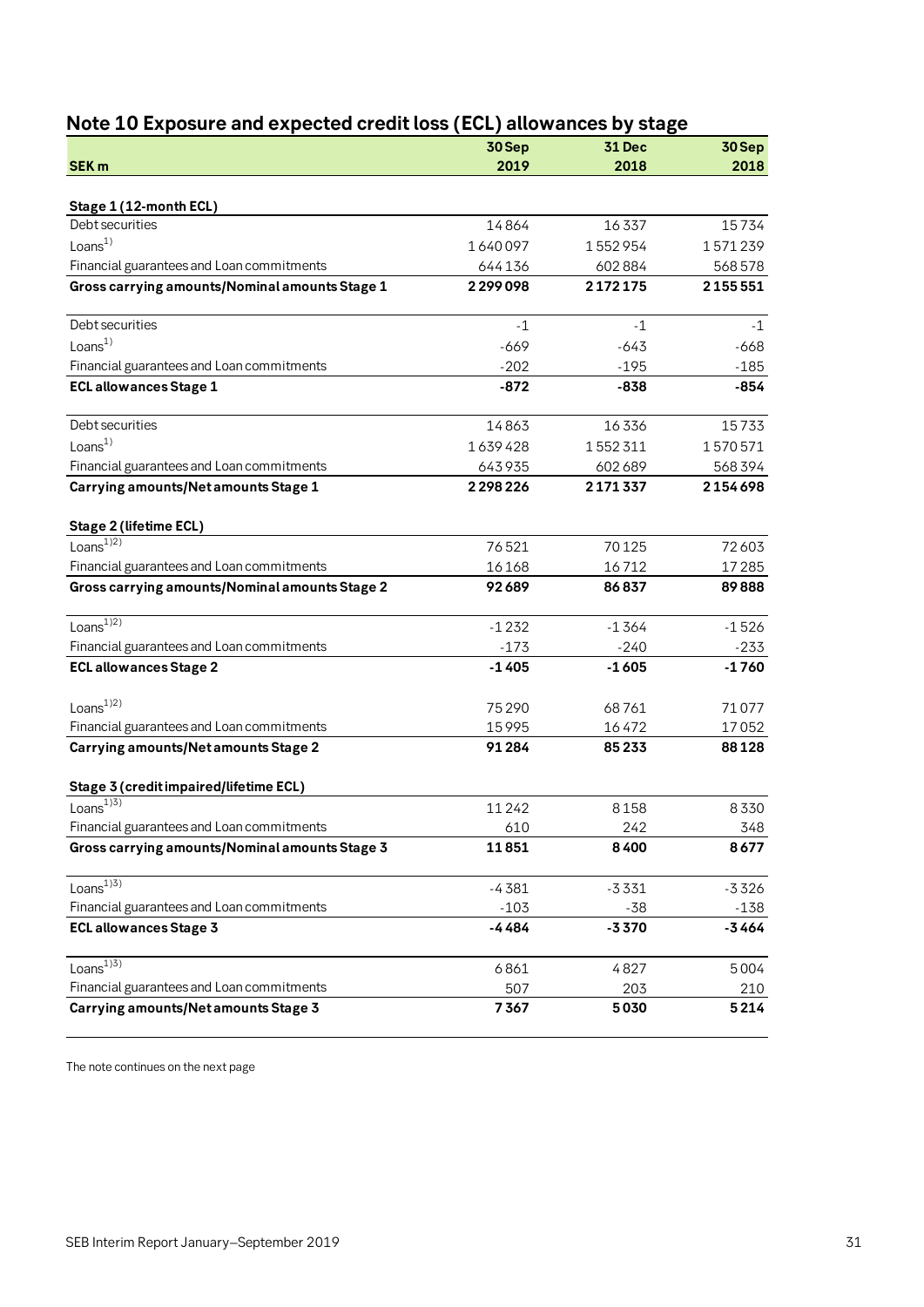|                                           | 30 Sep  | <b>31 Dec</b> | 30 Sep  |
|-------------------------------------------|---------|---------------|---------|
| <b>SEK m</b>                              | 2019    | 2018          | 2018    |
|                                           |         |               |         |
| Total                                     |         |               |         |
| Debt securities                           | 14864   | 16337         | 15734   |
| Loans <sup>1)2)3)</sup>                   | 1727860 | 1631237       | 1652172 |
| Financial guarantees and Loan commitments | 660914  | 619838        | 586211  |
| Gross carrying amounts/Nominal amounts    | 2403638 | 2267412       | 2254116 |
|                                           |         |               |         |
| Debt securities                           | $-1$    | $-1$          | $-1$    |
| Loans <sup>1)2)3)</sup>                   | $-6281$ | -5338         | $-5520$ |
| Financial guarantees and Loan commitments | -477    | -474          | -556    |
| <b>ECL allowances</b>                     | $-6760$ | $-5813$       | $-6077$ |
| Debt securities                           | 14863   | 16336         | 15733   |
| Loans $^{1/2}$ <sup>3)</sup>              | 1721578 | 1625899       | 1646652 |
| Financial guarantees and Loan commitments | 660436  | 619365        | 585655  |
| <b>Carrying amounts/Net amounts</b>       | 2396878 | 2261600       | 2248040 |

### **Note 10, continued. Exposure and expected credit loss (ECL) allowances by stage**

1) Excluding demand deposits credit institutions and including trade and client receivables presented as other assets.

2) Whereof gross carrying amounts SEK 1,507m (1,169/1,318) and ECL allowances SEK 2m (2/1) under Lifetime ECLs simplified approach for trade receivables.

3) Whereof gross carrying amounts SEK 2,225m (1,281/0) and ECL allowances SEK 909m (349/0) for Purchased or Originated Credit Impaired loans.

The table shows gross carrying amounts for exposures on balance and nominal amounts for exposures off-balance divided by stage as a mean to put ECL allowances in context to overall exposure levels. For trade receivables a simplified approach based on past-due information is used to calculate loss allowances.

| Stage 3 loans / Total loans, gross, % | 0.65  | 0.50  | 0.50  |
|---------------------------------------|-------|-------|-------|
| Stage 3 loans / Total loans, net, %   | 0.40  | 0.30  | 0.30  |
| ECL coverage ratio Stage 1, %         | 0.04  | 0.04  | 0.04  |
| ECL coverage ratio Stage 2, %         | 1.52  | 1.85  | 1.96  |
| ECL coverage ratio Stage 3, %         | 37.83 | 40.11 | 39.92 |
| ECL coverage ratio, %                 | 0.28  | 0.26  | 0.27  |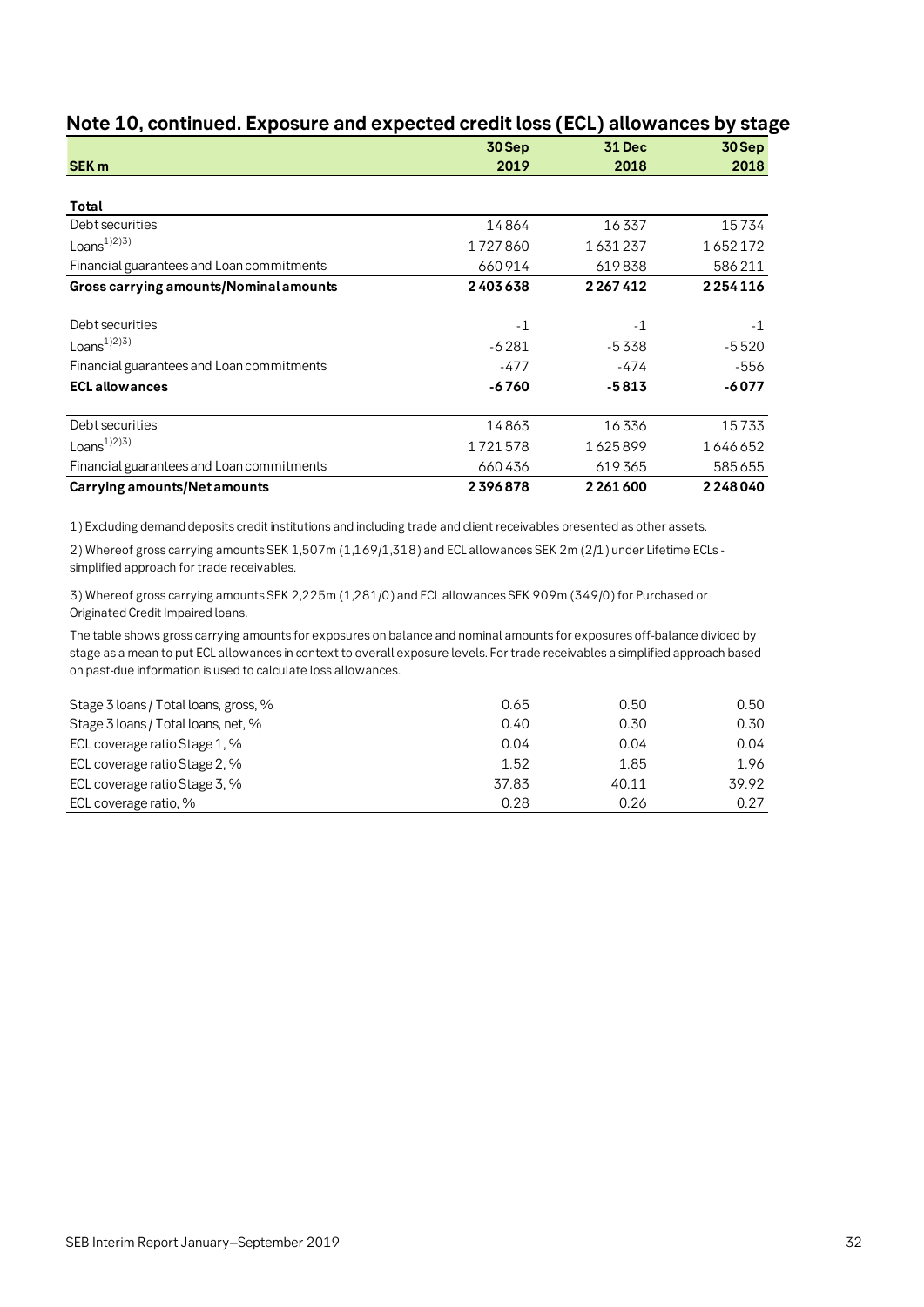|                                                                            | Stage 1<br>$(12$ -month | <b>Stage 2</b> | Stage 3<br>(credit<br>impaired/<br>lifetime |              |
|----------------------------------------------------------------------------|-------------------------|----------------|---------------------------------------------|--------------|
| <b>SEK m</b>                                                               | ECL)                    | (lifetime ECL) | ECL)                                        | <b>Total</b> |
| <b>Loans and Debt securities</b>                                           |                         |                |                                             |              |
| ECL allowance as of 31 December 2018                                       | 643                     | 1364           | 3331                                        | 5339         |
| New and derecognised financial assets, net                                 | 264                     | $-44$          | $-81$                                       | 140          |
| Changes due to change in credit risk                                       | $-255$                  | $-137$         | 1604                                        | 1211         |
| Changes due to modifications                                               |                         | 9              | 0                                           | 10           |
| Changes due to methodology change                                          | $-5$                    | $-7$           | $\overline{2}$                              | $-11$        |
| Decreases in ECL allowances due to write-offs                              |                         |                | $-649$                                      | $-649$       |
| Exchange rate differences                                                  | 22                      | 47             | 174                                         | 244          |
| ECL allowance as of 30 September 2019                                      | 670                     | 1232           | 4381                                        | 6282         |
| Financial guarantees and Loan commitments                                  |                         |                |                                             |              |
| ECL allowance as of 31 December 2018                                       | 195                     | 240            | 38                                          | 474          |
| New and derecognised financial assets, net                                 | 47                      | $-72$          | $-17$                                       | $-42$        |
| Changes due to change in credit risk                                       | $-49$                   | $-7$           | 81                                          | 24           |
| Changes due to modifications                                               |                         | $\mathbf 0$    |                                             | 0            |
| Changes due to methodology change                                          | $\mathbf 0$             | $-2$           | $-1$                                        | -3           |
| Exchange rate differences                                                  | 10                      | 13             | 1                                           | 24           |
| ECL allowance as of 30 September 2019                                      | 202                     | 173            | 103                                         | 477          |
| Total Loans, Debt securities, Financial guarantees and<br>Loan commitments |                         |                |                                             |              |
| ECL allowance as of 31 December 2018                                       | 838                     | 1605           | 3370                                        | 5813         |
| New and derecognised financial assets, net                                 | 311                     | $-116$         | $-97$                                       | 98           |
| Changes due to change in credit risk                                       | $-305$                  | $-145$         | 1684                                        | 1235         |
| Changes due to modifications                                               |                         | 9              | 0                                           | 10           |
| Changes due to methodology change                                          | $-5$                    | $-9$           | 1                                           | $-13$        |
| Decreases in ECL allowances due to write-offs                              |                         |                | -649                                        | $-649$       |
| Exchange rate differences                                                  | 32                      | 60             | 175                                         | 268          |
| ECL allowance as of 30 September 2019                                      | 872                     | 1405           | 4484                                        | 6760         |

## <span id="page-32-0"></span>**Note 11 Movements in allowances for expected credit losses (ECL)**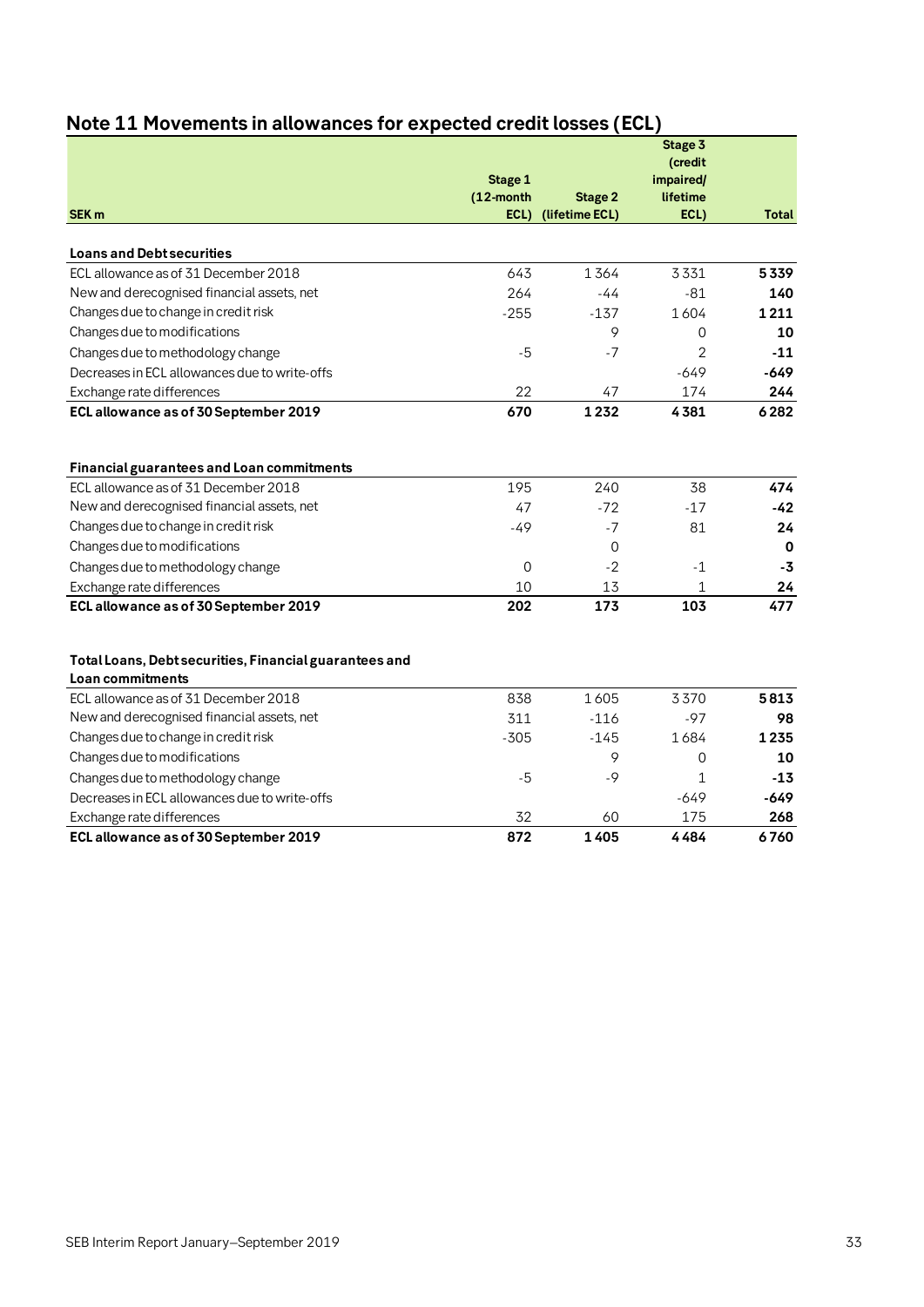## <span id="page-33-0"></span>**Note 12 Loans and expected credit loss (ECL) allowances by industry**

|                                                                     |                  |                               |                    |              |           |                       |                    |              | <b>Netcarrying</b> |
|---------------------------------------------------------------------|------------------|-------------------------------|--------------------|--------------|-----------|-----------------------|--------------------|--------------|--------------------|
|                                                                     |                  | <b>Gross carrying amounts</b> |                    |              |           | <b>ECL allowances</b> | Stage 3            |              | amount             |
|                                                                     | Stage 1          | Stage 2                       | Stage 3<br>(credit |              | Stage 1   | Stage 2               | (credit            |              |                    |
|                                                                     | (12-month        | (lifetime                     | impaired/          |              | (12-month | (lifetime             | impaired/          |              |                    |
| SEK <sub>m</sub>                                                    | ECL)             |                               | ECL) lifetime ECL) | <b>Total</b> | ECL)      |                       | ECL) lifetime ECL) | <b>Total</b> | <b>Total</b>       |
|                                                                     |                  |                               |                    |              |           |                       |                    |              |                    |
| 30 Sep 2019<br><b>Banks</b>                                         | 74027            | 373                           | 7                  | 74406        | $-2$      | $-1$                  | $-2$               | -5           | 74402              |
|                                                                     |                  |                               |                    |              |           |                       |                    |              |                    |
| Finance and insurance                                               | 126885           | 933                           | 63                 | 127880       | $-26$     | $-11$                 | -6                 | $-43$        | 127838             |
| Wholesale and retail                                                | 77727            | 3521                          | 1201               | 82450        | $-49$     | $-60$                 | -456               | $-565$       | 81885              |
| Transportation                                                      | 37641            | 628                           | 96                 | 38365        | $-17$     | $-5$                  | -67                | $-89$        | 38276              |
| Shipping                                                            | 57317            | 2113                          | 1868               | 61298        | $-24$     | $-17$                 | $-643$             | $-684$       | 60615              |
| Business and household services                                     | 142647           | 7716                          | 836                | 151199       | $-155$    | $-248$                | $-362$             | $-765$       | 150433             |
| Construction                                                        | 12064            | 1329                          | 181                | 13574        | -8        | $-11$                 | $-61$              | $-79$        | 13494              |
| Manufacturing                                                       | 97420            | 5068                          | 1850               | 104339       | $-67$     | $-159$                | $-761$             | $-987$       | 103 352            |
| Agriculture, forestry and fishing                                   | 22932            | 1559                          | 202                | 24693        | $-11$     | $-9$                  | $-46$              | $-66$        | 24627              |
| Mining, oil and gas extraction                                      | 20653            | 6715                          | 1547               | 28916        | $-25$     | $-132$                | $-551$             | $-709$       | 28 20 7            |
| Electricity, gas and water supply                                   | 44961            | 902                           | 217                | 46080        | $-17$     | $-65$                 | $-84$              | $-166$       | 45914              |
| Other                                                               | 39962            | 3673                          | 263                | 43898        | $-21$     | -98                   | $-73$              | $-193$       | 43705              |
| Corporates                                                          | 680210           | 34157                         | 8325               | 722692       | $-421$    | -817                  | $-3108$            | -4346        | 718346             |
|                                                                     | 150866           | 3187                          | 421                | 154473       | $-16$     | $-18$                 | $-141$             | $-174$       | 154299             |
| Commercial real estate management                                   |                  | 1433                          | 47                 | 109557       | -8        | $^{\circ}1$           | $-2$               | $-11$        | 109546             |
| Residential real estate management<br><b>Real Estate Management</b> | 108077<br>258943 | 4620                          | 467                | 264030       | $-24$     | $-18$                 | $-142$             | $-185$       | 263845             |
|                                                                     |                  |                               |                    |              |           |                       |                    |              |                    |
| Housing co-operative associations                                   | 52165            | 7867                          | 4                  | 60036        | 0         | 0                     | $-2$               | -3           | 60034              |
| <b>Public Administration</b>                                        | 16476            | 960                           | 3                  | 17439        | $-1$      | -3                    | $-1$               | -5           | 17434              |
| Household mortgages                                                 | 518806           | 23166                         | 1236               | 543208       | $-50$     | $-138$                | $-382$             | $-570$       | 542638             |
| Other                                                               | 39469            | 5380                          | 1199               | 46048        | $-171$    | $-254$                | $-744$             | $-1169$      | 44879              |
| Households                                                          | 558276           | 28545                         | 2435               | 589256       | $-221$    | $-392$                | $-1126$            | $-1739$      | 587517             |
| <b>TOTAL</b>                                                        | 1640097          | 76521                         | 11241              | 1727859      | $-669$    | $-1231$               | $-4381$            | $-6281$      | 1721578            |
|                                                                     |                  |                               |                    |              |           |                       |                    |              |                    |
| 31 Dec 2018 <sup>1)</sup><br><b>Banks</b>                           | 97795            | 900                           | 0                  | 98695        | $-2$      | $-2$                  | 0                  | -4           | 98691              |
|                                                                     |                  |                               |                    |              |           |                       |                    |              |                    |
| Finance and insurance                                               | 97505            | 660                           | 15                 | 98180        | $-17$     | -4                    | $-11$              | $-32$        | 98148              |
| Wholesale and retail                                                | 77427            | 3120                          | 550                | 81097        | $-42$     | -82                   | $-181$             | -306         | 80792              |
| Transportation                                                      | 34437            | 691                           | 105                | 35232        | $-14$     | $-7$                  | $-77$              | $-97$        | 35135              |
| Shipping                                                            | 50121            | 963                           | 1694               | 52779        | $-18$     | $-5$                  | $-407$             | $-430$       | 52349              |
| Business and household services                                     | 140094           | 7035                          | 862                | 147991       | $-143$    | $-227$                | $-351$             | $-721$       | 147271             |
| Construction                                                        | 9981             | 1281                          | 223                | 11486        | $-7$      | $-14$                 | $-47$              | $-68$        | 11418              |
| Manufacturing                                                       | 90701            | 3642                          | 730                | 95073        | -82       | $-73$                 | $-529$             | -683         | 94390              |
| Agriculture, forestry and fishing                                   | 19859            | 1258                          | 128                | 21245        | -8        | $-7$                  | $-40$              | $-55$        | 21 1 9 0           |
| Mining, oil and gas extraction                                      | 14615            | 6046                          | 530                | 21191        | -30       | $-421$                | $-97$              | $-548$       | 20644              |
| Electricity, gas and water supply                                   | 38990            | 761                           | $\overline{2}$     | 39752        | $-15$     | -44                   | 0                  | $-60$        | 39692              |
| Other                                                               | 44385            | 2857                          | 115                | 47357        | $-57$     | $-72$                 | -237               | $-366$       | 46991              |
| Corporates                                                          | 618115           | 28314                         | 4955               | 651384       | -433      | -956                  | $-1977$            | -3365        | 648019             |
| Commercial real estate management                                   | 142857           | 2750                          | 561                | 146169       | $-17$     | $-19$                 | $-188$             | $-224$       | 145945             |
| Residential real estate management                                  | 90985            | 824                           | 87                 | 91897        | $-5$      | $-1$                  | $-31$              | $-37$        | 91860              |
| <b>Real Estate Management</b>                                       | 233843           | 3574                          | 648                | 238065       | $-23$     | -19                   | $-219$             | $-261$       | 237805             |
| Housing co-operative associations                                   | 54807            | 8695                          | 0                  | 63502        | $-1$      | 0                     | $-2$               | -4           | 63498              |
|                                                                     |                  |                               |                    |              |           |                       |                    |              |                    |
| <b>Public Administration</b>                                        | 13013            | 280                           | $\mathbf 2$        | 13296        | $-1$      | -4                    | -2                 | $-7$         | 13289              |
| Household mortgages                                                 | 497351           | 23132                         | 1374               | 521856       | $-54$     | $-148$                | $-422$             | $-623$       | 521233             |
| Other                                                               | 38029            | 5230                          | 1179               | 44438        | $-129$    | -236                  | -710               | $-1074$      | 43364              |
| Households                                                          | 535381           | 28362                         | 2552               | 566295       | $-182$    | -383                  | -1132              | $-1698$      | 564597             |
| <b>TOTAL</b>                                                        | 1552954          | 70125                         | 8158               | 1631237      | $-643$    | $-1364$               | $-3331$            | $-5338$      | 1625899            |

1) Household mortgage lending to the customer segment sole proprietors has been reclassified. As a result the year-end 2018 reported household lending of SEK 528bn has been adjusted to SEK 565bn and the lending volumes in other segments have been reduced accordingly.

Excluding demand deposits credit institutions and including trade and client receivables presented as other assets.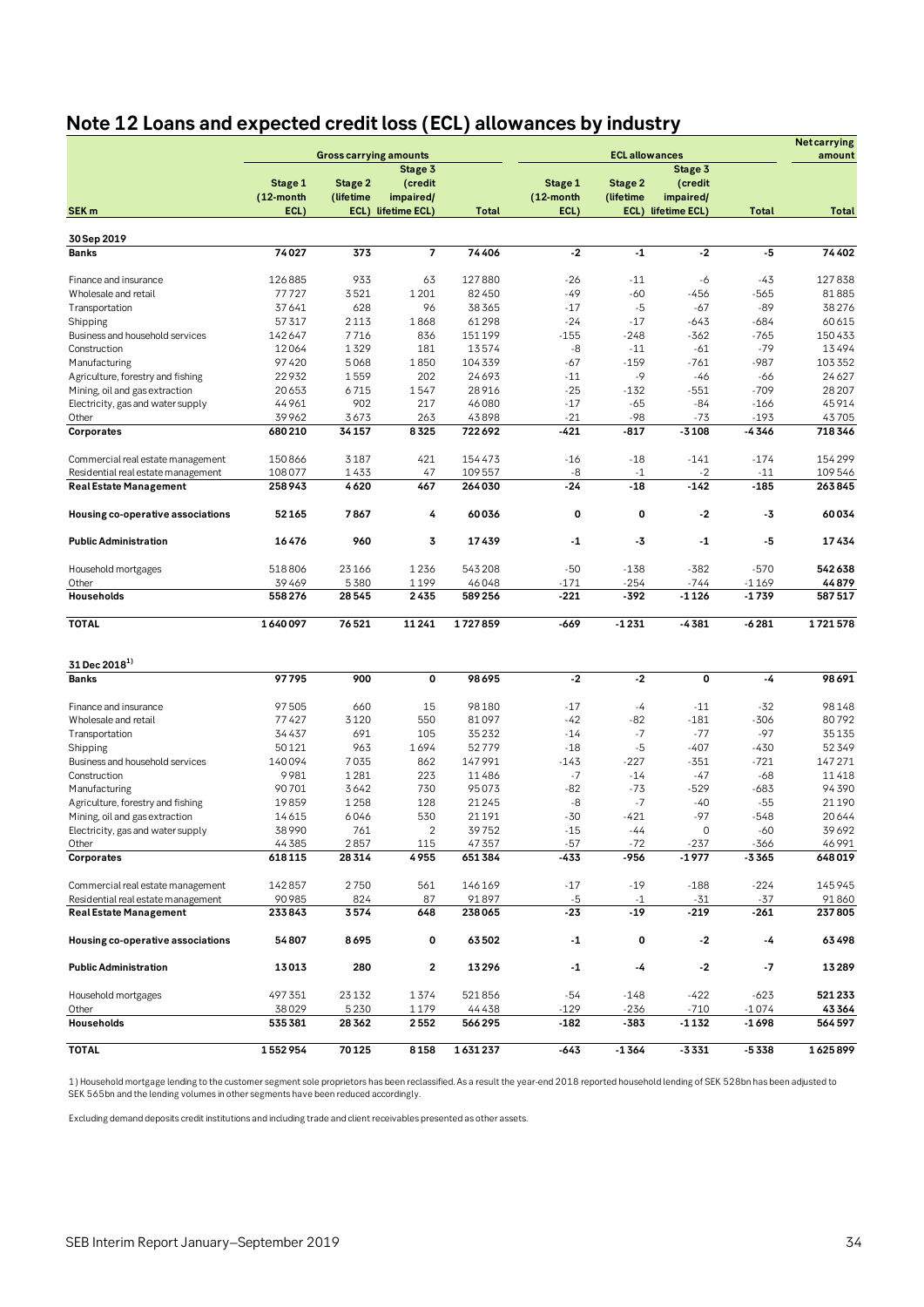## <span id="page-34-0"></span>**SEB consolidated situation**

## <span id="page-34-1"></span>**Note 13 Capital adequacy analysis**

| SEK <sub>m</sub>                                                     |             |             |             |
|----------------------------------------------------------------------|-------------|-------------|-------------|
|                                                                      | 30 Sep 2019 | 31 Dec 2018 | 30 Sep 2018 |
| Own funds                                                            |             |             |             |
| Common Equity Tier 1 capital                                         | 127090      | 125857      | 124699      |
| Tier 1 capital                                                       | 143773      | 141108      | 139848      |
| Total own funds                                                      | 162552      | 159331      | 158282      |
| Own funds requirement                                                |             |             |             |
| Risk exposure amount                                                 | 777243      | 716498      | 631958      |
| Expressed as own funds requirement                                   | 62179       | 57320       | 50557       |
| Common Equity Tier 1 capital ratio                                   | 16.4%       | 17.6%       | 19.7%       |
| Tier 1 capital ratio                                                 | 18.5%       | 19.7%       | 22.1%       |
| Total capital ratio                                                  | 20.9%       | 22.2%       | 25.0%       |
| Own funds in relation to own funds requirement                       | 2.61        | 2.78        | 3.13        |
| Regulatory Common Equity Tier 1 capital requirement including buffer | 11.5%       | 11.2%       | 11.0%       |
| of which capital conservation buffer requirement                     | 2.5%        | 2.5%        | 2.5%        |
| of which systemic risk buffer requirement                            | 3.0%        | 3.0%        | 3.0%        |
| of which countercyclical capital buffer requirement                  | 1.5%        | 1.2%        | 1.0%        |
| Common Equity Tier 1 capital available to meet buffer <sup>1)</sup>  | 11.9%       | 13.1%       | 15.2%       |
| Leverage ratio                                                       |             |             |             |
| Exposure measure for leverage ratio calculation                      | 3230206     | 2773608     | 2914154     |
| of which on balance sheet items                                      | 2691091     | 2311250     | 2475559     |
| of which off balance sheet items                                     | 539115      | 462358      | 438595      |
| Leverage ratio                                                       | 4.5%        | 5.1%        | 4.8%        |

 $^{\rm 1)}$  CET1 ratio less minimum capital requirement of 4.5% excluding buffers.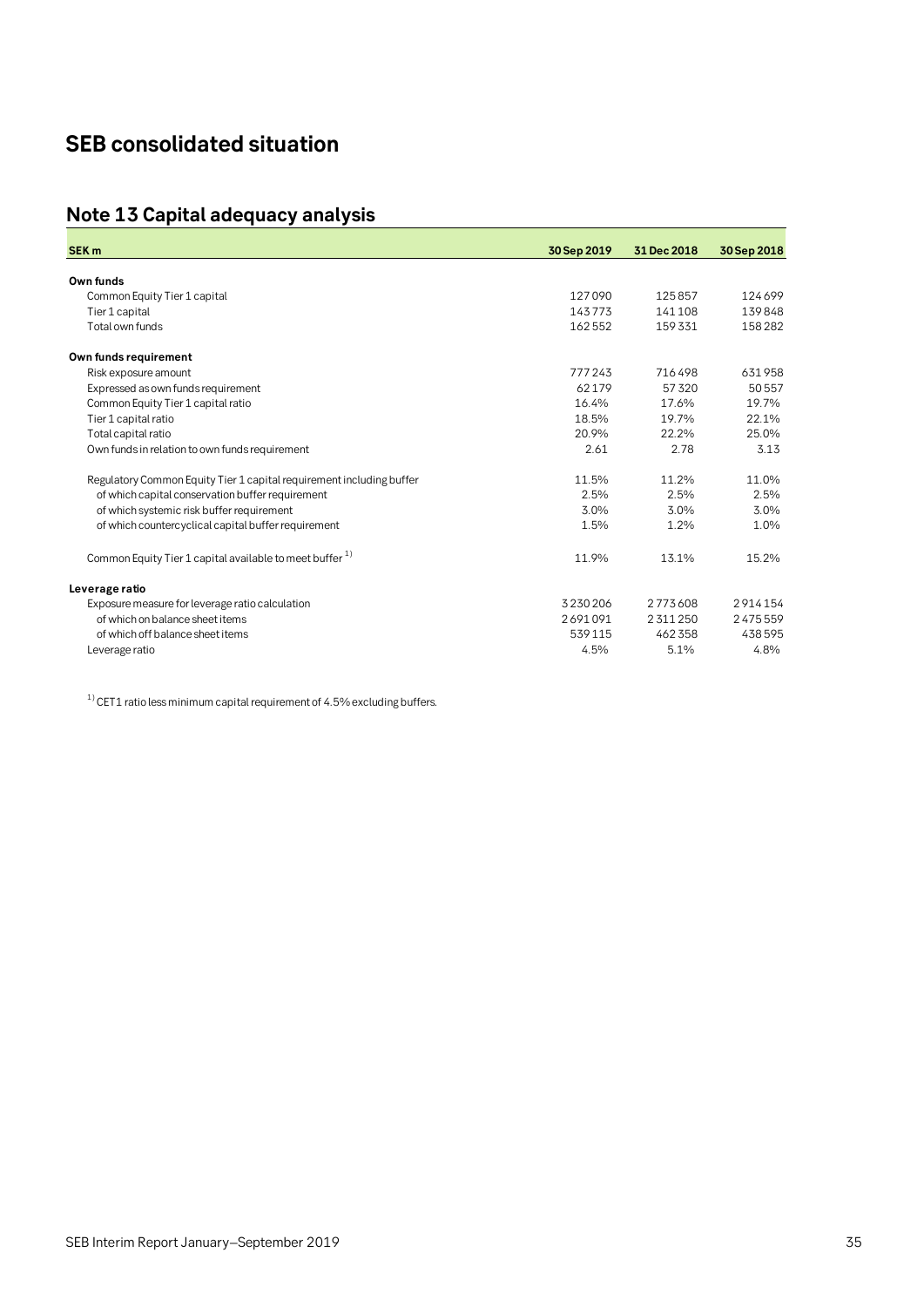### <span id="page-35-0"></span>**Note 14 Own funds**

| <b>SEK m</b>                                                                                      |             |             |             |
|---------------------------------------------------------------------------------------------------|-------------|-------------|-------------|
|                                                                                                   | 30 Sep 2019 | 31 Dec 2018 | 30 Sep 2018 |
| Shareholders equity according to balance sheet 1)                                                 | 146088      | 148789      | 145364      |
| Deductions related to the consolidated situation and other foreseeable charges                    | $-10307$    | $-14227$    | $-9845$     |
| Common Equity Tier 1 capital before regulatory adjustments <sup>2)</sup>                          | 135781      | 134562      | 135519      |
| Additional value adjustments                                                                      | $-1267$     | $-868$      | $-726$      |
| Intangible assets                                                                                 | $-6579$     | $-6467$     | $-6458$     |
| Fair value reserves related to gains or losses on cash flow hedges                                | 44          | $-313$      | $-519$      |
| Negative amounts resulting from the calculation of expected loss amounts                          | $-733$      | $-78$       |             |
| Gains or losses on liabilities valued at fair value resulting from changes in own credit standing | 26          | 8           | 196         |
| Defined-benefit pension fund assets                                                               |             | $-816$      | $-3114$     |
| Direct and indirect holdings of own CET1 instruments                                              | $-181$      | $-172$      | $-198$      |
| Total regulatory adjustments to Common Equity Tier 1                                              | $-8690$     | $-8705$     | $-10820$    |
| <b>Common Equity Tier 1 capital</b>                                                               | 127090      | 125857      | 124699      |
| Additional Tier 1 instruments                                                                     | 16682       | 15251       | 15149       |
| Tier 1 capital                                                                                    | 143773      | 141108      | 139848      |
| Tier 2 instruments                                                                                | 19802       | 18987       | 19095       |
| Net provisioning amount for IRB-reported exposures                                                | 177         | 436         | 539         |
| Holdings of Tier 2 instruments in financial sector entities                                       | $-1200$     | $-1200$     | $-1200$     |
| Tier 2 capital                                                                                    | 18779       | 18222       | 18434       |
| <b>Total own funds</b>                                                                            | 162552      | 159331      | 158282      |

 $1)$  The Swedish Financial Supervisory Authority has approved SEB's application to use the net profit in measuring own funds on condition that the responsible auditors have reviewed the surplus, that the surplus is calculated in accordance with applicable accounting frameworks, that predictable costs and dividends have been deducted in accordance with EU regulation No 575/2013 and that the calculation was made in accordance with EU regulation No 241/2014.

 $^{2)}$  The Common Equity Tier 1 capital is presented on a consolidated basis, and differs from total equity according to IFRS. The insurance business contribution to equity is excluded and there is a dividend deduction calculated according to Regulation (EU) No 575/2013 (CRR).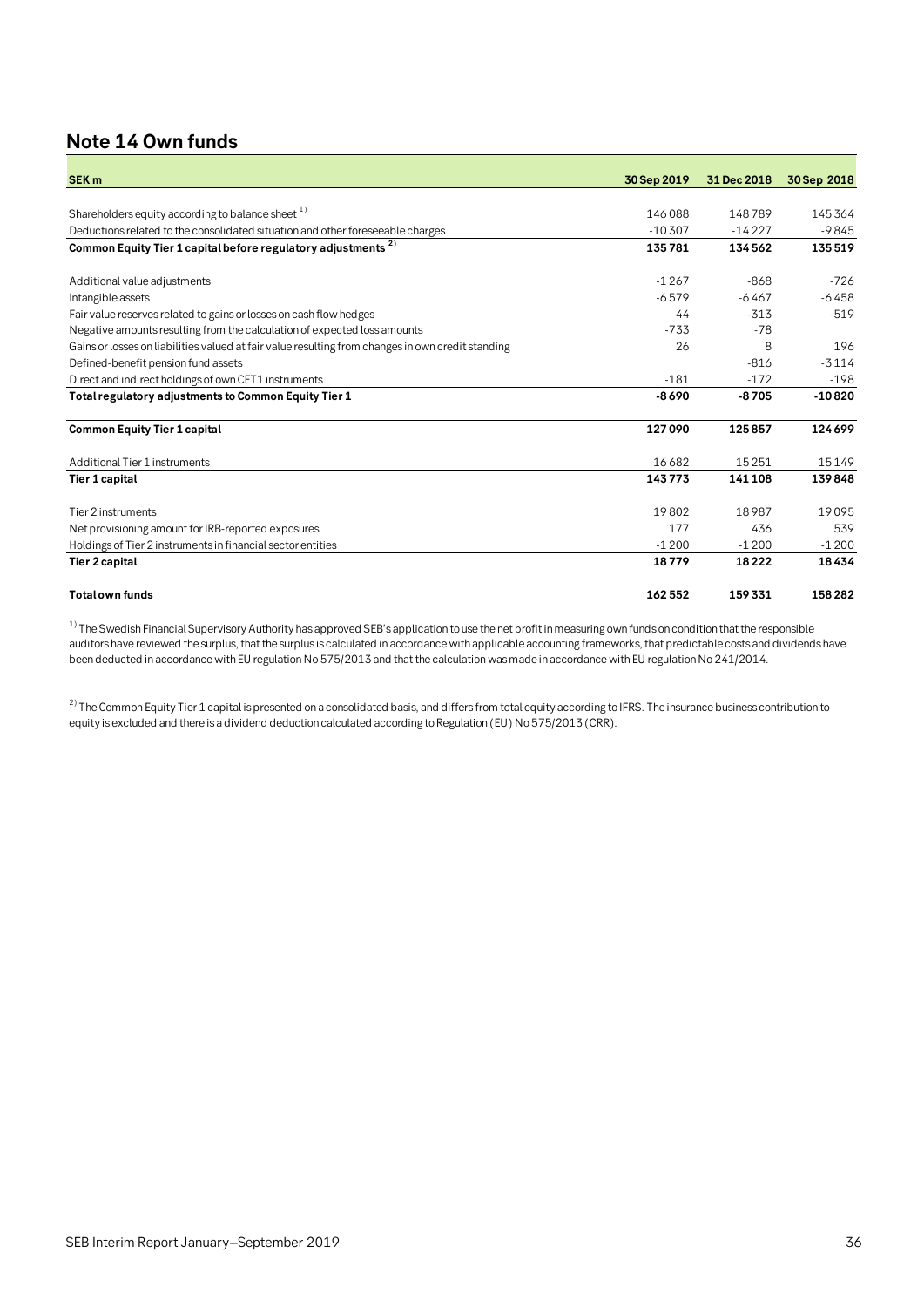### <span id="page-36-0"></span>**Note 15 Risk exposure amount**

| <b>SEK m</b>                                                      |              | 30 Sep 2019                      |                     | 31 Dec 2018                      | 30 Sep 2018             |                                  |  |
|-------------------------------------------------------------------|--------------|----------------------------------|---------------------|----------------------------------|-------------------------|----------------------------------|--|
|                                                                   | Riskexposure | Own funds                        | <b>Riskexposure</b> |                                  | Own funds Risk exposure | Own funds                        |  |
| Credit risk IRB approach                                          |              | amount requirement <sup>1)</sup> |                     | amount requirement <sup>1)</sup> |                         | amount requirement <sup>1)</sup> |  |
| Exposures to central governments or central banks                 | 12780        | 1022                             | 11602               | 928                              | 11129                   | 890                              |  |
| Exposures to institutions                                         | 55080        | 4406                             | 51033               | 4083                             | 53495                   | 4280                             |  |
| Exposures to corporates                                           | 376507       | 30121                            | 342713              | 27417                            | 337835                  | 27027                            |  |
| Retail exposures                                                  | 68029        | 5442                             | 63171               | 5054                             | 63276                   | 5062                             |  |
| of which secured by immovable property                            | 39489        | 3159                             | 36720               | 2938                             | 36701                   | 2936                             |  |
| of which retail SME                                               | 7716         | 617                              | 7027                | 562                              | 7422                    | 594                              |  |
| of which other retail exposures                                   | 20824        | 1666                             | 19424               | 1554                             | 19153                   | 1532                             |  |
| Securitisation positions                                          | 1189         | 95                               | 987                 | 79                               | 1012                    | 81                               |  |
| <b>TotalIRB</b> approach                                          | 513585       | 41087                            | 469506              | 37560                            | 466748                  | 37340                            |  |
| Credit risk standardised approach                                 |              |                                  |                     |                                  |                         |                                  |  |
| Exposures to central governments or central banks                 | 264          | 21                               | 2241                | 179                              | 2018                    | 161                              |  |
| Exposures to institutions                                         | 873          | 70                               | 649                 | 52                               | 649                     | 52                               |  |
| Exposures to corporates                                           | 14395        | 1152                             | 14539               | 1163                             | 15482                   | 1239                             |  |
| Retail exposures                                                  | 13522        | 1082                             | 13310               | 1065                             | 13079                   | 1046                             |  |
| Exposures secured by mortgages on immovable property              | 2422         | 194                              | 2184                | 175                              | 2573                    | 206                              |  |
| Exposures in default                                              | 93           | $\overline{7}$                   | 168                 | 13                               | 165                     | 13                               |  |
| Exposures associated with particularly high risk                  | 869          | 70                               | 761                 | 61                               | 694                     | 56                               |  |
| Exposures in the form of collective investment undertakings (CIU) | 55           | $\overline{4}$                   | 45                  | $\overline{4}$                   | 47                      | $\overline{4}$                   |  |
| Equity exposures                                                  | 3592         | 287                              | 4045                | 324                              | 2945                    | 236                              |  |
| Other items                                                       | 12173        | 974                              | 5885                | 471                              | 8473                    | 678                              |  |
| Total standardised approach                                       | 48257        | 3861                             | 43827               | 3506                             | 46126                   | 3690                             |  |
| Marketrisk                                                        |              |                                  |                     |                                  |                         |                                  |  |
| Trading book exposures where internal models are applied          | 27715        | 2217                             | 25020               | 2002                             | 27550                   | 2 2 0 4                          |  |
| Trading book exposures applying standardised approaches           | 13013        | 1041                             | 7711                | 617                              | 12595                   | 1008                             |  |
| Foreign exchange rate risk                                        | 3111         | 249                              | 2889                | 231                              | 3079                    | 246                              |  |
| <b>Total market risk</b>                                          | 43839        | 3507                             | 35620               | 2850                             | 43223                   | 3458                             |  |
| Other own funds requirements                                      |              |                                  |                     |                                  |                         |                                  |  |
| Operational risk advanced measurement approach                    | 47540        | 3803                             | 47151               | 3772                             | 47205                   | 3776                             |  |
| Settlement risk                                                   |              |                                  | 9                   | $\mathbf{1}$                     | 0                       | $\Omega$                         |  |
| Credit value adjustment                                           | 8212         | 657                              | 7605                | 608                              | 7670                    | 614                              |  |
| Investment in insurance business                                  | 16633        | 1331                             | 16633               | 1331                             | 16633                   | 1331                             |  |
| Other exposures                                                   | 3769         | 302                              | 4556                | 365                              | 4353                    | 348                              |  |
| Additional risk exposure amount <sup>2)</sup>                     | 95408        | 7633                             | 91591               | 7327                             |                         |                                  |  |
| Total other own funds requirements                                | 171562       | 13725                            | 167545              | 13404                            | 75861                   | 6069                             |  |
| Total                                                             | 777243       | 62179                            | 716498              | 57320                            | 631958                  | 50557                            |  |

<sup>1)</sup> Own funds requirement 8% of risk exposure amount according to Regulation (EU) No 575/2013 (CRR).

2) Additional risk exposure amount according to Article 458, Regulation (EU) No 575/2013 (CRR), for risk-weight floors in the Swedish mortgage portfolio.

### <span id="page-36-1"></span>**Note 16 Average risk-weight**

The following table summarises average risk-weights (risk exposure amount divided by exposure at default, EAD) for exposures, where the risk exposure amount is calculated according to the internal ratings based (IRB) approach. Repos and securities lending transactions are excluded from the

analysis, since they carry low risk-weights, and can vary considerably in volume, thus making numbers less comparable.

| IRB reported credit exposures (less repos and securities lending) |             |             |             |
|-------------------------------------------------------------------|-------------|-------------|-------------|
| Average risk-weight                                               | 30 Sep 2019 | 31 Dec 2018 | 30 Sep 2018 |
|                                                                   |             |             |             |
| Exposures to central governments or central banks                 | 3.0%        | 3.0%        | 2.6%        |
| Exposures to institutions                                         | 24.3%       | 25.4%       | 25.7%       |
| Exposures to corporates                                           | 30.8%       | 31.0%       | 31.1%       |
| Retail exposures                                                  | 10.5%       | 10.2%       | 10.3%       |
| of which secured by immovable property                            | 6.9%        | 6.8%        | 6.8%        |
| of which retail SME                                               | 59.2%       | 57.7%       | 58.5%       |
| of which other retail exposures                                   | 32.0%       | 30.8%       | 30.3%       |
| Securitisation positions                                          | 9.5%        | 9.3%        | 10.3%       |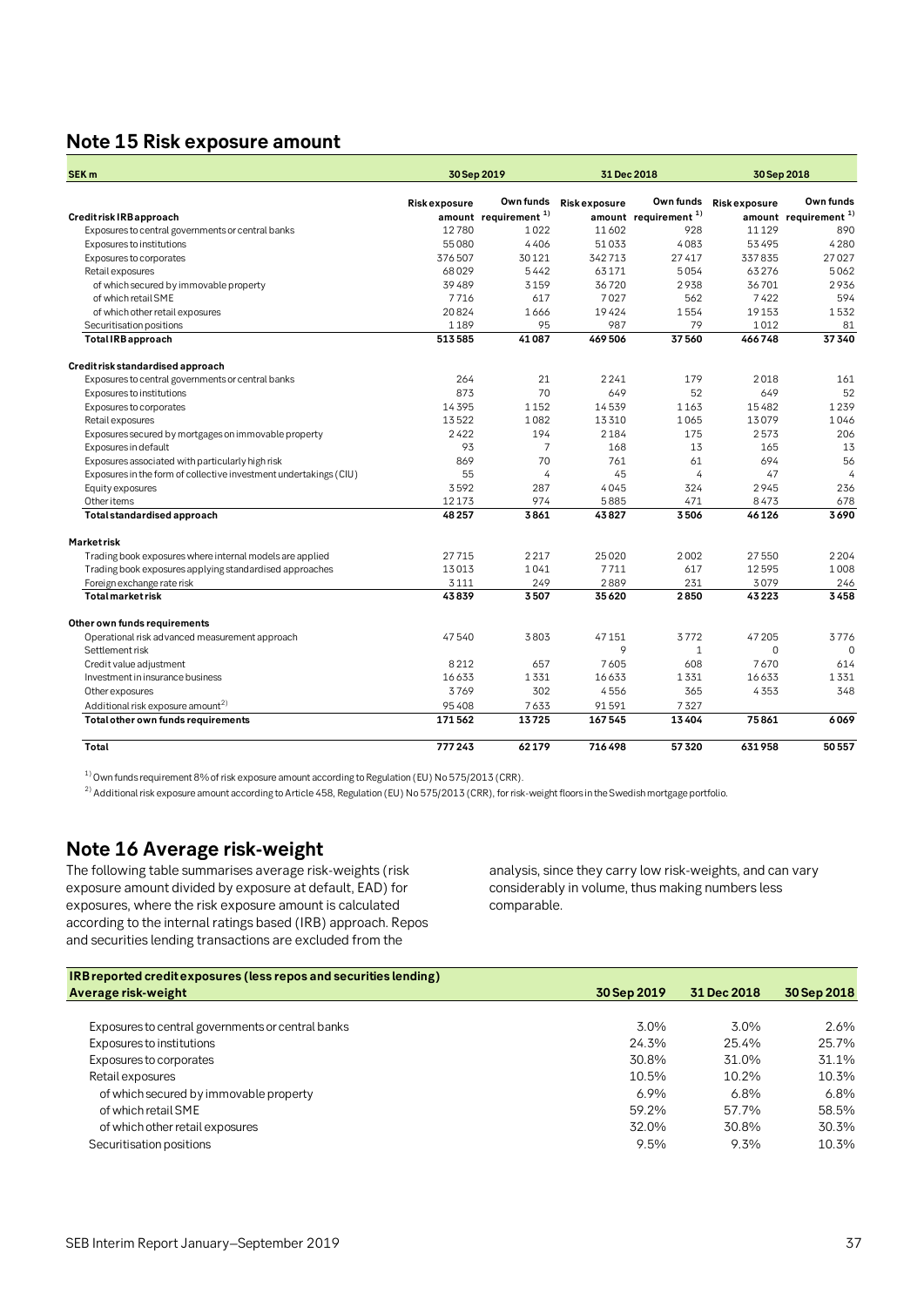### <span id="page-37-1"></span><span id="page-37-0"></span>**Income statement**

| In accordance with FSA regulations        | Q <sub>3</sub> | Q <sub>2</sub> |       | Q3      |                |          | Jan-Sep  |                | <b>Full year</b> |
|-------------------------------------------|----------------|----------------|-------|---------|----------------|----------|----------|----------------|------------------|
| <b>SEK m</b>                              | 2019           | 2019           | %     | 2018    | %              | 2019     | 2018     | %              | 2018             |
| Interest income <sup>1)</sup>             | 8992           | 8753           | 3     | 8189    | 10             | 26082    | 24016    | 9              | 32548            |
| Leasing income                            | 1462           | 1448           | 1     | 1413    | 3              | 4334     | 4240     | 2              | 5656             |
| Interest expense <sup>1)</sup>            | $-4387$        | $-4370$        | 0     | $-4115$ | $\overline{z}$ | $-13004$ | $-11801$ | 10             | $-16344$         |
| <b>Dividends</b>                          | 527            | 1195           | $-56$ | 844     | $-38$          | 4420     | 8454     | $-48$          | 9130             |
| Fee and commission income                 | 3382           | 3416           | $-1$  | 3132    | 8              | 9959     | 9763     | $\mathfrak{2}$ | 13281            |
| Fee and commission expense                | $-743$         | $-791$         | -6    | $-727$  | 2              | $-2333$  | $-2393$  | $-3$           | $-3218$          |
| Net financial income                      | 800            | 1276           | $-37$ | 983     | $-19$          | 3655     | 2980     | 23             | 4574             |
| Other income                              | 639            | 183            |       | 184     |                | 1221     | 1694     | $-28$          | 1770             |
| <b>Total operating income</b>             | 10671          | 11111          | -4    | 9903    | 8              | 34335    | 36952    | $-7$           | 47398            |
| Administrative expenses                   | $-3917$        | $-4040$        | $-3$  | $-3775$ | $\overline{4}$ | $-11999$ | $-11349$ | 6              | $-15263$         |
| Depreciation, amortisation and impairment |                |                |       |         |                |          |          |                |                  |
| of tangible and intangible assets         | $-1447$        | $-1430$        | 1     | $-1375$ | 5              | $-4286$  | $-4126$  | 4              | $-5512$          |
| <b>Total operating expenses</b>           | $-5364$        | $-5470$        | $-2$  | $-5150$ | 4              | $-16285$ | $-15476$ | 5              | $-20775$         |
| <b>Profit before credit losses</b>        | 5307           | 5641           | -6    | 4753    | 12             | 18050    | 21476    | $-16$          | 26623            |
| Net expected credit losses                | $-458$         | $-328$         | 40    | $-371$  | 24             | $-1143$  | $-724$   | 58             | $-1020$          |
| Impairment of financial assets            | $-426$         |                |       | $-458$  | $-7$           | $-741$   | $-2800$  | -74            | $-2928$          |
| <b>Operating profit</b>                   | 4424           | 5314           | $-17$ | 3924    | 13             | 16166    | 17953    | $-10$          | 22675            |
| Appropriations                            | 409            | 445            | -8    | 570     | $-28$          | 1174     | 1155     | $\overline{2}$ | 2716             |
| Income tax expense                        | $-808$         | $-857$         | -6    | $-1111$ | $-27$          | $-2531$  | $-2424$  | 4              | $-3789$          |
| Other taxes                               | $-5$           | 1              |       | 22      |                | - 4      | $-20$    |                | 118              |
| <b>NET PROFIT</b>                         | 4019           | 4903           | $-18$ | 3406    | 18             | 14805    | 16664    | $-11$          | 21720            |

1) The presentation between Interest Income and Interest Expense of financing costs has been aligned with the group presentation. The movement amounted to SEK 1,622m in Q3 2018, SEK 3,761m for the period Jan-Sep 2018 and SEK 5,523m for the full year 2018.

### <span id="page-37-2"></span>**Statement of comprehensive income**

|                                       | Q <sub>3</sub> | Q <sub>2</sub> |       | Q <sub>3</sub> |       |        | Jan-Sep |       | <b>Full year</b> |
|---------------------------------------|----------------|----------------|-------|----------------|-------|--------|---------|-------|------------------|
| <b>SEK m</b>                          | 2019           | 2019           | %     | 2018           | %     | 2019   | 2018    | %     | 2018             |
| <b>NET PROFIT</b>                     | 4019           | 4903           | $-18$ | 3406           | 18    | 14805  | 16664   | $-11$ | 21720            |
|                                       |                |                |       |                |       |        |         |       |                  |
| Cash flow hedges                      | $-28$          | $-155$         | -82   | $-114$         | $-75$ | - 356  | - 559   | -36   | - 880            |
| Translation of foreign operations     | $-1$           |                |       | 2              |       | 36     | 47      | $-24$ | $-11$            |
| Items that may subsequently be        |                |                |       |                |       |        |         |       |                  |
| reclassified to the income statement: | $-29$          | $-148$         | -80   | $-112$         | -74   | $-321$ | $-512$  | $-37$ | $-891$           |
| OTHER COMPREHENSIVE INCOME            | $-29$          | $-148$         | -80   | $-112$         | -74   | $-321$ | $-512$  | -37   | $-891$           |
| <b>TOTAL COMPREHENSIVE INCOME</b>     | 3990           | 4755           | -16   | 3294           | 21    | 14484  | 12747   | 14    | 20829            |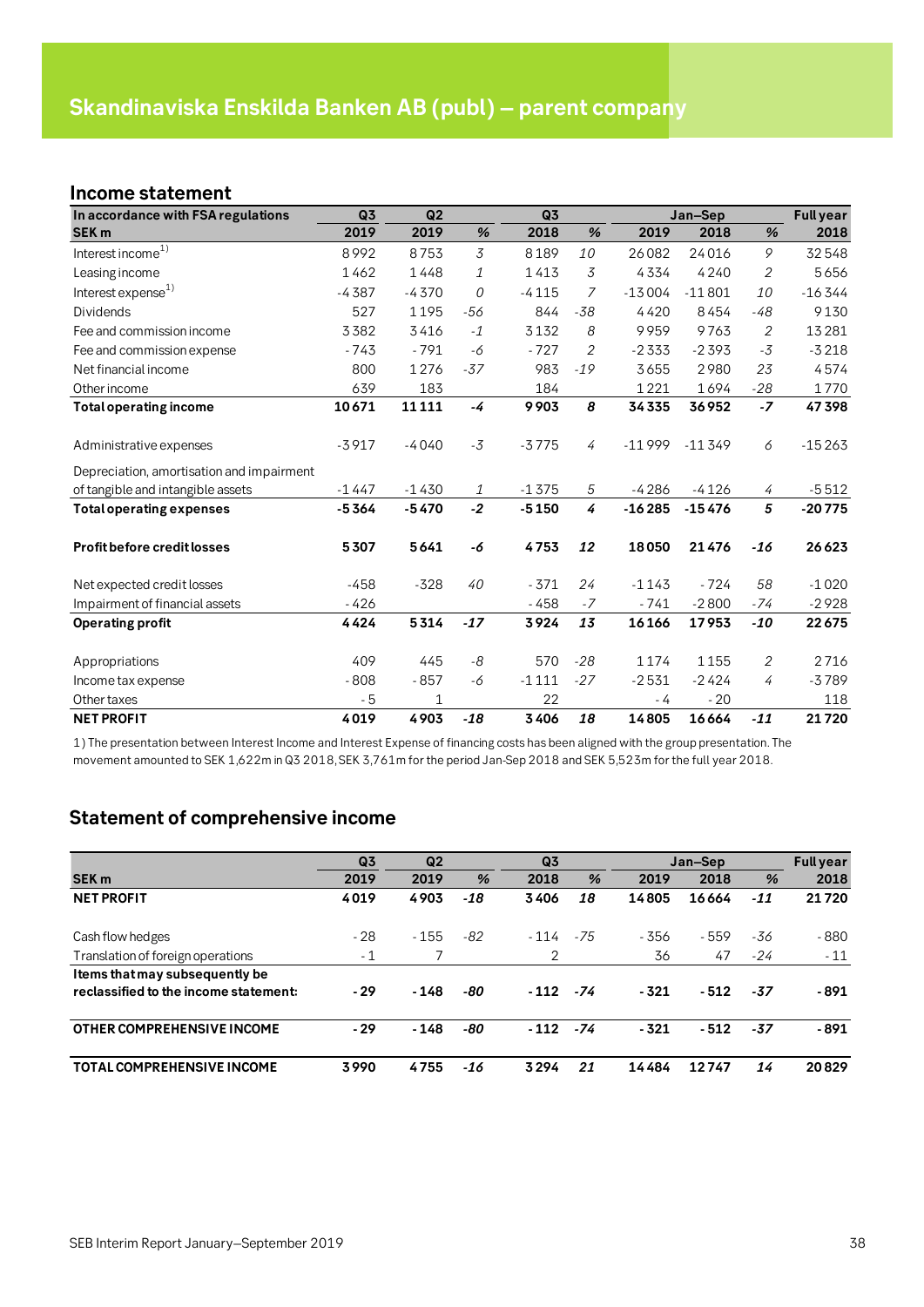## <span id="page-38-0"></span>**Balance sheet, condensed**

|                                                           | 30 Sep  | 31 Dec  | 30 Sep  |
|-----------------------------------------------------------|---------|---------|---------|
| <b>SEK m</b>                                              | 2019    | 2018    | 2018    |
| Cash and cash balances with central banks                 | 233311  | 164081  | 248224  |
| Loans to central banks                                    | 3647    | 29665   | 13463   |
| Loans to credit institutions                              | 102509  | 90 6 68 | 125904  |
| Loans to the public                                       | 1613290 | 1410687 | 1427115 |
| Debt securities                                           | 229582  | 119227  | 178796  |
| Equity instruments                                        | 57717   | 36993   | 43150   |
| Derivatives                                               | 166116  | 113282  | 120 902 |
| Other assets                                              | 129723  | 113672  | 126493  |
| <b>TOTAL ASSETS</b>                                       | 2535896 | 2078275 | 2284047 |
|                                                           |         |         |         |
| Deposits from central banks and credit institutions       | 228041  | 160022  | 176100  |
| Deposits and borrowings from the public <sup>1)</sup>     | 1015845 | 927224  | 1035677 |
| Debt securities issued                                    | 893960  | 680396  | 711655  |
| Short positions                                           | 57233   | 23144   | 53565   |
| Derivatives                                               | 130727  | 95269   | 103399  |
| Other financial liabilities                               | 3725    | 3613    | 4417    |
| Other liabilities                                         | 72929   | 55059   | 71066   |
| Untaxed reserves                                          | 20855   | 20855   | 21423   |
| Equity                                                    | 112582  | 112695  | 106745  |
| TOTAL LIABILITIES, UNTAXED RESERVES                       |         |         |         |
| <b>AND EQUITY</b>                                         | 2535896 | 2078275 | 2284047 |
| 1) Private and SME deposits covered by deposit guarantee  | 208747  | 202823  | 200 155 |
| Private and SME deposits not covered by deposit guarantee | 111098  | 154785  | 150624  |
| All other deposits                                        | 696000  | 569616  | 684898  |
| Total deposits from the public                            | 1015845 | 927224  | 1035677 |

## <span id="page-38-1"></span>**Pledged assets and obligations**

|                                    | 30 Sep | <b>31 Dec</b> | 30 Sep  |
|------------------------------------|--------|---------------|---------|
| <b>SEK m</b>                       | 2019   | 2018          | 2018    |
| Pledged assets for own liabilities | 529621 | 489784        | 419832  |
| Other pledged assets               | 93327  | 82072         | 168239  |
| <b>Pledged assets</b>              | 622947 | 571856        | 588071  |
|                                    |        |               |         |
| Contingent liabilities             | 143530 | 134317        | 134804  |
| Commitments                        | 597976 | 535168        | 549879  |
| <b>Obligations</b>                 | 741506 | 669486        | 684 684 |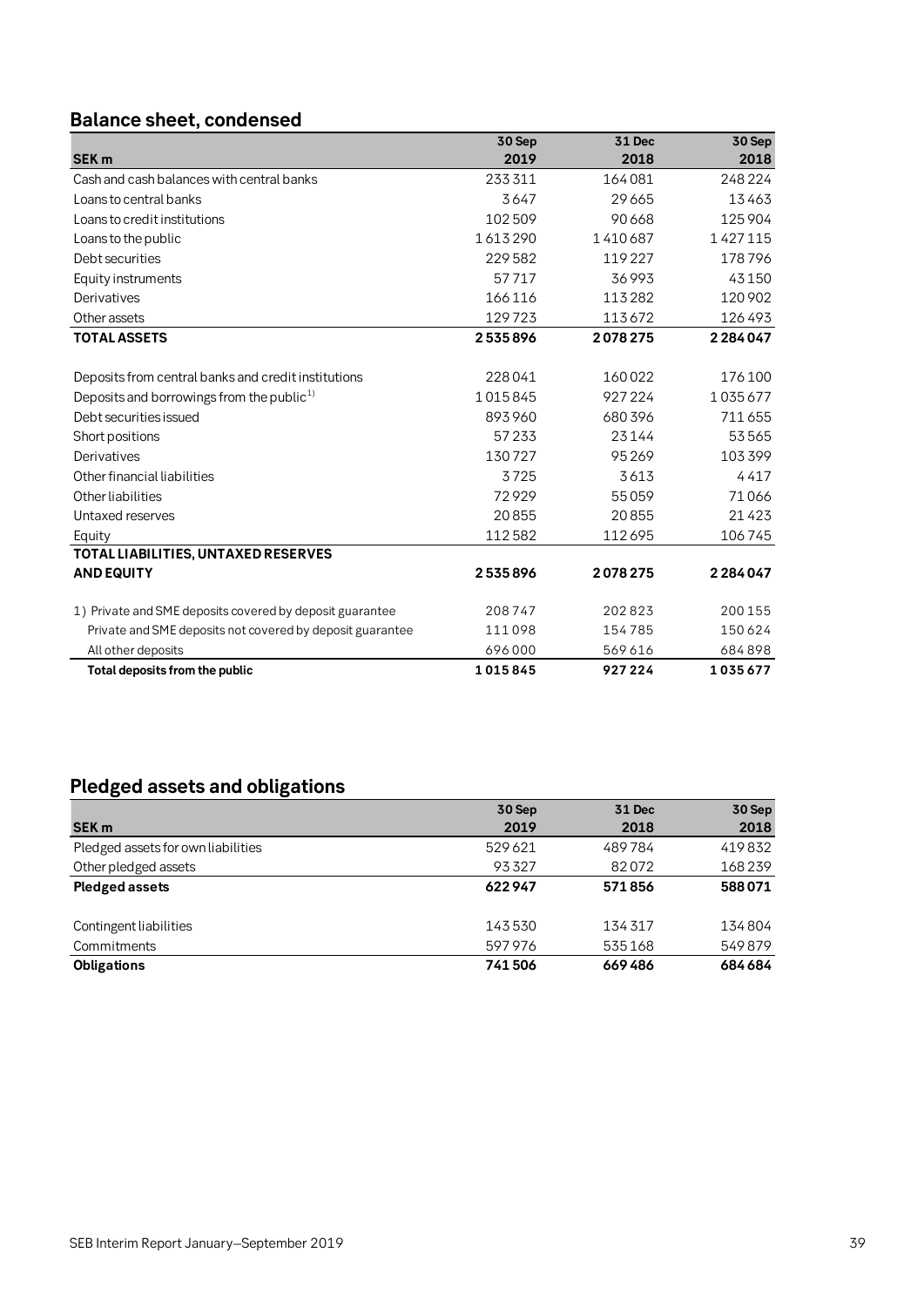## <span id="page-39-0"></span>**Capital adequacy**

| SEK <sub>m</sub>                                                      | 30 Sep 2019 | 31 Dec 2018 | 30 Sep 2018 |
|-----------------------------------------------------------------------|-------------|-------------|-------------|
|                                                                       |             |             |             |
| Own funds                                                             |             |             |             |
| Common Equity Tier 1 capital                                          | 112454      | 108336      | 107577      |
| Tier 1 capital                                                        | 129136      | 123587      | 122726      |
| Total own funds                                                       | 147738      | 141904      | 141319      |
| Own funds requirement                                                 |             |             |             |
| Risk exposure amount                                                  | 695001      | 640 442     | 557621      |
| Expressed as own funds requirement                                    | 55 600      | 51 2 3 5    | 44610       |
| Common Equity Tier 1 capital ratio                                    | 16.2%       | 16.9%       | 19.3%       |
| Tier 1 capital ratio                                                  | 18.6%       | 19.3%       | 22.0%       |
| Total capital ratio                                                   | 21.3%       | 22.2%       | 25.3%       |
| Own funds in relation to capital requirement                          | 2.66        | 2.77        | 3.17        |
| Regulatory Common Equity Tier 1 capital requirement including buffers | 8.6%        | 8.3%        | 8.1%        |
| of which capital conservation buffer requirement                      | 2.5%        | 2.5%        | 2.5%        |
| of which countercyclical capital buffer requirement                   | 1.6%        | 1.3%        | 1.1%        |
| Common Equity Tier 1 capital available to meet buffers <sup>1)</sup>  | 11.7%       | 12.4%       | 14.8%       |

 $^{\rm 1)}$  CET1 ratio less minimum capital requirement of 4.5% excluding buffers.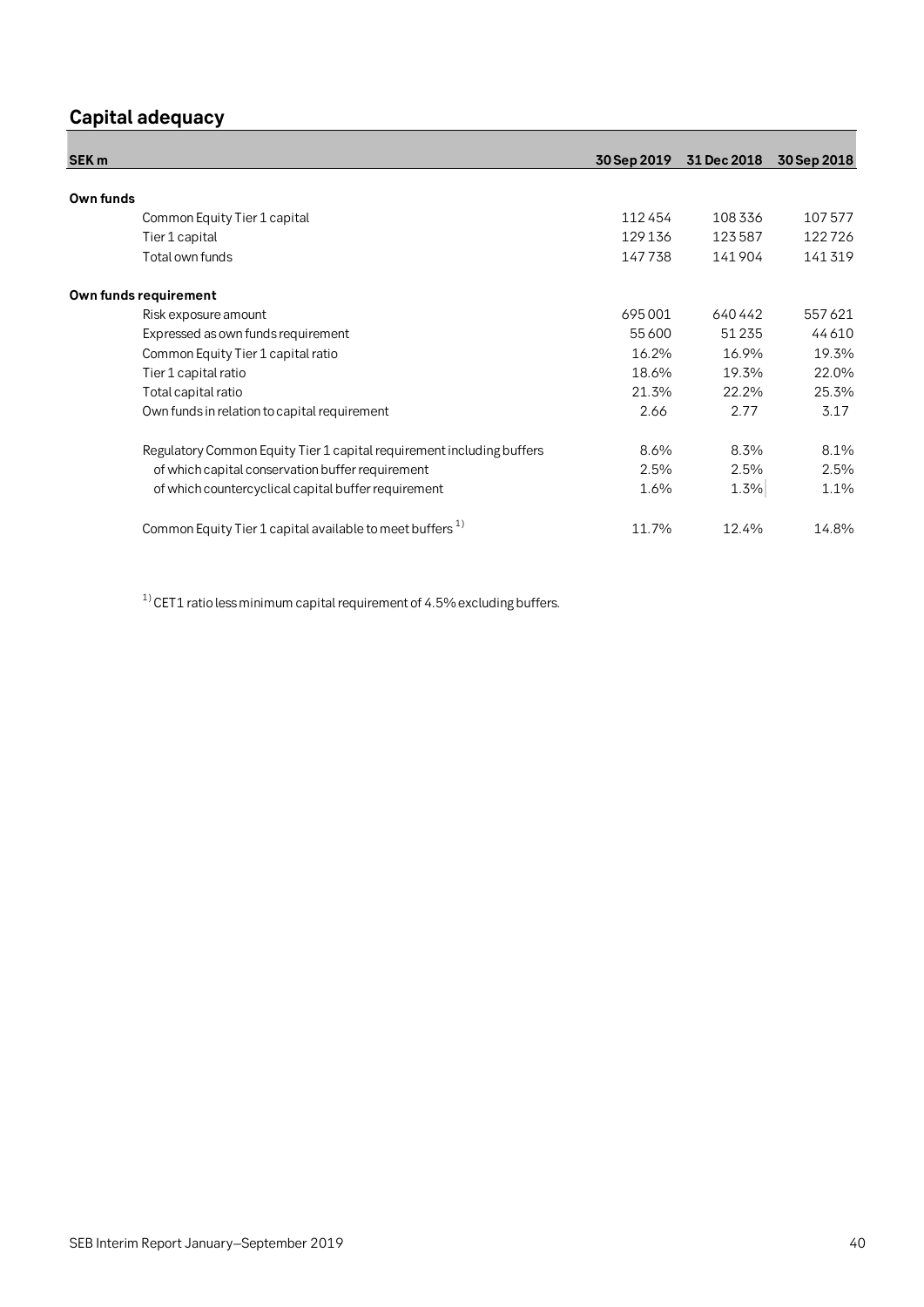### <span id="page-40-0"></span>**Signature of the President**

*The President declares that the Interim Report for the period 1 January 2019 through 30 September 2019 provides a fair overview of the parent company's and the group's operations, their financial position and results and describes material risks and uncertainties facing the parent company and the group.*

### **Stockholm, 23 October 2019**

Johan Torgeby *President and Chief Executive Officer*

### <span id="page-40-1"></span>**Auditor's review report**

To the Board of Directors in Skandinaviska Enskilda Banken AB (publ), 502032-9081

### **Introduction**

We have reviewed the nine-month interim financial statements for Skandinaviska Enskilda Banken AB (publ) as at 30 September 2019 and for the nine-month period ending as at this date. The Board of Directors and the Chief Executive Officer are responsible for the preparation and presentation of these interim financial statements in accordance with IAS 34 and the Annual Accounts Act for Credit Institutions and Securities Companies. Our responsibility is to express a conclusion on these interim financial statements based on our review.

### **Scope of review**

We have conducted our review in accordance with the International Standard on Review Engagements ISRE 2410, *Review of Interim Financial Information Performed by the Independent Auditor of the Entity*. A review consists of making inquiries, primarily to persons responsible for financial and accounting matters, and applying analytical and other review procedures. A review differs from and is substantially less in scope than an audit conducted in accordance with International Standards on Auditing and other generally accepted auditing standards in Sweden. The procedures performed in a review do not enable us to obtain assurance that we would become aware of all significant matters that might be identified in an audit. Accordingly, we do not express an audit opinion.

### **Conclusion**

Based on our review, nothing has come to our attention that causes us to believe that the interim financial statements are not prepared, in all material respects, in accordance with IAS 34 and the Annual Accounts Act for Credit Institutions and Securities Companies regarding the Group, and in accordance with the Annual Accounts Act for Credit Institutions and Securities Companies regarding the parent company.

### **Stockholm, 23 October 2019**

Ernst & Young AB

Hamish Mabon *Authorised Public Accountant*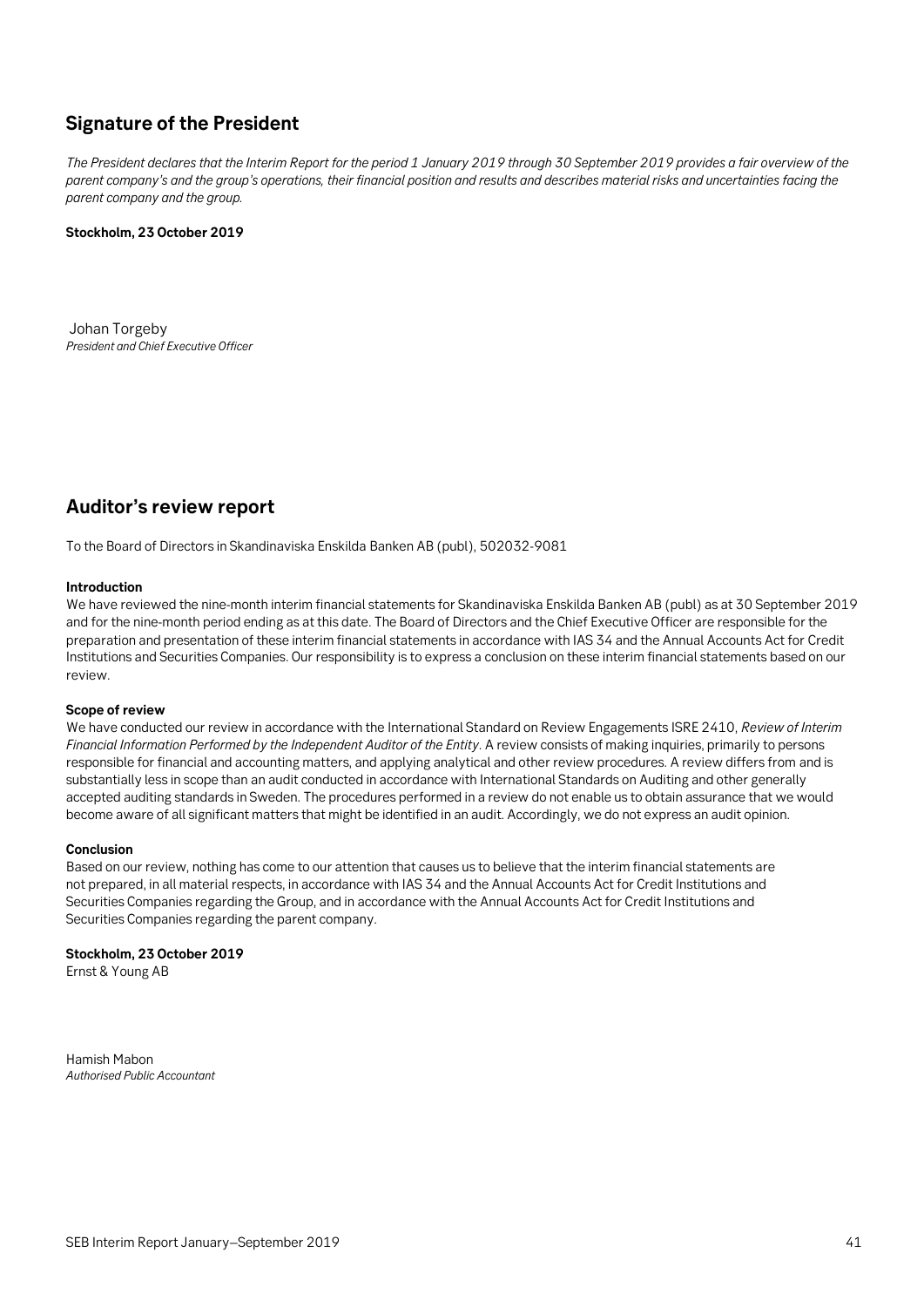### <span id="page-41-0"></span>**Contacts and calendar**

### **Results presentation and webcasts**

The presentation of the results will be held at 9.15 am, Swedish time, on 23 October 2019, at Kungsträdgårdsgatan 8 with the President and CEO, Johan Torgeby, and the Finance Director, Masih Yazdi, (in English). The presentation can be followed live on sebgroup.com/ir. A replay will be available afterwards.

### **Telephone conference**

The telephone conference at 2.15 pm, Swedish time, on 23 October 2019 with the Finance Director, Masih Yazdi, and the Head of Investor Relations, Christoffer Geijer, can be accessed by telephone, +44 (0)2071 928 000. Please quote conference id: 8574727and call at least 10 minutes in advance. A replay of the conference call will be available on sebgroup.com/ir.

### **Further information is available from:**

Masih Yazdi, Finance Director Tel: +46 771 621 000 Christoffer Geijer, Head of Investor Relations Tel: +46 70 762 10 06 Frank Hojem, Head of Corporate Communication Tel: +46 70 763 99 47 **Skandinaviska Enskilda Banken AB (publ.)** SE-106 40 Stockholm, Sweden Tel: +46 771 621 000 sebgroup.com

Corporate organisation number: 502032-9081

**Further financial information is available in SEB's Fact Book and in the additional Pillar 3 disclosures which are published quarterly on sebgroup.com/ir.** 

### **Financial information calendar 2020**

| 29 January 2020 | Annual Accounts 2019                         | The silent period starts 1 January 2020 |
|-----------------|----------------------------------------------|-----------------------------------------|
| 2 March 2020    | Annual Report 2019 published on sebgroup.com |                                         |
| 23 March 2020   | Annual General Meeting                       |                                         |
| 29 April 2020   | Interim Report January-March 2020            | The silent period starts 1 April 2020   |
| 15 July 2020    | Interim Report January-June 2020             | The silent period starts 1 July 2020    |
| 22 October 2020 | Interim Report January-September 2020        | The silent period starts 1 October 2020 |

The financial information calendar for 2021 will be published in conjunction with the Interim Report for January-September 2020.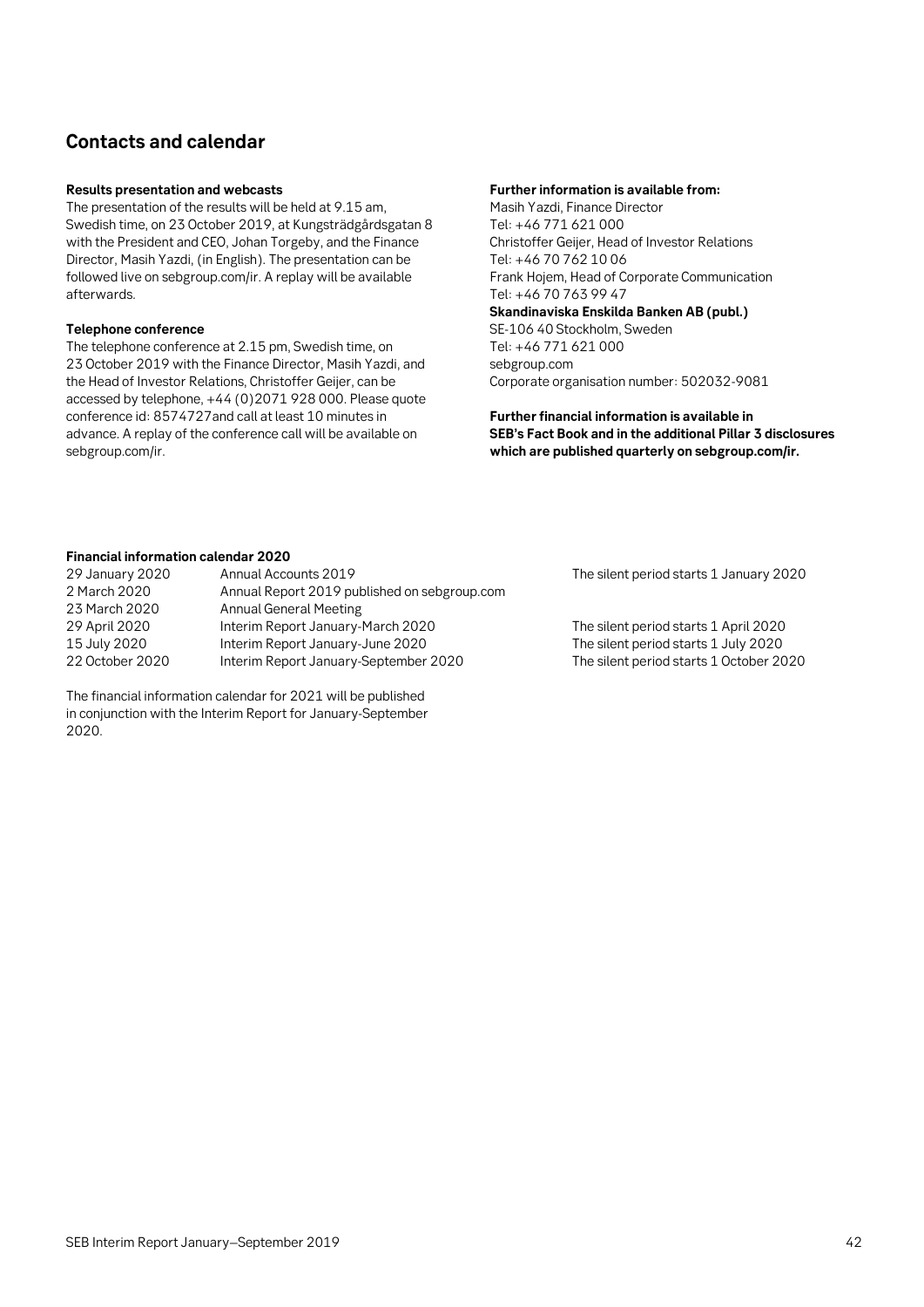### <span id="page-42-0"></span>**Definitions - Alternative Performance Measures**1)

### **Items affecting comparability**

*STOCKHOLM 3 MAY 2011* that management considers affect the comparability or are To facilitate the comparison of operating profit between current and previous periods, items with significant impact relevant for the understanding of the financial result, are identified and presented separately, for example impairment of goodwill, restructuring, gains and losses from divestments and other income or costs that are not recurring.

### **Operating profit**

Total profit before tax.

### **Operating profit before items affecting comparability**

Total profit before items affecting comparability and tax.

### **Net profit**

Total profit after tax.

### **Return on equity**

Net profit attributable to shareholders in relation to average<sup>2)</sup> shareholders' equity.

### **Return on equity excluding items affecting comparability**

Net profit attributable to shareholders, excluding items affecting comparability and their related tax effect, in relation to average2) shareholders' equity.

### **Return on business equity**

Operating profit by division, reduced by a standard tax rate, in relation to the divisions' average<sup>2)</sup> business equity (allocated capital).

### **Return on total assets**

Net profit attributable to shareholders, in relation to average<sup>2)</sup> total assets.

### **Return on risk exposure amount**

Net profit attributable to shareholders in relation to average<sup>2)</sup> risk exposure amount.

1) *Alternative Performance Measures, APMs, are financial measures of historical or future financial performance, financial position, or cash flows, other than those defined in the applicable financial reporting framework (IFRS) or in the EU Capital Requirements Regulation and Directive CRR/CRD IV. APMs are used by SEB when relevant to assess and describe SEB's financial situation and provide additional relevant information and tools to enable analysis of SEB's performance. APMs on basic earnings per share, diluted earnings per share, net worth per share, equity per share, return on equity, return on total assets and return on risk exposure amount provide relevant information on the performance in relation to different investment measurements. The cost/income ratio provides information on SEB's cost efficiency. APMs related to lending provide information on provisions in relation to credit risk. All these measures may not be comparable to similarly titled measures used by other companies.* 

2)*Average year-to-date, calculated on month-end figures.*

3)*Average, calculated on a daily basis.*

### **Cost/income ratio**

Total operating expenses in relation to total operating income.

### **Basic earnings per share**

Net profit attributable to shareholders in relation to the weighted average<sup>3</sup>) number of shares outstanding before dilution.

### **Diluted earnings per share**

Net profit attributable to shareholders in relation to the weighted average<sup>3)</sup> diluted number of shares. The calculated dilution is based on the estimated economic value of the longterm equity-based programmes.

### **Net worth per share**

The total of shareholders' equity, the equity portion of any surplus values in the holdings of debt securities and the surplus value in life insurance operations in relation to the number of shares outstanding.

### **Equity per share**

Shareholders' equity in relation to the number of shares outstanding.

### **Core gap ratio**

Structural liquidity risk measure defined as total liabilities deemed to mature beyond one year in relation to total assets deemed to mature beyond one year.

### **Expected credit losses, ECL**

Probability-weighted credit losses with the respective risk of a default.

### **ECL allowances**

The allowance for expected credit losses on financial assets, contract assets, loan commitments and financial guarantee contracts.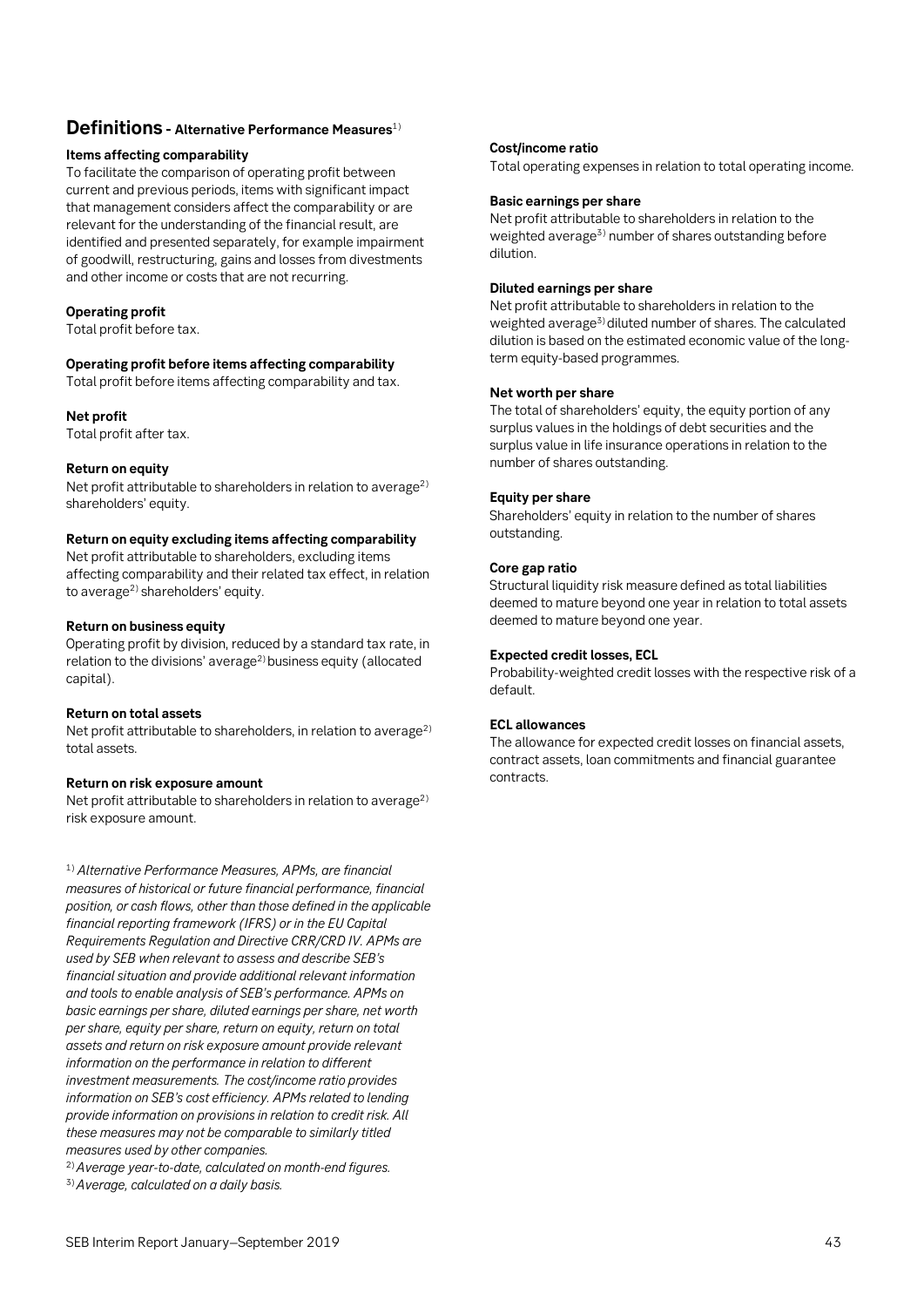### **Net ECL level**

Net credit impairments in relation to the opening balance of the year of debt securities, loans to the public and loans to credit institutions measured at amortised cost, financial guarantees and loan commitments, net of ECL allowances.

#### **ECL coverage ratio**

ECL allowances in relation to underlying gross carrying amounts for loans and debt securities as well as nominal amounts of financial guarantees and loan commitments.

#### **Stage 3 loans / Total loans, gross**

Gross carrying amount for stage 3 loans (credit-impaired loans) in relation to gross carrying amount for total loans measured at amortised cost (excluding demand deposits credit institutions and including trade and client receivables presented as other assets).

### **Stage 3 loans / Total loans, net**

Carrying amount for stage 3 loans (credit-impaired loans) in relation to carrying amounts for total loans measured at amortised cost (excluding demand deposits credit institutions and including trade and client receivables presented as other assets).

**The excel file Alternative Performance Measures, available on sebgroup.com/ir, provides information on how the** 

### **Definitions**

**According to the EU Capital Requirements Regulation no 575/2013 (CRR)**

### **Risk exposure amount**

Total assets and off balance sheet items, risk-weighted in accordance with capital adequacy regulations for credit risk and market risk. The operational risks are measured and added as risk exposure amount. Risk exposure amounts are only defined for the consolidated situation, excluding insurance entities and exposures deducted from own funds.

#### **Common Equity Tier 1 capital**

Shareholders' equity excluding proposed dividend, deferred tax assets, intangible assets and certain other regulatory adjustments defined in EU Regulation no 575/2013 (CRR).

#### **Tier 1 capital**

Common Equity Tier 1 capital plus qualifying forms of subordinated loans liabilities, so-called additional tier 1 instruments.

#### **Tier 2 capital**

Mainly subordinated loans liabilities not qualifying as Tier 1 capital contribution.

#### **Own funds**

The sum of Tier 1 and Tier 2 capital.

#### **Common Equity Tier 1 capital ratio**

Common Equity Tier 1 capital as a percentage of risk exposure amount.

#### **Tier 1 capital ratio**

Tier 1 capital as a percentage of risk exposure amount.

#### **Total capital ratio**

Total own funds as a percentage of risk exposure amount.

#### **Leverage ratio**

Tier 1 capital as a percentage of total assets including off balance sheet items with conversion factors according to the standardised approach.

### **Liquidity Coverage Ratio (LCR)**

High-quality liquid assets in relation to the estimated net liquidity outflow over the next 30 calendar days.

**measures are calculated.**